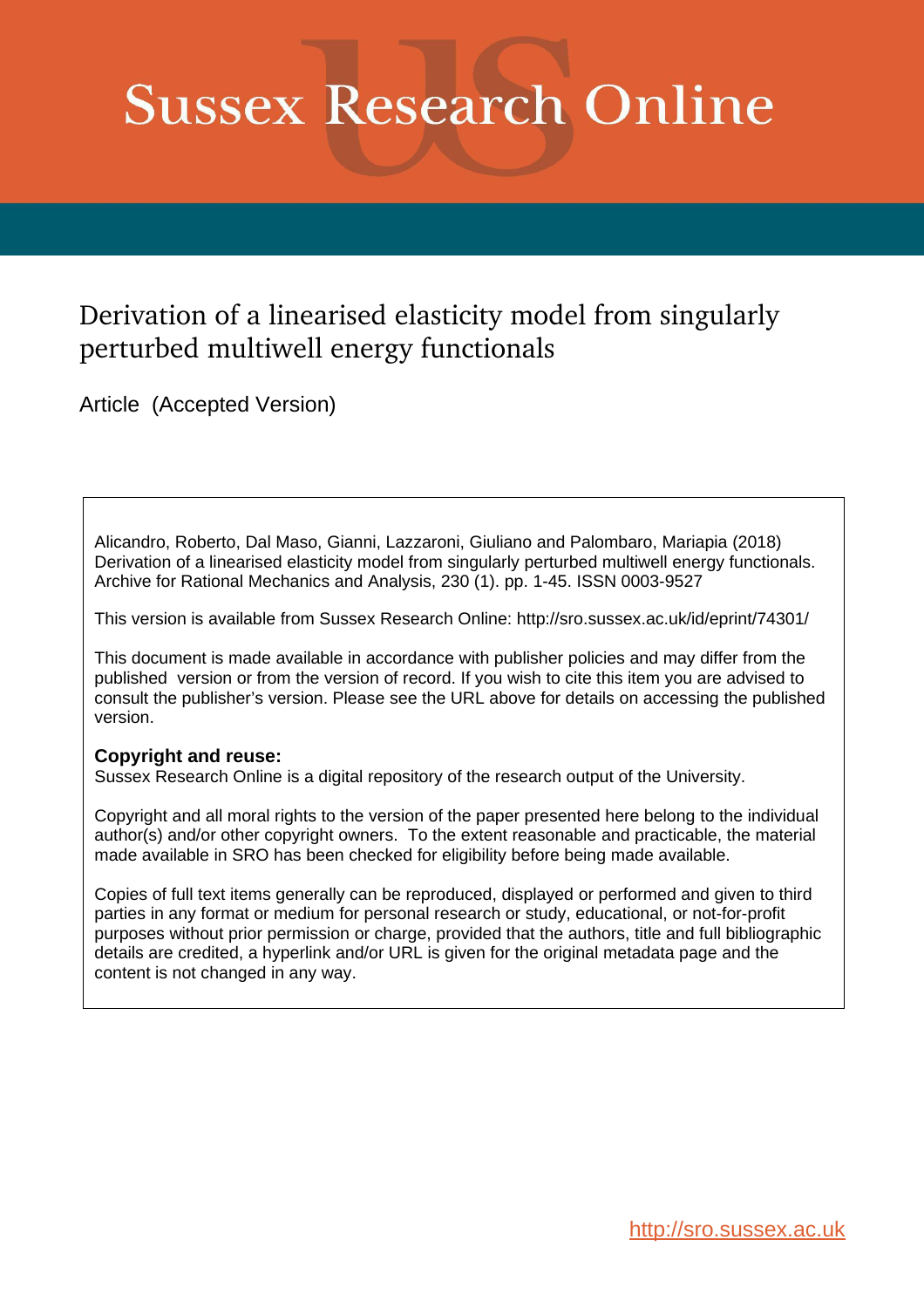### DERIVATION OF A LINEARISED ELASTICITY MODEL FROM SINGULARLY PERTURBED MULTIWELL ENERGY FUNCTIONALS

ROBERTO ALICANDRO, GIANNI DAL MASO, GIULIANO LAZZARONI, AND MARIAPIA PALOMBARO

Abstract. Linear elasticity can be rigorously derived from finite elasticity under the assumption of small loadings in terms of Gamma-convergence. This was first done in the case of one-well energies with super-quadratic growth and later generalised to different settings, in particular to the case of multi-well energies where the distance between the wells is very small (comparable to the size of the load). In this paper we study the case when the distance between the wells is independent of the size of the load. In this context linear elasticity can be derived by adding to the multi-well energy a singular higher order term which penalises jumps from one well to another. The size of the singular term has to satisfy certain scaling assumptions whose optimality is shown in most of the cases. Finally, the derivation of linear elasticty from a two-well discrete model is provided, showing that the role of the singular perturbation term is played in this setting by interactions beyond nearest neighbours.

Keywords: Nonlinear elasticity, Linearised elasticity, Discrete to continuum, Gamma-convergence. 2010 MSC: 74B20, 74G65, 49J45.

#### **CONTENTS**

| Introduction                                      | $\overline{2}$ |
|---------------------------------------------------|----------------|
| Notation                                          | 5              |
| Statement of the problem and main result          | 6              |
| Proof of the main results<br>$2_{-}$              | 12             |
| Compactness in the one-dimensional case<br>2.1.   | 12             |
| One-well lower bound<br>2.2.                      | 12             |
| Compactness in the case $d > 1$<br>2.3.           | 17             |
| Compactness with external forces<br>2.4.          | 18             |
| <b>2.5.</b><br>$\Gamma$ -convergence              | 20             |
| Linearisation about multiphase equilibria<br>2.6. | 23             |
| Optimality of the scaling<br>3.                   | 25             |
| Linearisation in a discrete setting<br>4.         | 28             |
| Appendix A.                                       | 34             |
| A.1. Capacity and q.e.-equality                   | 35             |
| A.2.<br>A density result                          | 35             |
| Acknowledgments                                   | 36             |
| References                                        | 37             |
|                                                   |                |

Preprint SISSA 31/2017/MATE (Revised February 20, 2018).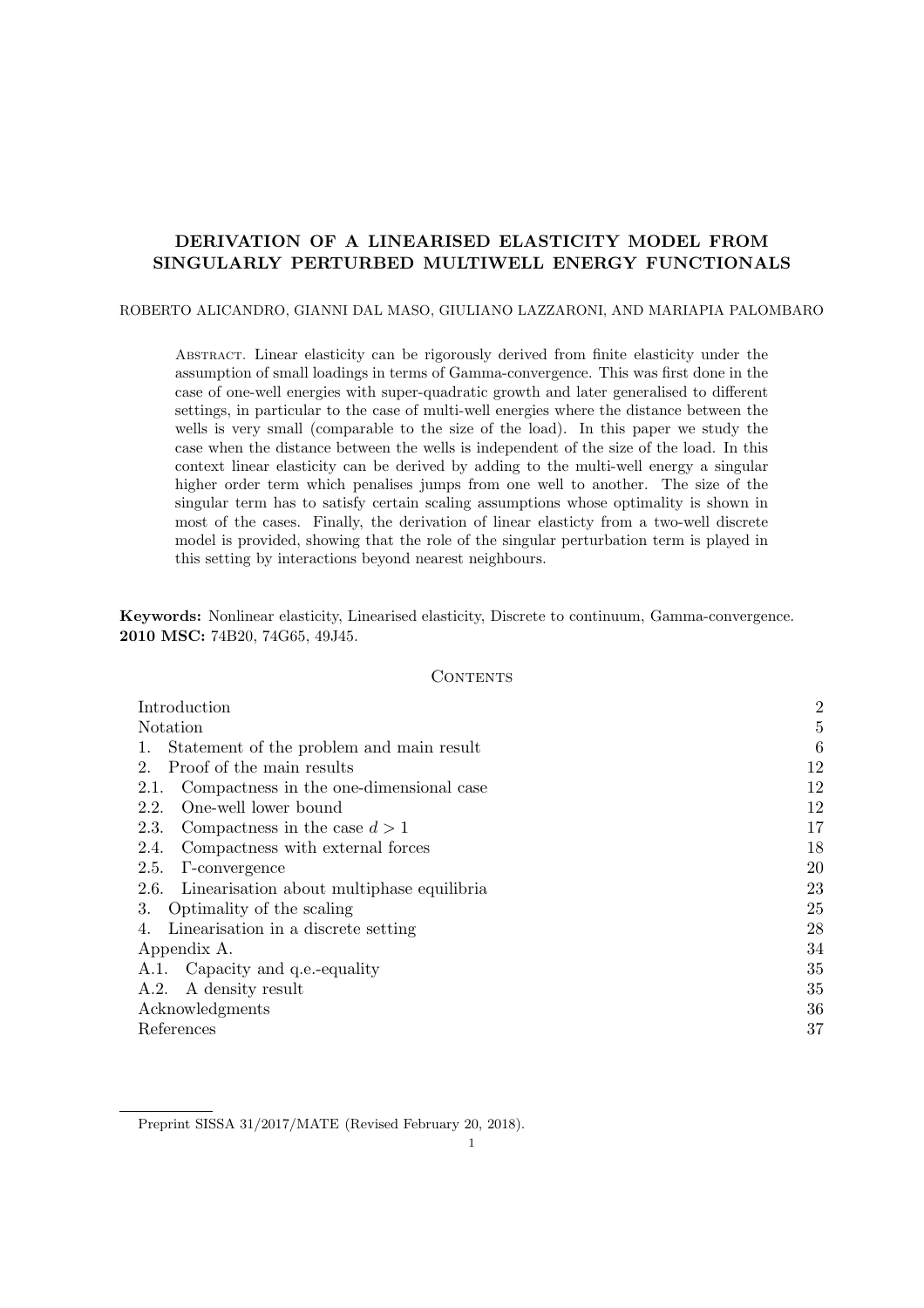#### **INTRODUCTION**

Consider a hyperelastic body whose reference configuration  $\Omega$  is a bounded domain of  $\mathbb{R}^d$ . The stored energy associated with a deformation  $v : \Omega \to \mathbb{R}^d$  can be written as

$$
\int_{\Omega} W(x,\nabla v) \, \mathrm{d}x \, ,
$$

where  $W: \Omega \times \mathbb{R}^{d \times d} \to [0, +\infty]$  is the energy density encoding the mechanical properties of the material under consideration. If the reference configuration is stress-free, we may assume that the identity matrix I minimises W and, without loss of generality, that  $W(x, I) \equiv 0$ . By frame-indifference, we also assume that  $W(x, RA) = W(x, A)$  for every  $A \in \mathbb{R}^{d \times d}$  and every  $R \in SO(d)$ , hence  $W(x, \cdot)$  is null on  $SO(d)$ , the set of rotations on  $\mathbb{R}^d$ . If an external load  $l(x)$ is applied, the total energy of the body is

$$
\int_{\Omega} W(x, \nabla v) \, \mathrm{d}x - \int_{\Omega} \ln u \, \mathrm{d}x \, .
$$

The derivation of a linear elastic theory from nonlinear elasticity is based on the observation that, since the reference configuration is an equilibrium when no external load is applied, it is natural to expect that small external loads will produce small displacements.

It is then convenient to introduce a small parameter  $\varepsilon > 0$  and write the load as  $\varepsilon l$ . Then, writing the deformation in terms of the scaled displacement  $\varepsilon u(x)$ , that is  $v(x) = x + \varepsilon u(x)$ , the associated energy can be written, up to an additive constant, as

(0.1) 
$$
\int_{\Omega} W(x, I + \varepsilon \nabla u) dx - \varepsilon^2 \int_{\Omega} l u dx.
$$

Assuming that  $W(x, \cdot)$  is  $C^2$  in a neighbourhood of I and that  $\nabla u$  is bounded, a Taylor expansion of  $W(x, I + \varepsilon \nabla u(x))$  about I yields that the energy, scaled by  $1/\varepsilon^2$ , converges as  $\varepsilon \to 0$  to

(0.2) 
$$
\int_{\Omega} D^2 W(x,I) [\nabla u]^2 dx - \int_{\Omega} l u dx,
$$

where  $D^2W(x,I)[A]^2$  denotes the second derivative of W with respect to the matrix variable evaluated at the point  $(x, I)$  and applied to the pair  $[A, A]$ . By frame-indifference, the quadratic form  $A \mapsto D^2W(x, I)[A]^2$  depends only on  $(A^T + A)/2$ , the symmetric part of A, hence

(0.3) 
$$
\int_{\Omega} D^2 W(x, I) [\nabla u]^2 dx = \int_{\Omega} D^2 W(x, I) [e(u)]^2 dx,
$$

where  $e(u) := (\nabla u^T + \nabla u)/2$  is the symmetric part of the displacement gradient  $\nabla u$ . The functional  $(0.3)$  represents the linear elastic energy associated with the displacement u.

The above formal derivation of linear elasticity can be made rigorous in terms of convergence of absolute minimisers of boundary value problems associated with the functionals (0.1) and (0.2). This has been done in the framework of Γ-convergence in [9, 17, 2, 1]. In the first paper [9], convergence of minimisers was proven in  $H^1(\Omega;\mathbb{R}^d)$  under the condition

(0.4) 
$$
W(x, A) \geq C \operatorname{dist}^2(A, SO(d)).
$$

This assumption was later replaced in [2] by the weaker assumption that (0.4) holds only in a neighbourhood of  $SO(d)$ , while away from such neighbourhood W has a growth slower than quadratic, specifically,

$$
W(x, A) \ge C \, dist^q(A, SO(d)), \quad 1 < q < 2 \, .
$$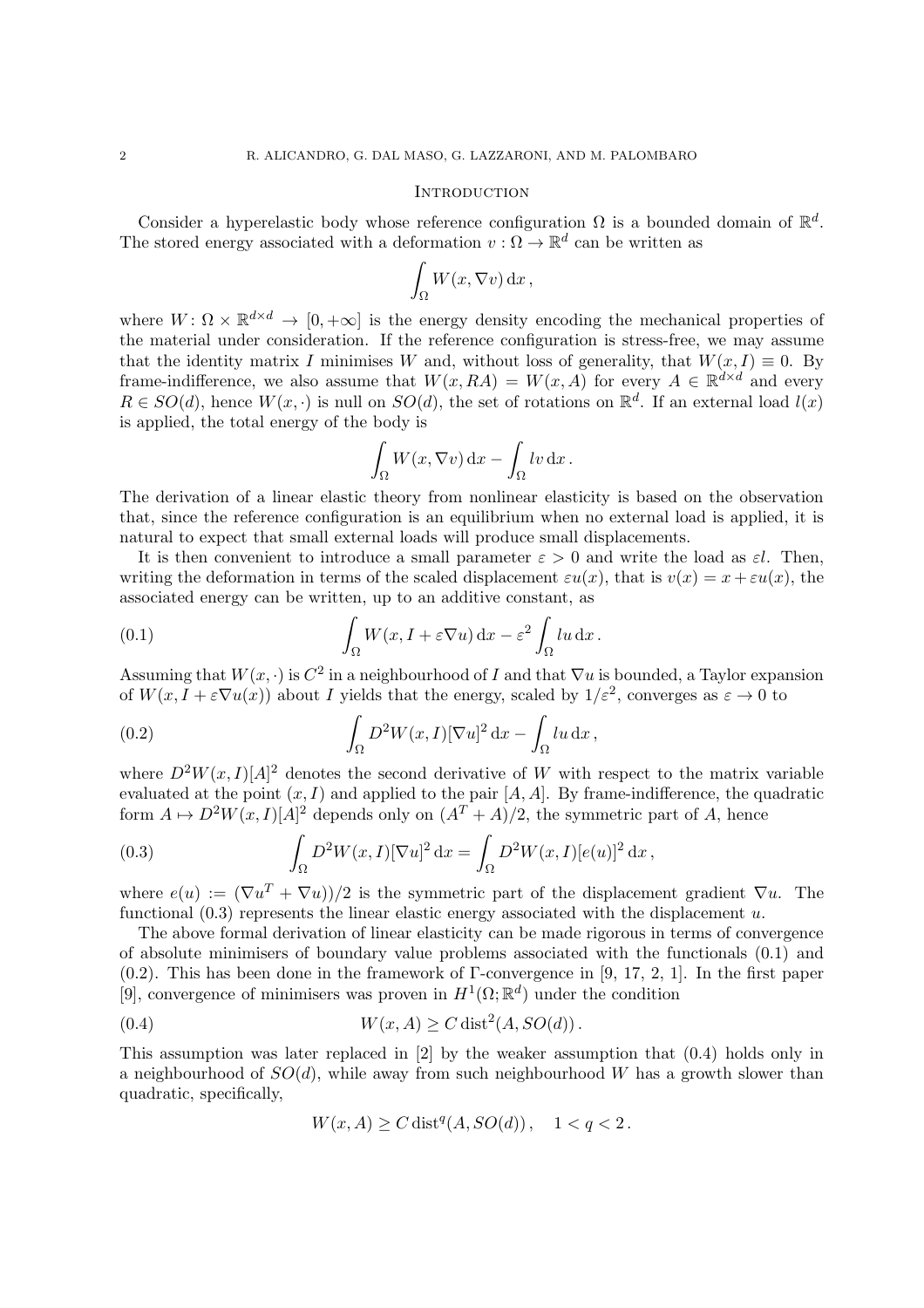In this case, the convergence of minimisers holds in  $W^{1,q}(\Omega;\mathbb{R}^d)$ . Further generalisations of these results have been obtained in [17, 1] in the case of multi-well energies where the distance between the wells is of order  $\varepsilon$ . It is worth mentioning that, in the context of  $\Gamma$ -convergence, linear elastic energies have been also obtained as macroscopic limit of nonlinear atomistic energies in [5, 18].

In the proof of all the aforementioned results, a delicate step is to show compactness properties (in some Sobolev space) of sequences of admissible displacement fields  $u_{\varepsilon}$  whose energy is uniformly bounded in  $\varepsilon$ . To this end, a fundamental tool turns out to be the well-known rigidity estimate of Friesecke, James, and Müller [13] (see Theorem 2.9). Indeed, if we assume for example that W satisfies (0.4), such estimate implies that there exist rotations  $R_{\varepsilon} \in SO(d)$ such that

$$
\int_{\Omega} |I + \varepsilon \nabla u_{\varepsilon} - R_{\varepsilon}|^2 \, \mathrm{d}x \leq C \varepsilon^2 \, .
$$

Then, assuming that the boundary data are (a perturbation of) the identity, one can show that  $R_{\varepsilon}$  lies in an  $\varepsilon$ -neighbourhood of I and finally that

$$
\int_{\Omega} |\nabla u_{\varepsilon}|^2 \, \mathrm{d}x \leq C \, .
$$

The purpose of this paper is to investigate the case when the zero level set of the energy density consists of several wells whose mutual distance is independent of  $\varepsilon$ . The derivation of linear elasticity in this setting is relevant, since energies of this form naturally arise in many models, for example in the gradient theory of solid-solid phase transitions. We point out that, if one wishes to follow the strategy outlined above, a suitable version of the rigidity estimate will be needed. However, such an estimate is known to hold only when the wells are strongly incompatible (see e.g. [6, 10] and Remark 2.4). If instead we assume that the wells have a fixed distance and are rank-one connected, in contrast to the case when the distance vanishes, we cannot expect compactness in any Sobolev space. Indeed, if we assume for example that  $W(x, \cdot) \equiv 0$  on  $SO(d) \cup SO(d)U$ , with  $U \in \mathbb{R}^{d \times d}$  and rank $(U - I) = 1$ , then one can define a continuous deformation v such that  $\nabla v = I$  in  $\Omega_1$  and  $\nabla v = U$  in  $\Omega_2$ , where  $\{\Omega_1, \Omega_2\}$  is a partition of  $\Omega$  into sets of positive Lebesgue measure. Thus, the corresponding displacements  $u_{\varepsilon}(x) = (v(x) - x)/\varepsilon$  have zero energy and satisfy  $u_{\varepsilon} = 0$  on  $\partial \Omega_1 \backslash \Omega$ ; moreover,  $\nabla u_{\varepsilon} = (U - I)/\varepsilon$ in  $\Omega_2$ , which implies that  $\|\nabla u_{\varepsilon}\|_{L^r}$  diverges as  $\varepsilon \to 0$ , for every  $r \geq 1$ .

In order to recover compactness, the idea is then to add to the energy a higher order singular perturbation that penalises the transitions between the wells. Specifically, we introduce an additional small parameter  $\eta$  and assume that the stored energy associated with a deformation v is of the form

(0.5) 
$$
E^{\eta}(v) = \int_{\Omega} W(x, \nabla v) dx + \eta^2 \int_{\Omega} |\nabla^2 v|^2 dx, \quad v \in H^2(\Omega; \mathbb{R}^d).
$$

The asymptotic behaviour as  $\eta \to 0$  of functionals of this type, in particular in the case where the order parameter is not constrained to be curl-free, has been object of many papers; among these, we refer to Modica and Mortola [16] where a Γ-convergence analysis has been first performed in the scalar case. The analysis of the curl-free case is much more complex. A rigorous result in terms of Γ-convergence was obtained in [7], in dimension two, for two rank-one connected wells of the form  $K_1 = SO(d)$  and  $K_2 = SO(d)U, U \in GL^+(\mathbb{R}^d)$ : the *Γ*-limit of the scaled functionals  $\eta^{-1}F^{\eta}$  is finite on functions v such that  $\nabla v \in BV(\Omega; K_1 \cup K_2)$  and it is represented by an interfacial energy of the form

$$
\int_{J_{\nabla v}} \phi(\nu_{\nabla v}) \, d\mathcal{H}^1 \,,
$$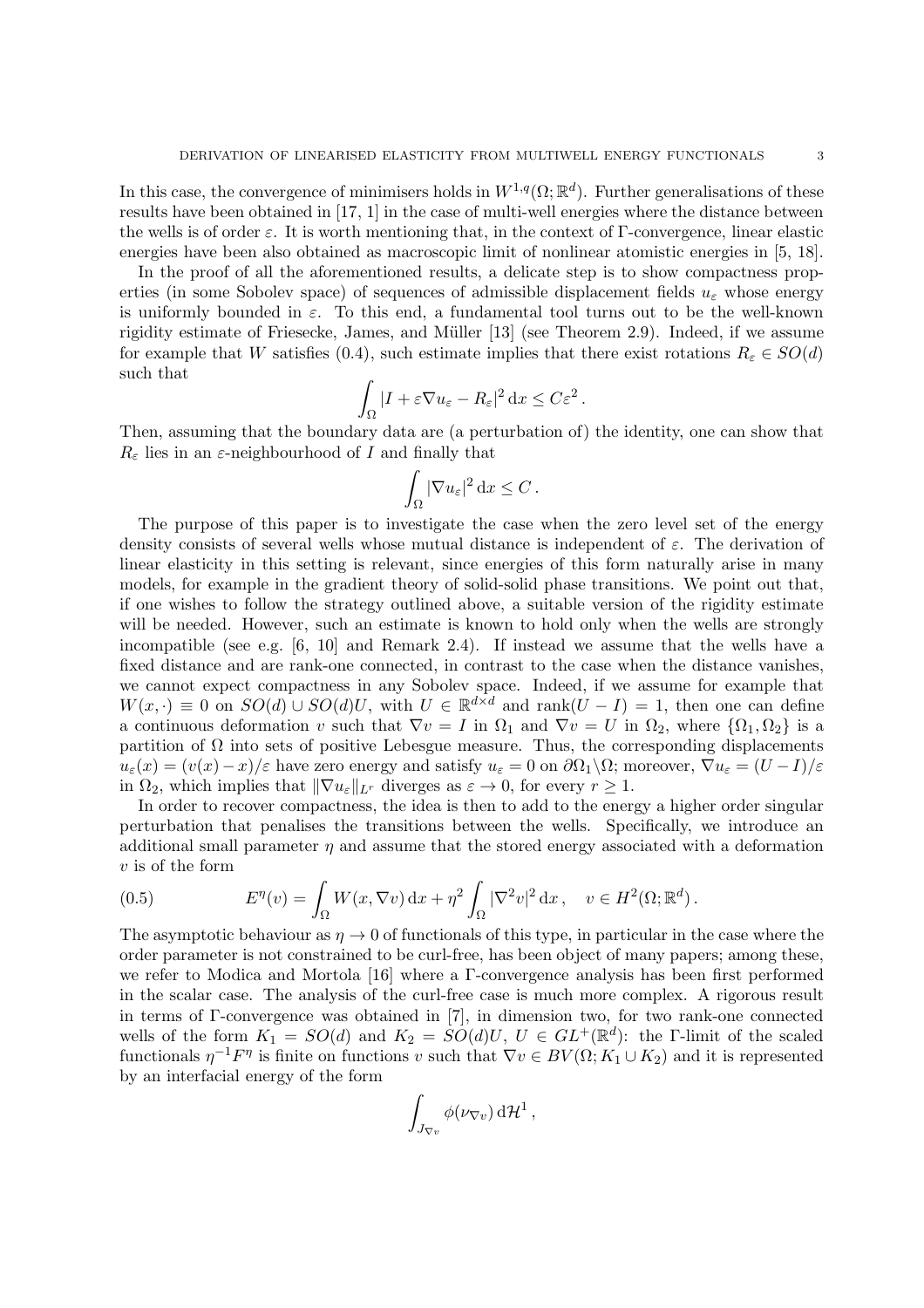where  $J_{\nabla v}$  is the jump set of  $\nabla v$  and  $\nu_{\nabla v}$  is the unit normal to  $J_{\nabla v}$ . The problem in higher dimension and for more general multiple wells is still open. Nevertheless it can be shown that  $E^{\eta}(v)$  scales like  $\eta \mathcal{H}^{d-1}(J_{\nabla v})$ . In view of this, one can look for a suitable scaling of  $\eta = \eta(\varepsilon)$ with respect to  $\varepsilon$  which guarantees compactness for the scaled energies  $\varepsilon^{-2} E^{\eta}(x + \varepsilon u_{\varepsilon})$ .

Let us illustrate a heuristic argument in the case discussed above with two wells  $K_1$  and  $K_2$ . Let  $v_{\varepsilon}$  be a sequence such that  $\varepsilon^{-2} E^{\eta}(v_{\varepsilon})$  is uniformly bounded. As already observed, in the set  $\Omega_{\varepsilon}^*$  where the deformation  $v_{\varepsilon}$  takes values in a neighbourhood of  $K_2$ , the corresponding scaled displacement  $u_{\varepsilon}$  is such that  $\nabla u_{\varepsilon} \sim 1/\varepsilon$ . Hence, in order to obtain the boundedness of  $\nabla u_{\varepsilon}$ , e.g. in  $L^2$ , it is useful to obtain an estimate of the form  $|\Omega^*_{\varepsilon}| \leq C\varepsilon^2$ . From the boundedness of the energy we deduce

$$
\mathcal{H}^{d-1}(J_{\nabla v_{\varepsilon}}) \leq C \, \frac{\varepsilon^2}{\eta} \, ,
$$

and thus, by the isoperimetric inequality,

$$
\min\left\{|\Omega_{\varepsilon}^*|,\ |\Omega \setminus \Omega_{\varepsilon}^*|\right\} \le C\left(\frac{\varepsilon^2}{\eta}\right)^{d/d - 1}
$$

.

If  $\eta \geq C \varepsilon^{2/d}$  and if the boundary conditions are such that the minimum above is attained by  $\left|\Omega_{\varepsilon}^{*}\right|$ , we infer that

$$
\left|\Omega^*_\varepsilon\right|\le C\varepsilon^2
$$

,

which in turn yields compactness. On the other hand, the condition that  $\eta \to 0$  as  $\varepsilon \to 0$  ensures that the singular perturbation acts only as a penalisation and does not contribute explicitly to the limit functional, namely, if u is a fixed displacement with  $\nabla u$  bounded,

$$
\lim_{\varepsilon \to 0} \frac{1}{\varepsilon^2} E^{\eta}(x + \varepsilon u) = \int_{\Omega} D^2 W(x, I) [e(u)]^2 dx.
$$

We make rigorous this argument by showing that, under the assumption that  $C\varepsilon^{2/d} \le \eta(\varepsilon) \ll$ 1, sequences of admissible fields with uniformly bounded energies are bounded in  $L^2$ , and that the sequence of functionals  $\varepsilon^{-2} E^{\eta}(v_{\varepsilon})$  Γ-converges to the functional in (0.3). More in general we consider functionals of the form (0.5) where the exponent 2 in the singular perturbation term is replaced by any  $p > 1$  and where the potential W has an arbitrary but finite number of wells, it grows quadratically close to the wells, and with a power  $q \in (0, 2]$  away from the wells. The case  $q \in (0,1]$  was not covered in [2] and is treated for the first time in the present paper. We obtain compactness properties of the scaled energies in  $W^{1,r}$ , for some  $r \in (1, 2]$  depending on p and q, under a suitable scaling of  $\eta(\varepsilon)$  which in turn depends on all these parameters (see Theorems 1.7 and 1.8 summarised in Tables 1 and 2). The Γ-convergence result in this general setting is stated in Theorem 1.9. Moreover we provide examples showing that the compactness results above may not hold if the scaling assumptions are not satisfied and that in most of the cases such scalings are optimal (see Section 3). We point out that all our results are independent of the existence of rank-one connections between the wells as well as of the sign of the determinant of the matrices in the wells.

A fundamental step in our analysis, whose proof is inspired by the heuristic argument above, is Theorem 2.3, asserting that a suitable power of the energies is controlled from below by the  $L<sup>r</sup>$ -distance of the deformation gradients from a single well. We underline that such estimate holds in a more general context than the one considered here (see Remark 2.1) and thus may be of interest for other applications. Moreover, as a technical fact, we remark that in our case we get a priori estimates that are in general weaker than those obtained in [2, 9] for one-well potentials; for this reason, in the proof of the Γ-convergence result we need to modify the strategy used in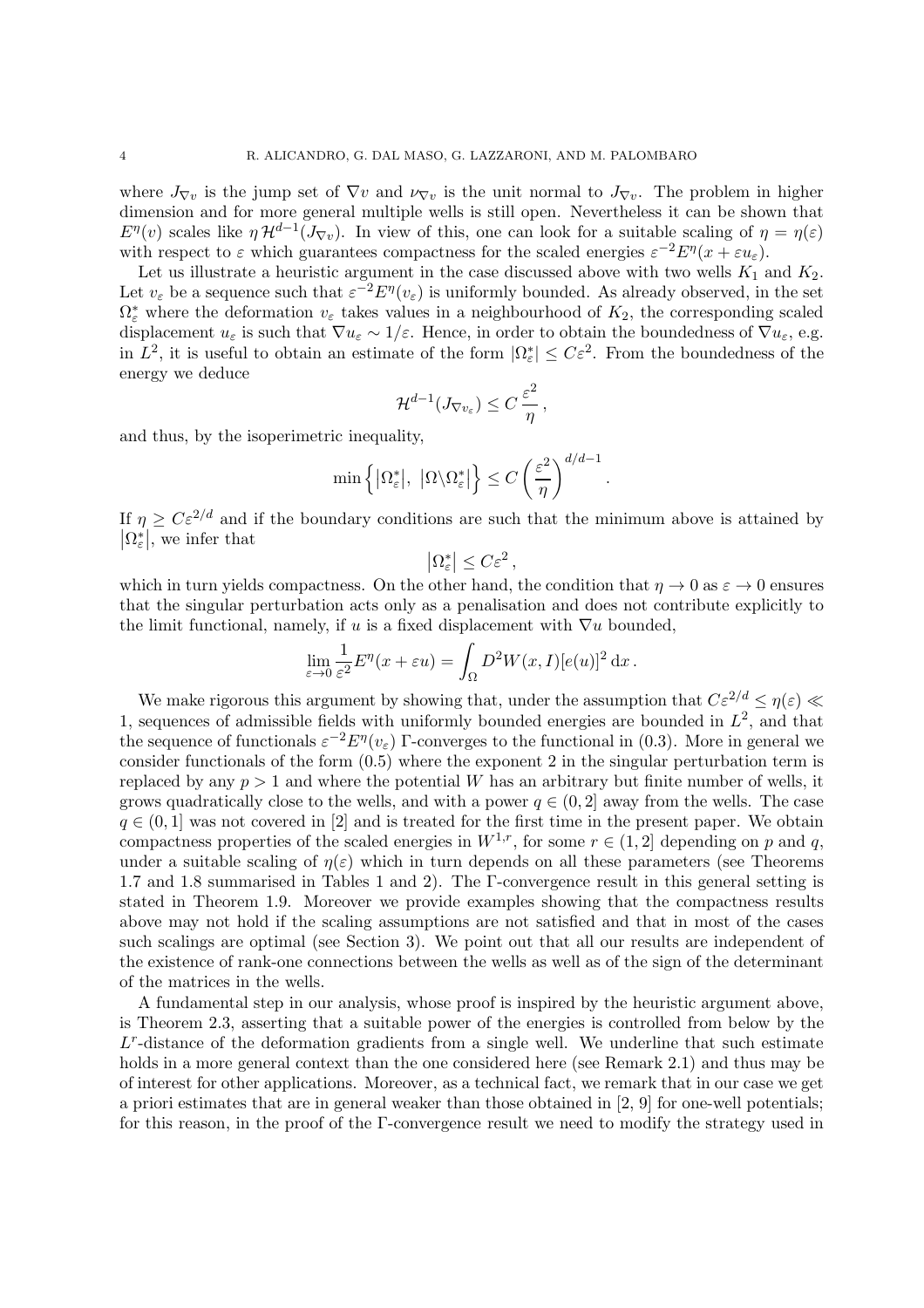[2, 9] (see Section 2.5). Nevertheless our proof turns out to be simpler and could be adopted also in those cases.

The convergence of the solutions of boundary value problems is stated in Theorems 1.5 and 1.6, where we distinguish the case of zero external load and of a general external load. Indeed in the latter case, in contrast to the one-well model, the uniform boundedness of the total energy for a given sequence  $u_{\varepsilon}$  does not in general yield uniform boundedness of  $\varepsilon^{-2} E^{\eta}(x + \varepsilon u_{\varepsilon})$  and thus compactness of  $u_{\varepsilon}$  in  $W^{1,r}$ . This can be recovered for a suitable choice of the scaling of  $\eta(\varepsilon)$  which in some cases is more restrictive than that needed in the case of zero external load. Finally, analogously to the one-well case, the strong convergence in  $W^{1,r}$  of the minimisers is obtained.

A relevant byproduct of our results is also the derivation, via Γ-convergence, of linearised energies about equilibria that present mixture of phases: more precisely, we can consider deformations of the form

$$
v(x) = \varphi(x) + \varepsilon u(x) ,
$$

where  $\varphi$  is a continuous piecewise affine function with  $\nabla \varphi \in K$ , so it is stress-free. This is of interest in the gradient theory of solid-solid phase transitions, see e.g. [7]. Suitably choosing the singular perturbation, we observe that the problem reduces to the previous case via a change of variables. Indeed, in Theorem 2.12 we show that the linearised energy takes the form

$$
\frac{1}{2}\int_{\Omega}D^2W(x,\nabla\varphi)[e(u)\nabla\varphi]^2\,\mathrm{d} x\,.
$$

Our methods can be also applied to the derivation of linearised elastic theories from discrete models with multiple wells. This is the subject of the last section of the paper. Our aim is to show that the role of the singular term in the continuum model is played in this setting by interactions beyond nearest neighbours, which prevent too many jumps from one well to another (see also [4]). We focus on the simple case of a two-dimensional discrete system governed by pairwise harmonic interactions between nearest and next-to-nearest neighbours, corresponding to a total interaction energy with two wells. Moreover we choose a scaling regime that ensures compactness properties of the displacement fields in the weak topology of  $H<sup>1</sup>$ . The extension of this analysis to a broader class of interacting potentials and to more general scaling regimes goes beyond the purposes of the present paper and will be the object of a forthcoming paper.

**Notation.** Throughout the paper, the letter  $C$  will be used to denote various positive constants, whose precise value may change from line to line; its dependence on other variables will be emphasised only if needed.

The positive (resp., negative) part of x is denoted by  $x^+$  (resp.,  $x^-$ ), while its integer part is denoted by [x]. The operator  $\wedge$  (resp.,  $\vee$ ) denotes the minimum (resp., the maximum) of two numbers.

Given  $1 \leq p < d$ , the symbol  $p^*$  denotes its Sobolev exponent, defined for  $p < d$  by

$$
p^* = pd/(d-p).
$$

For every  $s \geq 1^*$ ,

$$
s_* := sd/(d+s)
$$

is the number such that its Sobolev exponent is by  $(s_*)^* = s$ .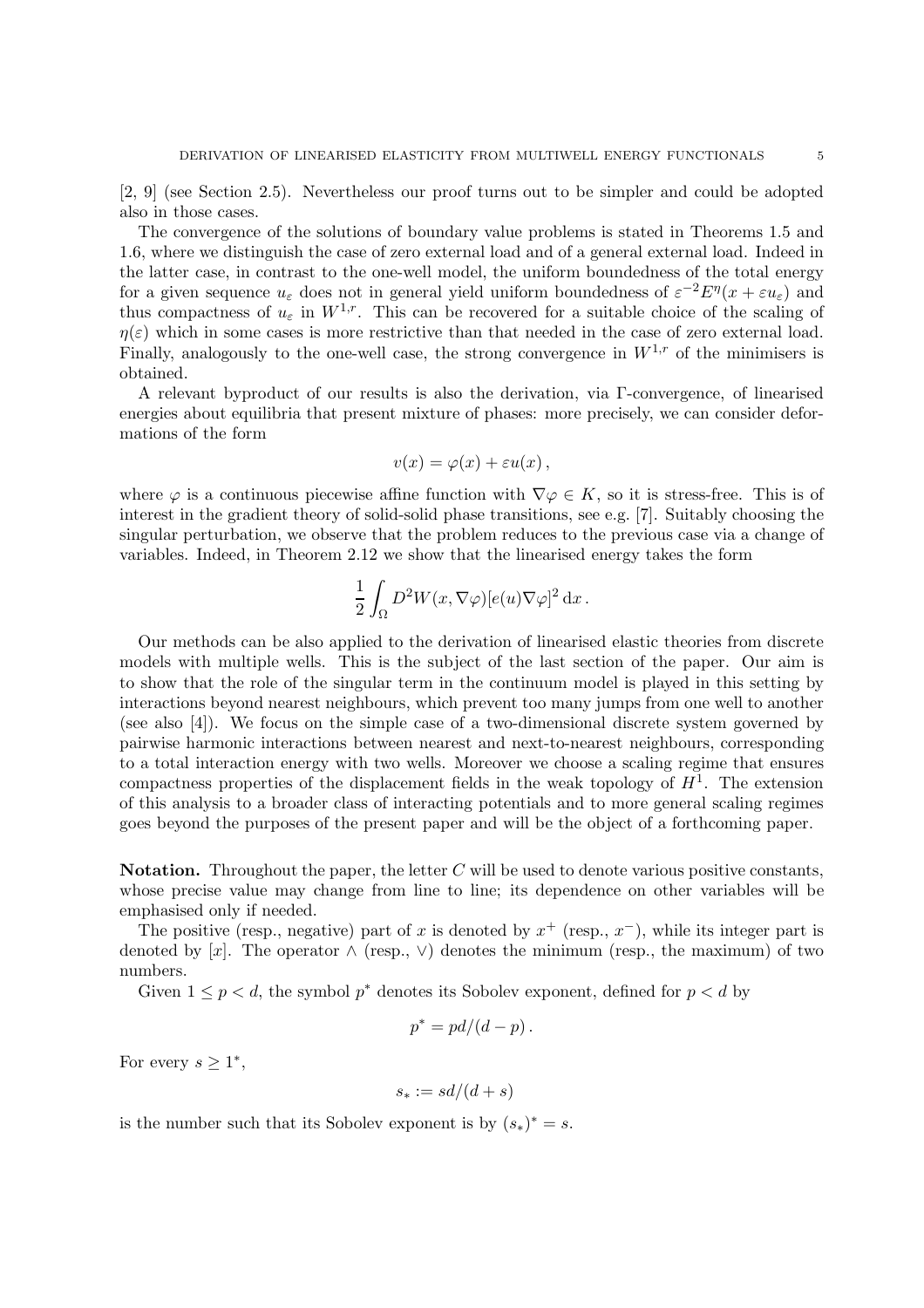#### 1. Statement of the problem and main result

We consider an elastic body whose reference configuration  $\Omega \subset \mathbb{R}^d$  is a bounded, open, and connected set with Lipschitz boundary. For the sake of generality we consider an arbitrary  $d \geq 1$ , the physically relevant case being  $d = 3$ .

Let  $l \in \mathbb{N}, l \geq 2$ , let  $U_1, \ldots, U_l$  be invertible matrices in  $\mathbb{R}^{d \times d}$ , with  $U_1 = I$ , the identity matrix, and set

$$
K := \bigcup_{i=1}^{l} K_i, \quad K_i := SO(d)U_i.
$$

We assume that the sets  $K_i$ ,  $i = 1, ..., l$ , are all disjoint, namely, that  $U_i U_j^{-1} \notin SO(d)$  for each  $i \neq j$ . Let  $W: \Omega \times \mathbb{R}^{d \times d} \to [0, +\infty]$  be  $(\mathcal{L} \times \mathcal{B})$ -measurable,  $\mathcal{L}$  and  $\mathcal{B}$  denoting the  $\sigma$ -algebras of the Lebesgue measurable subsets of  $\mathbb{R}^d$  and the Borel measurable subsets of  $\mathbb{R}^{d \times d}$ , respectively. We suppose that W satisfies the following properties for a.e.  $x \in \Omega$ :

- (W1)  $W(x, \cdot)$  is frame indifferent, i.e.,  $W(x, RF) = W(x, F)$  for all  $F \in \mathbb{R}^{d \times d}$  and  $R \in SO(d)$ ;
- (W2)  $W(x, F) = 0$  if  $F \in K$ ;
- (W3) there exists  $\sigma > 0$  such that  $W(x, \cdot)$  is of class  $C^2$  in  $I_{\sigma} := \{F \in \mathbb{R}^{d \times d} : \text{dist}(F, K) < \sigma\}$ and the second derivatives are bounded by a constant independent of  $x$ ;
- (W4) there exists  $q \in [0,2]$  such that  $W(x,F) \geq Cf_q(\text{dist}(F,K))$ , where  $f_q(t) := t^2 \wedge t^q$  for  $t \geq 0$ .

In what follows, given  $F, A \in \mathbb{R}^{d \times d}$ ,  $D^2 W(x, F)[A]^2$  denotes the second derivative of W with respect to F evaluated at the point  $(x, F)$  and applied to the pair  $[A, A]$ , i.e.,

$$
D^{2}W(x,F)[A]^{2} = D^{2}W(x,F)[A,A] = D^{2}W(x,F)A : A,
$$

where : is the scalar product between matrices. By frame indifference, we have

 $D^2W(x,I)[A]^2 = D^2W(x,I)[A_{sym}]^2$  for every  $A \in \mathbb{R}^{d \times d}$ , for a.e.  $x \in \Omega$ ,

where  $A_{sym}$  denotes the symmetric part of A. Together with assumption (W4), this implies that the quadratic form  $D^2W(x,I)[.]^2$  is null on skew matrices and satisfies the coercivity condition

 $(1.1)$  ${}^{2}W(x,I)[A_{sym}]^{2} \geq \lambda |A_{sym}|^{2}$  for every  $A \in \mathbb{R}^{d \times d}$ , for a.e.  $x \in \Omega$ ,

for some  $\lambda > 0$ .

Fixed  $p > 1$ , we consider the family of singularly perturbed energy functionals, depending on a small parameter  $\varepsilon > 0$ , defined as

$$
E_{\varepsilon}(v) := \int_{\Omega} W(x, \nabla v) \,dx + \eta^{p}(\varepsilon) \int_{\Omega} |\nabla^{2} v|^{p} \,dx, \quad v \in W^{2, p}(\Omega; \mathbb{R}^{d}),
$$

where  $\eta(\varepsilon) > 0$  satisfies some scaling assumptions which will be specified later on.

We prescribe a Dirichlet condition of the form

(1.2) 
$$
v(x) = x + \varepsilon g(x) \quad \mathcal{H}^{d-1}\text{-a.e. on } \Gamma,
$$

where  $g \in W^{1,\infty}(\Omega;\mathbb{R}^d) \cap W^{2,p}(\Omega;\mathbb{R}^d)$ ,  $\Gamma$  is a nonempty subset of  $\partial\Omega$ , open in the relative topology, and the values of v and g on  $\Gamma$  are meant in a suitable sense of traces to be made precise below. For technical reasons we require that

$$
(1.3)\qquad \qquad \text{cap}(\overline{\Gamma}\backslash\Gamma)=0\,,
$$

where the definition of capacity is recalled in the Appendix, and that

(1.4) 
$$
\forall i \neq 1, \ \forall Q \in SO(d), \ \forall x \in \mathbb{R}^d, \ \mathcal{H}^{d-1}(\Gamma \setminus (x + \ker (QU_i - I))) > 0.
$$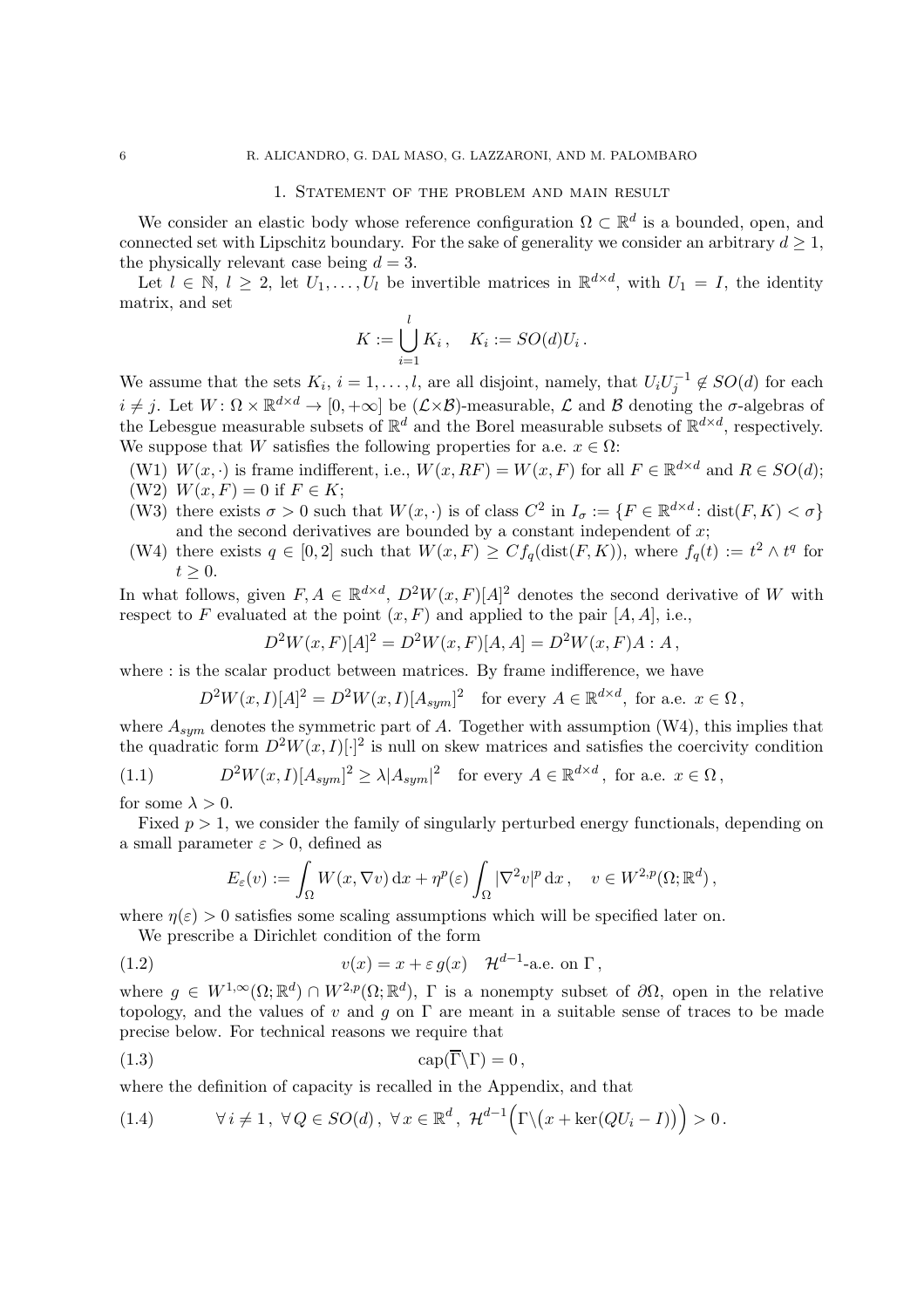The regularity of g ensures that  $E_{\varepsilon}(x+\varepsilon g)$  is finite for  $\varepsilon$  sufficiently small. In terms of the displacement

$$
u(x) := \frac{v(x) - x}{\varepsilon},
$$

the Dirichlet boundary condition reads as

(1.5) 
$$
u = g \quad \mathcal{H}^{d-1}\text{-a.e. on } \Gamma.
$$

For future convenience we define for every  $s \geq 1$  the sets

$$
W_{g,\Gamma}^{1,s}(\Omega; \mathbb{R}^d) := \{ u \in W^{1,s}(\Omega; \mathbb{R}^d) : u = g \mathcal{H}^{d-1}\text{-a.e. on } \Gamma \},
$$

where the equality holds in the sense of the traces of  $W^{1,s}(\Omega;\mathbb{R}^d)$  on  $\Gamma$ . For  $s=2$  we employ the notation

$$
H^1_{g,\Gamma}(\Omega;\mathbb{R}^d):=W^{1,2}_{g,\Gamma}(\Omega;\mathbb{R}^d).
$$

We set

$$
\mathcal{W}^{p,q}_g(\Omega;\mathbb{R}^d):=W^{1,q \vee p}_{g,\Gamma}(\Omega;\mathbb{R}^d) \cap W^{2,p}(\Omega;\mathbb{R}^d).
$$

Remark 1.1. Condition (1.3) is a regularity assumption on Γ, which is satisfied e.g. when  $\partial\Omega$ is a  $C^1$  manifold and  $\Gamma$  is a  $C^1$  submanifold with  $\partial \Gamma$  of class  $C^1$ . It will be used in the proof of Proposition A.3, providing a density result that may be of interest independently of the present application. However, (1.3) is not needed if the exponent p defined above is sufficiently large and the boundary condition is slightly stronger (Remark A.5).

Condition (1.4) will be needed in the proof of Theorem 1.8. Since by assumption on the sets  $K_i$  we have  $QU_i \neq I$  for every  $Q \in SO(d)$  and every  $i \neq 1$ , it turns out that  $\dim(\ker (QU_i-I)) \leq I$ d − 1; therefore (1.4) is always satisfied when  $\Gamma$  is not contained in a hyperplane up to  $\mathcal{H}^{d-1}$ negligible sets. If  $\dim(\ker(QU_i - I)) \leq d-2$  for every  $Q \in SO(d)$  and every  $i \neq 1$ , i.e., there are no rank-one connections between  $K_i$  and  $K_1$ , then (1.4) is always satisfied since  $\mathcal{H}^{d-1}(\Gamma) > 0$ , as a consequence of the assumption that  $\Gamma$  is nonempty and open in the relative topology of  $\partial\Omega$ . Finally, note that for  $d = 1$  the set  $\Omega$  must be an interval and (1.4) implies that  $\Gamma = \partial \Omega$ . See Remark 2.10 for a discussion on the necessity of assumption (1.4).

We express the functional  $E_{\varepsilon}$  in terms of the displacement u by introducing the sequence of functionals  $\mathcal{E}_{\varepsilon}$ :  $\mathcal{W}^{p,q}_g(\Omega;\mathbb{R}^d) \to [0, +\infty]$  defined by

$$
\mathcal{E}_{\varepsilon}(u) := E_{\varepsilon}(x + \varepsilon u).
$$

Note that  $\mathcal{E}_{\varepsilon}(u)$  can be written as

$$
\mathcal{E}_{\varepsilon}(u) = \int_{\Omega} \left( W(x, I + \varepsilon \nabla u) + \eta^{p}(\varepsilon) \, \varepsilon^{p} |\nabla^{2} u|^{p} \right) dx.
$$

**Remark 1.2.** More in general we can consider functionals  $\hat{\mathcal{E}}_{\varepsilon}$ :  $\mathcal{W}_{g}^{p,q}(\Omega;\mathbb{R}^{d}) \to [0,+\infty]$  of the form

$$
\hat{\mathcal{E}}_{\varepsilon}(u) := \int_{\Omega} W(x, I + \varepsilon \nabla u) \,dx + \eta^{p}(\varepsilon) \,\varepsilon^{p} \mathcal{R}_{p}(u) \,,
$$

where the regularising term  $\mathcal{R}_p: W^{1,r}(\Omega;\mathbb{R}^d) \to [0,+\infty]$  is such that

(1.6) 
$$
C \int_{\Omega} |\nabla^2 u|^p dx \leq \mathcal{R}_p(u) < +\infty \quad \text{for every } u \in \mathcal{W}_g^{p,q}(\Omega; \mathbb{R}^d).
$$

For example, when  $\Omega$  is  $C^2$ ,  $\Gamma = \partial \Omega$ , and  $g = 0$ , one may take  $p = 2$  and  $\mathcal{R}_2(u) = ||\Delta u||^2_{L^2(\Omega)}$ , or more in general  $\mathcal{R}_2(u) = ||Au||^2_{L^2(\Omega)}$  with A a uniformly elliptic operator with smooth coefficients;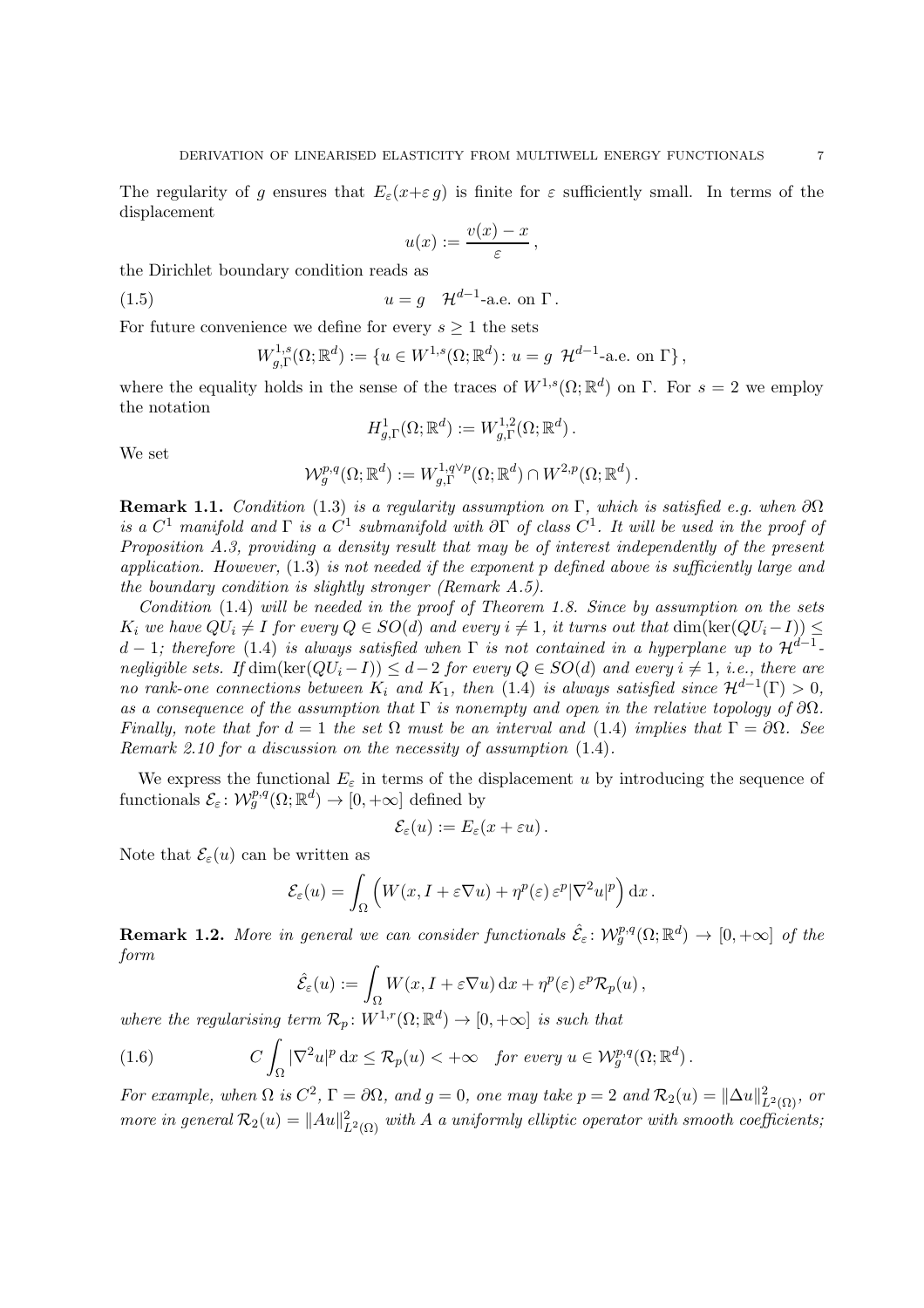then the classical theory of elliptic regularity guarantees that (1.6) is satisfied. All the results that follow hold for  $\hat{\mathcal{E}}_{\varepsilon}$  as well.

We are interested in the case when the functional  $E_{\varepsilon}(v)$  is complemented by an external load of the form  $\varepsilon \mathcal{L}$ , where  $\mathcal L$  will be chosen in a subset of  $(W^{2,p}(\Omega;\mathbb R^d))^*$  to be specified later on. The equilibrium configurations are then described by the minimisers of

$$
E_{\varepsilon}(v)-\mathcal{L}(v)\,.
$$

In terms of the displacement  $u$  the minimum problem reads as

(1.7) 
$$
\min_{u} \{ \mathcal{E}_{\varepsilon}(u) - \varepsilon^2 \mathcal{L}(u) \},
$$

where we dropped the term  $\varepsilon \mathcal{L}(x)$ , since it does not depend on u. In order to describe the asymptotic behaviour of the minimisers of  $(1.7)$ , we need to introduce a set of assumptions on the scaling of  $\eta(\varepsilon)$ . These conditions will ensure, first, that the perturbation vanishes in the limit, second, that the minimisers are compact in some Sobolev space  $W^{1,r}(\Omega;\mathbb{R}^d)$ , where  $r \in (1, 2]$  depends on the exponents p, q introduced above. Precisely, if  $d = 1$  we set  $r := 2$ ; if  $d > 1$  we fix r such that

(1.8a) 
$$
1 < r < p^*
$$
 if  $p \le 2_*$  and  $q < p^*$ ,

(1.8b) 
$$
1 < r \le q
$$
 if  $p \le 2_*$  and  $p^* \le q < \frac{(3p-2)1^*}{p}$ ,

(1.8c) 
$$
1 < r < \frac{(3p-2)1^*}{p} \quad \text{if } p \le 2_* \text{ and } q \ge \frac{(3p-2)1^*}{p},
$$

(1.8d) 
$$
1 < r \le 2
$$
 if  $p > 2_{*}$ .

**Remark 1.3.** Note that  $p^* \leq \frac{(3p-2)1^*}{p} \leq 2$  whenever  $p \leq 2_*$  and that these inequalities hold as equalities only if  $p = 2$ \*.

We assume that  $\eta(\varepsilon)$  satisfies

(1.9a) 
$$
\lim_{\varepsilon \to 0} \eta(\varepsilon) \varepsilon^{1-\frac{2}{p}} = 0,
$$

(1.9b) 
$$
\lim_{\varepsilon \to 0} \frac{\eta(\varepsilon)}{\varepsilon^2} = +\infty \quad \text{if } d = 1,
$$

(1.9c) 
$$
\eta(\varepsilon) \ge C\varepsilon^{2-\frac{r}{1^*}} \quad \text{if } d > 1 \text{ and } r \le 1^* \vee q,
$$

(1.9d) 
$$
\eta(\varepsilon) \ge C\varepsilon^{\frac{2}{r_*}-1} \quad \text{if } d>1 \text{ and } r>1^* \vee q.
$$

The necessity of such assumptions is discussed in Remark 2.11 and in Section 3.

**Remark 1.4.** Note that (1.9c) and (1.9d) give the same lower bound on  $\eta(\varepsilon)$  if  $r = 1^*$  and  $q \leq 1^*$ . In contrast, if  $1^* < q < 2$  and  $1^* < r \leq q$ , (1.9c) gives a less restrictive lower bound than  $(1.9d)$ . Moreover,  $(1.9b)$ ,  $(1.9c)$ , and  $(1.9d)$  are compatible with  $(1.9a)$ . More precisely, since  $p > 1$ ,

$$
\varepsilon^{2-\frac{r}{1^*}} \le \varepsilon \ll \varepsilon^{\frac{2}{p}-1} \quad \text{if } r \le 1^*,
$$

where the first inequality holds as equality only if  $r = 1^*$ . Moreover,

$$
\varepsilon^{2-\frac{r}{1^*}} \le \varepsilon^{\frac{2}{r_*}-1} \ll \varepsilon^{\frac{2}{p}-1} \quad \text{if } 1^* < r \le 2 \text{ and } r < p^*,
$$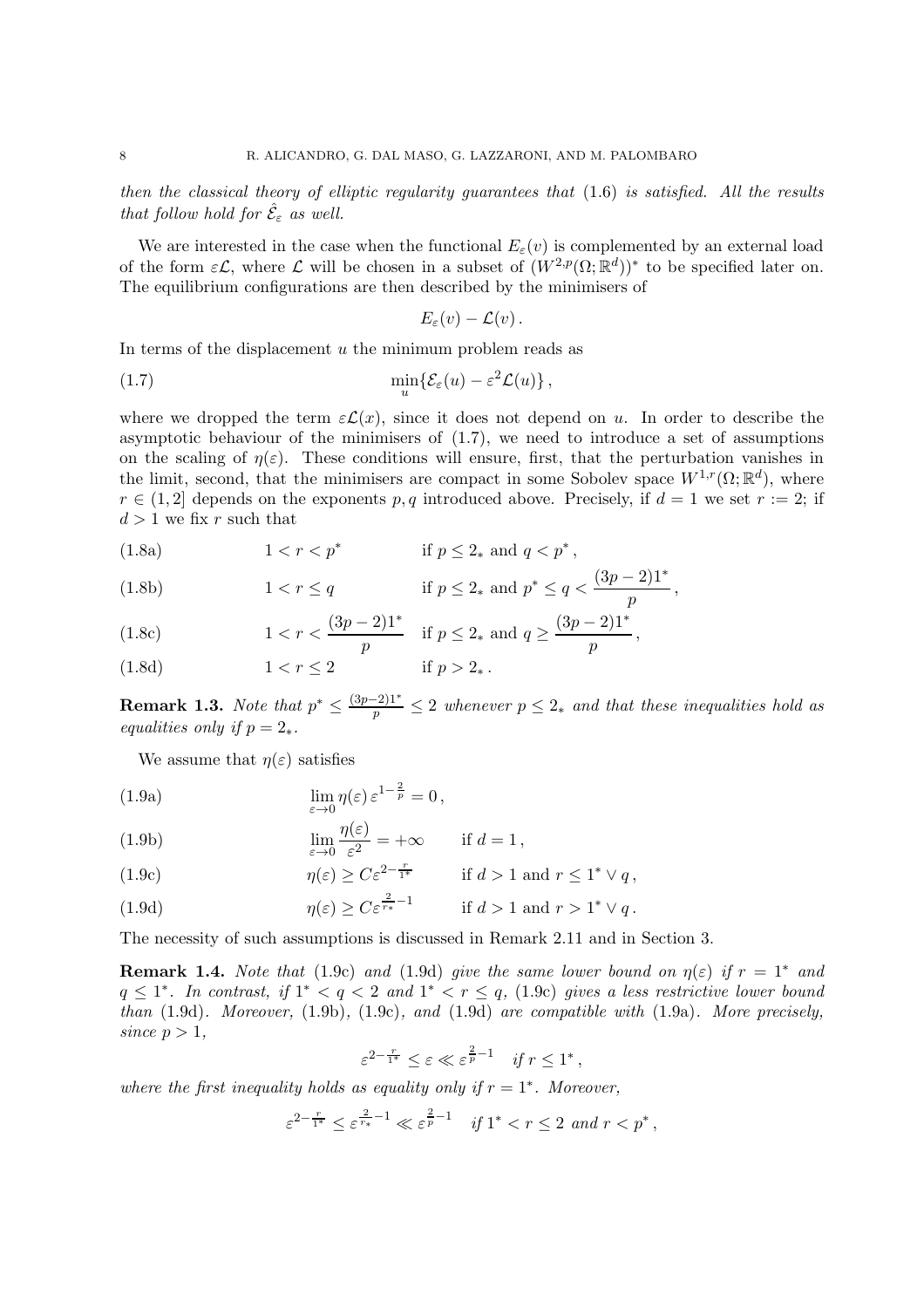where the first inequality holds as equality only if  $r = 2$ , in which case the exponent is  $2/d$ . Finally,

$$
\varepsilon^{2-\frac{r}{1^{*}}} \ll \varepsilon^{\frac{2}{p}-1} \quad \textit{if } r < \frac{(3p-2)1^{*}}{p}\,.
$$

After noticing that  $W_g^{p,q}(\Omega;\mathbb{R}^d) \subset W^{1,r}(\Omega;\mathbb{R}^d)$ , we introduce the sequence of rescaled functionals  $\mathcal{F}_{\varepsilon}$ :  $W^{1,r}(\Omega;\mathbb{R}^d) \to [0,+\infty]$  defined by

(1.10) 
$$
\mathcal{F}_{\varepsilon}(u) := \begin{cases} \frac{1}{\varepsilon^{2}} \mathcal{E}_{\varepsilon}(u) & \text{if } u \in \mathcal{W}_{g}^{p,q}(\Omega; \mathbb{R}^{d}), \\ +\infty & \text{otherwise.} \end{cases}
$$

It will be convenient to introduce also the sequence of functionals

(1.11) 
$$
F_{\varepsilon}(v) := \frac{1}{\varepsilon^2} E_{\varepsilon}(v).
$$

The main results of this paper are the following two theorems, concerning the cases of zero external load and of a general external load, respectively. As usual,  $e(u)$  denotes the symmetric part of the matrix  $\nabla u$ .

**Theorem 1.5** (Zero external load). Let  $p > 1$ ,  $q \in [0, 2]$ , r be as in (1.8), and  $\eta(\varepsilon)$  satisfy the scaling properties (1.9a)–(1.9d). Assume that W satisfies conditions (i)–(iv) and that  $\Gamma$  satisfies (1.3) and (1.4). Let  $g \in W^{1,\infty}(\Omega;\mathbb{R}^d) \cap W^{2,p}(\Omega;\mathbb{R}^d)$ ,  $\mathcal{F}_{\varepsilon}$  be as in (1.10), and

$$
m_{\varepsilon} := \inf \{ \mathcal{F}_{\varepsilon}(u) : u \in \mathcal{W}^{p,q}_g(\Omega; \mathbb{R}^d) \}.
$$

$$
\mathcal{F}_{\varepsilon}(u_{\varepsilon}) = m_{\varepsilon} + o(1).
$$

Then  $\{u_{\varepsilon}\}\$  converges strongly in  $W^{1,r}(\Omega;\mathbb{R}^d)$  to the unique solution of

$$
\min\left\{\frac{1}{2}\int_{\Omega}D^2W(x,I)[e(u)]^2\,\mathrm{d}x\colon u\in H^1_{g,\Gamma}(\Omega;\mathbb{R}^d)\right\}=:m\,.
$$

Moreover,  $m_{\varepsilon} \to m$ .

Theorem 1.6 (General external load). Under the hypotheses of Theorem 1.5, assume in addition that  $q > 1$  and

$$
\lim_{\varepsilon \to 0} \frac{\eta(\varepsilon)}{\varepsilon} = +\infty \quad \text{if} \quad d = 1 \quad \text{or} \quad r \le 1^*.
$$

Let  $\mathcal{L} \in (W^{1,r \wedge q}(\Omega;\mathbb{R}^d))^*$  and let

$$
m_{\varepsilon}^{\mathcal{L}} := \inf \{ \mathcal{F}_{\varepsilon}(u) - \mathcal{L}(u) \colon u \in \mathcal{W}^{p,q}_g(\Omega; \mathbb{R}^d) \}.
$$

Let  $\{u_{\varepsilon}\}\$ be a sequence such that

$$
\mathcal{F}_{\varepsilon}(u_{\varepsilon})=m_{\varepsilon}^{\mathcal{L}}+o(1).
$$

Then  $\{u_{\varepsilon}\}\$  converges strongly in  $W^{1,r}(\Omega;\mathbb{R}^d)$  to the unique solution of

$$
\min\left\{\frac{1}{2}\int_{\Omega}D^2W(x,I)[e(u)]^2 dx - \mathcal{L}(u): u \in H^1_{g,\Gamma}(\Omega;\mathbb{R}^d)\right\} =: m^{\mathcal{L}}.
$$
  

$$
\to m^{\mathcal{L}}
$$

Moreover,  $m_{\varepsilon}^{\mathcal{L}} \to m^{\mathcal{L}}$ .

Theorems 1.5 and 1.6 are straightforward consequences of the next four results concerning the compactness and the Γ-convergence of the functionals  $\mathcal{F}_{\varepsilon}$ . (We refer to [8] for the definition and the main properties of Γ-convergence.) The analysis of the one-dimensional case is simpler and provides stronger compactness properties than those obtained in the case of general dimension.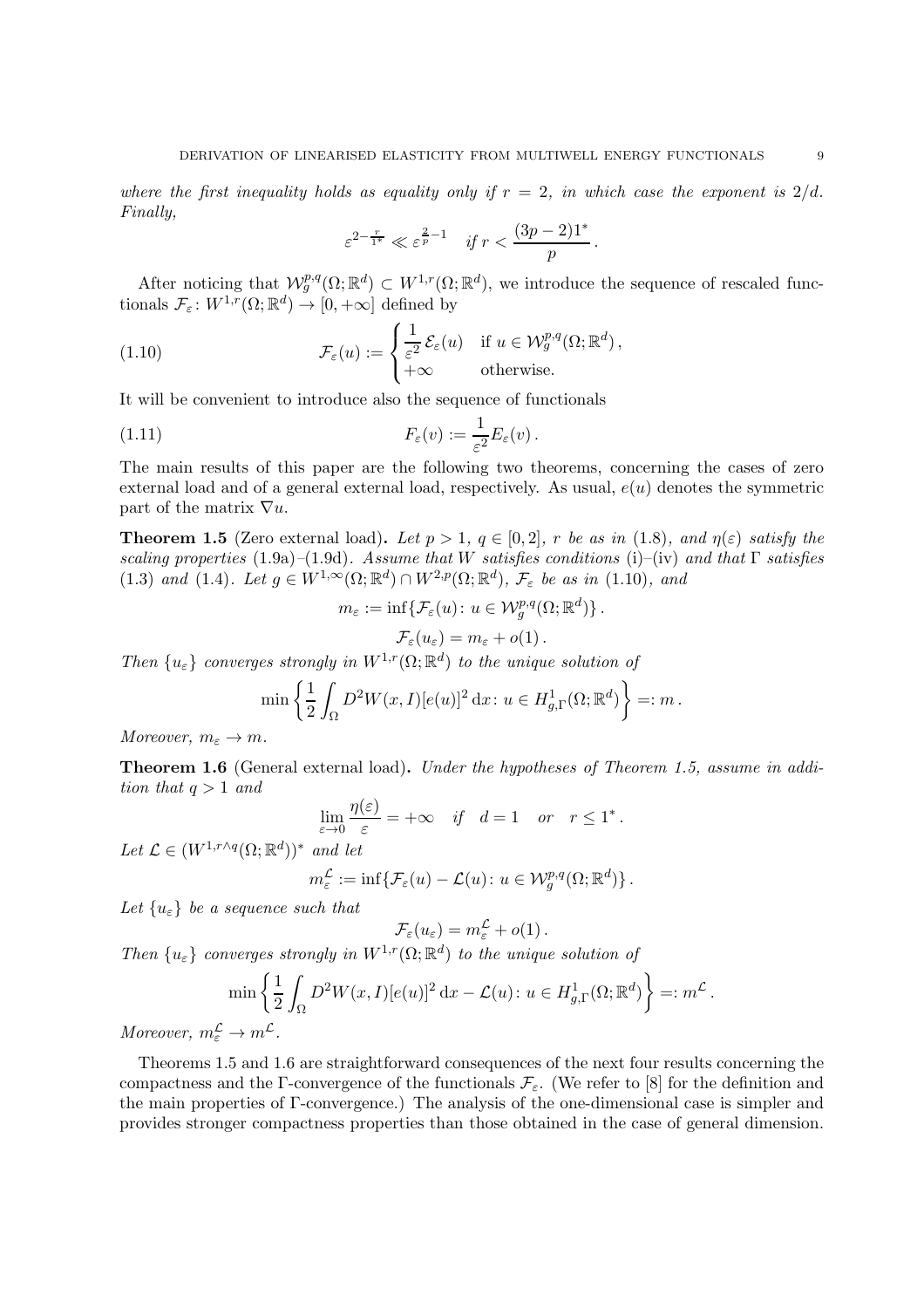**Theorem 1.7** (Compactness for  $d = 1$ ). Let  $p > 1$  and  $q \in [0,2]$ . Let  $\Omega = (-L, L)$ ,  $L > 0$ , and  $K_i := \{k_i\}$ , where  $k_i \in \mathbb{R}$ . Assume that W satisfies condition (W4) and that  $\eta(\varepsilon)$  satisfies (1.9b). Let  $g \in W^{2,p}(-L,L)$ ,  $\mathcal{F}_{\varepsilon}$  and  $F_{\varepsilon}$  be as in (1.10) and (1.11), respectively, and let  $\mathcal{L} \in$  $(W^{1,q}(-L,L))^*$ . Then

(i) If  $v_{\varepsilon} \in W^{2,p}(-L, L)$  is a sequence such that  $F_{\varepsilon}(v_{\varepsilon})$  is uniformly bounded, then for every  $\varepsilon$  sufficiently small there exists  $i_{\varepsilon} \in \{1, \ldots, l\}$  such that

(1.12) 
$$
v'_{\varepsilon}(x) - k_{i_{\varepsilon}} \to 0 \text{ uniformly in } (-L, L),
$$

(1.13) 
$$
\int_{-L}^{L} |v_{\varepsilon}' - k_{i_{\varepsilon}}|^2 dx \leq C \varepsilon^2 F_{\varepsilon}(v_{\varepsilon}).
$$

If in addition  $v_{\varepsilon}(\pm L) = \pm k_1 L$ , then  $v'_{\varepsilon} \to k_1$  uniformly in  $(-L, L)$  and

(1.14) 
$$
\int_{-L}^{L} |u_{\varepsilon}'|^2 dx \leq C \mathcal{F}_{\varepsilon}(u_{\varepsilon}),
$$

where

(1.15) 
$$
u_{\varepsilon}(x) := \frac{v_{\varepsilon}(x) - k_1 x}{\varepsilon}
$$

In particular

(1.16) kuεkH<sup>1</sup> ≤ C ,

for some positive constant C independent of  $\varepsilon$ . (ii) Assume in addition that

(1.17) 
$$
\lim_{\varepsilon \to 0} \frac{\eta(\varepsilon)}{\varepsilon} = +\infty.
$$

If  $v_{\varepsilon} \in W^{2,p}(-L, L)$  is a sequence such that  $v_{\varepsilon}(\pm L) = \pm k_1 L$  and  $\mathcal{F}_{\varepsilon}(u_{\varepsilon}) - \mathcal{L}(u_{\varepsilon})$  is uniformly bounded, where  $u_{\varepsilon}$  is defined by (1.15), then (1.12), (1.13), and (1.14) still hold. Moreover,  $(1.16)$  holds.

.

**Theorem 1.8** (Compactness for  $d > 1$ ). Let  $p > 1$ ,  $q \in [0, 2]$ , r be as in (1.8), and  $\eta(\varepsilon)$ satisfy the scaling properties  $(1.9c)-(1.9d)$ . Assume that  $d > 1$ , that W satisfies condition (W4), and that  $\Gamma$  satisfies (1.4). Let  $g \in W^{1,\infty}(\Omega;\mathbb{R}^d) \cap W^{2,p}(\Omega;\mathbb{R}^d)$ ,  $\mathcal{F}_{\varepsilon}$  be as in (1.10), and let  $\mathcal{L} \in (W^{1,r \wedge q}(\Omega; \mathbb{R}^d))^*$ . Then

(i) If  $\{u_{\varepsilon}\}\$ is a sequence in  $\mathcal{W}^{p,q}_{g}(\Omega;\mathbb{R}^d)$  such that  $\mathcal{F}_{\varepsilon}(u_{\varepsilon})$  is uniformly bounded, then there exists a positive constant  $C > 0$  such that for  $\varepsilon$  sufficiently small

$$
(1.18)\qquad \int_{\Omega} |\nabla u_{\varepsilon}|^r dx \leq C \left( \left( \mathcal{F}_{\varepsilon}(u_{\varepsilon}) \right)^{\theta} + \left( \mathcal{F}_{\varepsilon}(u_{\varepsilon}) \right)^{\frac{r}{2}} + \varepsilon^{2-r} \mathcal{F}_{\varepsilon}(u_{\varepsilon}) + \int_{\Gamma} |g|^r d\mathcal{H}^{d-1} \right),
$$

where

(1.19) 
$$
\theta := \begin{cases} 1^* = \frac{d}{d-1} & \text{if } r \leq 1^* \vee q, \\ \frac{r}{r_*} = \frac{d+r}{d} & \text{if } r > 1^* \vee q. \end{cases}
$$

In particular,

$$
||u_{\varepsilon}||_{W^{1,r}(\Omega;\mathbb{R}^d)} \leq C,
$$

for some positive constant C independent of  $\varepsilon$ .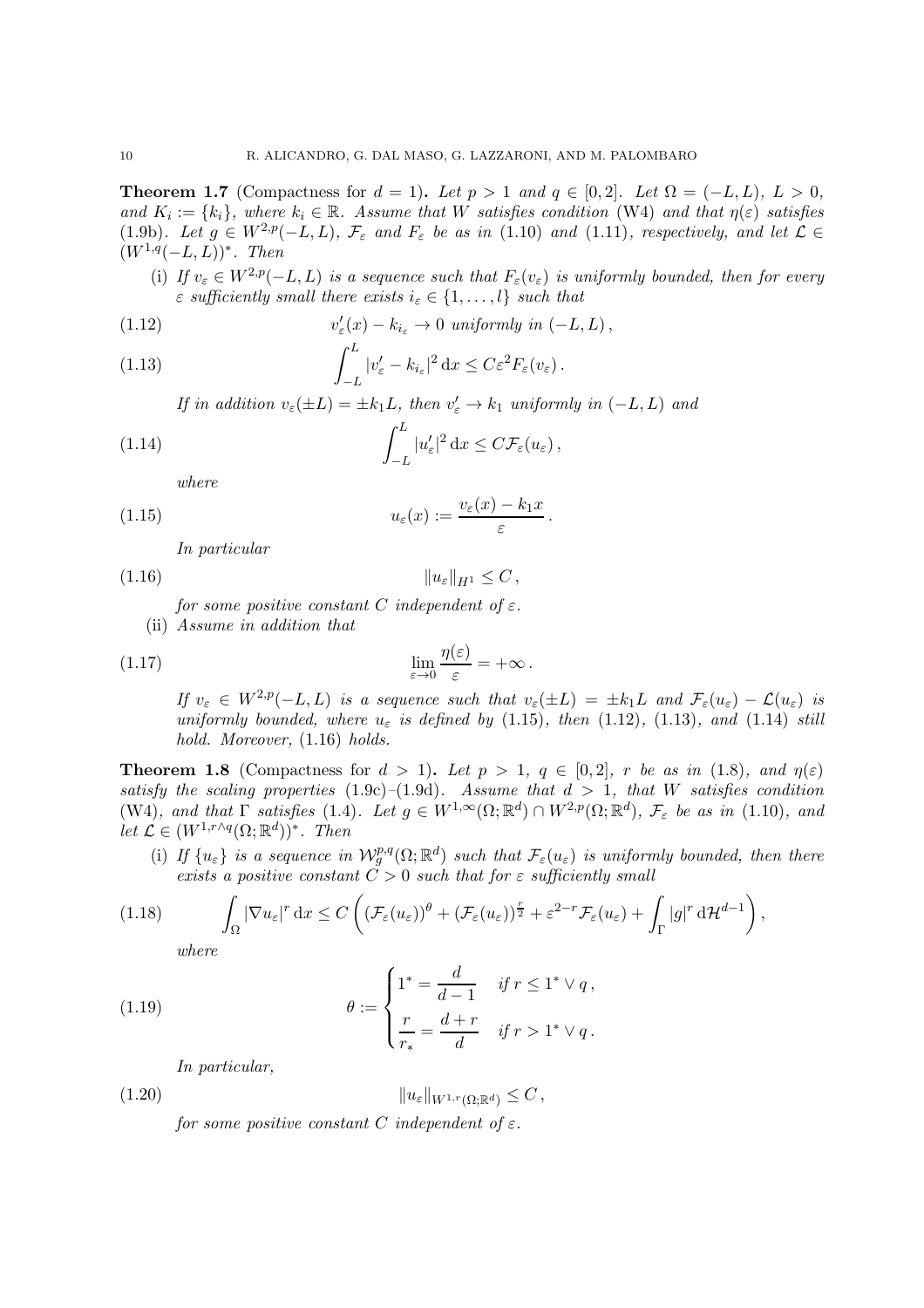(ii) Assume in addition that  $q > 1$  and

(1.21) 
$$
\lim_{\varepsilon \to 0} \frac{\eta(\varepsilon)}{\varepsilon} = +\infty \quad \text{if} \quad r \le 1^*.
$$

If  $\{u_{\varepsilon}\}\$ is a sequence in  $\mathcal{W}^{p,q}_g(\Omega;\mathbb{R}^d)$  such that  $\mathcal{F}_{\varepsilon}(u_{\varepsilon})-\mathcal{L}(u_{\varepsilon})$  is uniformly bounded, then there exists a positive constant  $C > 0$  such that, for  $\varepsilon$  sufficiently small, if  $r > 1^*$  (1.18) holds, while if  $r \leq 1^*$  there holds

$$
(1.22) \quad \int_{\Omega} |\nabla u_{\varepsilon}|^{1^*} dx \leq C \left( o(1) \left( \mathcal{F}_{\varepsilon}(u_{\varepsilon}) \right)^{1^*} + \left( \mathcal{F}_{\varepsilon}(u_{\varepsilon}) \right)^{\frac{1^*}{2}} + \varepsilon^{2-1^*} \mathcal{F}_{\varepsilon}(u_{\varepsilon}) + \int_{\Gamma} |g|^{1^*} d\mathcal{H}^{d-1} \right).
$$
  
Moreover, (1.20) holds

Moreover, (1.20) holds.

**Theorem 1.9** (Γ-convergence). Under the hypotheses of Theorem 1.5, as  $\varepsilon \to 0^+$  the sequence of  $\{f$ unctionals  $\{\mathcal{F}_{\varepsilon}\}$   $\Gamma$ -converges, with respect to the weak topology of  $W^{1,r}(\Omega;\mathbb{R}^d)$ , to the functional

(1.23) 
$$
\mathcal{F}(u) := \begin{cases} \frac{1}{2} \int_{\Omega} D^2 W(x, I) [e(u)]^2 dx & \text{if } u \in H^1_{g, \Gamma}(\Omega; \mathbb{R}^d), \\ +\infty & \text{otherwise.} \end{cases}
$$

Theorem 1.10 (Strong convergence of recovery sequences). Under the hypotheses of Theorem 1.9, let  $\varepsilon_j \to 0$  and let  $\{u_j\}$  be a recovery sequence for  $u \in H^1_{g,\Gamma}(\Omega;\mathbb{R}^d)$ , that is,  $u_j \to u$  weakly in  $W^{1,r}(\Omega;\mathbb{R}^d)$  and  $\mathcal{F}_{\varepsilon_j}(u_j) \to \mathcal{F}(u)$ . Then  $u_j \to u$  strongly in  $W^{1,r}(\Omega;\mathbb{R}^d)$ .

|                     |               | $0 \le q < p^*$ $\Big  p^* \le q < \frac{(3p-2)1^*}{p^*}$ | $\frac{(3p-2)1^*}{2} \leq q \leq 2$  |
|---------------------|---------------|-----------------------------------------------------------|--------------------------------------|
| $1 < p \leq 2_*$    | $1 < r < p^*$ | $1 < r \leq q$                                            | $1 < r < \frac{(3p-2)1^*}{2} \leq 2$ |
| $2_* < p < +\infty$ |               | 1 < r < 2                                                 |                                      |

TABLE 1. Choice of the exponent  $r$ 

TABLE 2. Range for  $\eta$  ensuring compactness and its optimality

|                      | zero load $(0 \le q \le 2)$                                                                                                | nonzero load $(1 < q \leq 2)$                                                       | optimality |
|----------------------|----------------------------------------------------------------------------------------------------------------------------|-------------------------------------------------------------------------------------|------------|
| $1 < r < 1^*$        | $C\varepsilon^{2-\frac{r}{1^*}} \leq \eta(\varepsilon) \ll \varepsilon^{\frac{2}{p}-1}$                                    | $\varepsilon \ll \eta(\varepsilon) \ll \varepsilon^{\frac{2}{p}-1}$                 | yes        |
| $1^* < r \leq q$     | $C\varepsilon^{2-\frac{r}{1^*}} \leq \eta(\varepsilon) \ll \varepsilon^{\frac{2}{p}-1}$                                    | yes                                                                                 |            |
| $1^* \vee q < r < 2$ | $C\varepsilon^{2-\frac{r}{1^*}} \ll C\varepsilon^{\frac{2}{r_*}-1} \leq \eta(\varepsilon) \ll \varepsilon^{\frac{2}{p}-1}$ |                                                                                     | unknown    |
| $r=2$                |                                                                                                                            | $C\varepsilon^{\frac{2}{d}} \leq \eta(\varepsilon) \ll \varepsilon^{\frac{2}{p}-1}$ | yes        |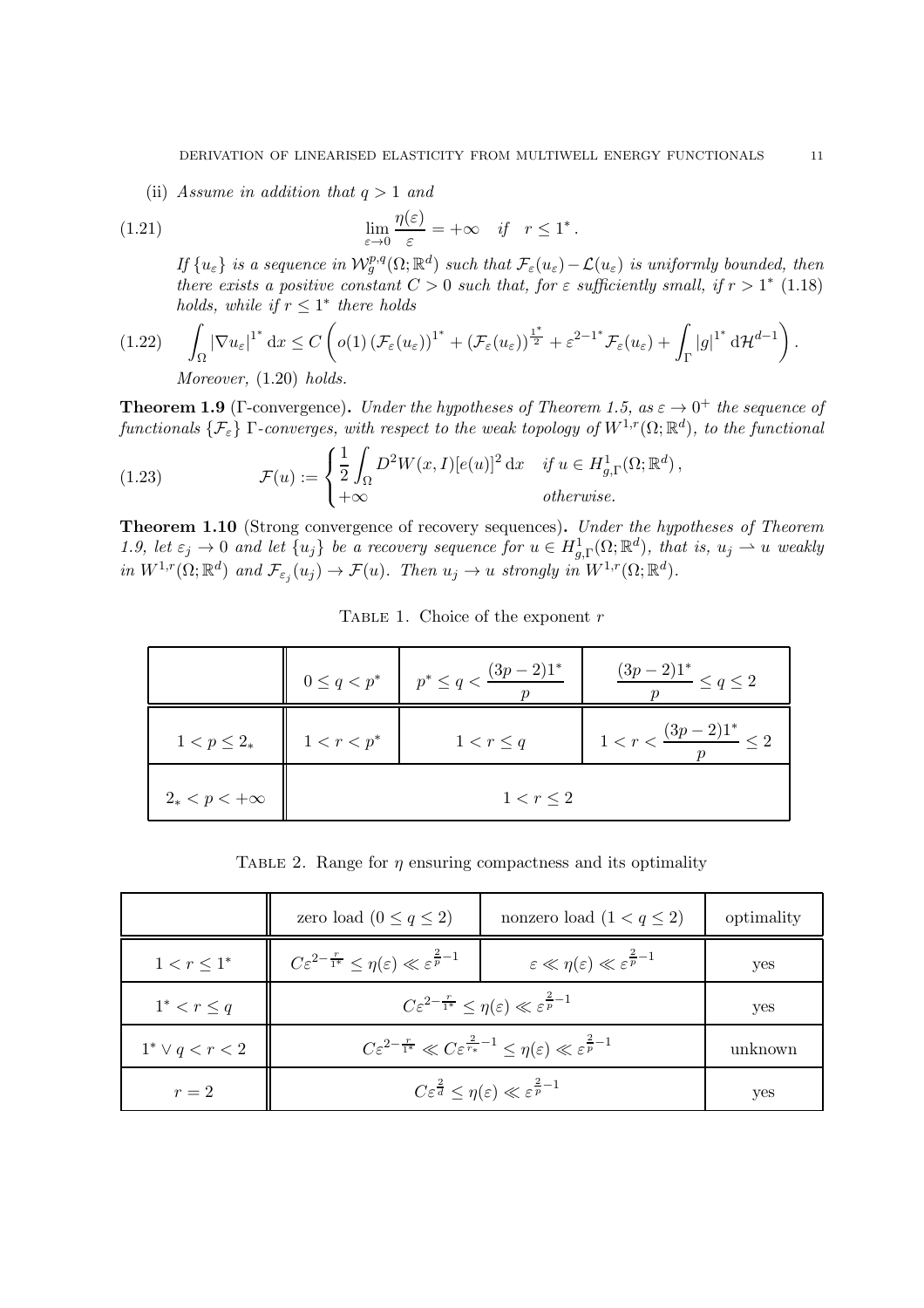#### 2. Proof of the main results

2.1. Compactness in the one-dimensional case. We first treat the problem in dimension one. Although the analysis is simpler and the results are stronger than in larger dimension, it already contains some of the essential features of the analysis in the general case. In this section we prove the first part of Theorem 1.7 which concerns the case of zero external load. The case of general external load will be proven in Section 2.4.

Proof of Theorem 1.7 (i). Fix  $\delta > 0$  such that  $\delta < \frac{1}{4}|k_i - k_j|$  for every  $i \neq j = 1, \ldots, l$ , and set  $\Omega_{\varepsilon} := \{ \text{dist}(v_{\varepsilon}', K) < \delta \}.$  By hypothesis (W4) one has

$$
|\Omega \backslash \Omega_{\varepsilon}| \leq C \varepsilon^2 F_{\varepsilon}(v_{\varepsilon}).
$$

Therefore for  $\varepsilon$  sufficiently small one can find  $i_{\varepsilon} \in \{1, \ldots, l\}$  and  $x_{\varepsilon}^1 \in (-L, L)$  such that  $|v_{\varepsilon}'(x_{\varepsilon}^1) |k_{i_{\varepsilon}}| < \delta$ . We claim that  $|v_{\varepsilon}'(x) - k_{i_{\varepsilon}}| < 2\delta$  for all  $x \in (-L, L)$ . Indeed, suppose on the contrary that there exists a sequence of points  $x_{\varepsilon}^2 \in (-L, L)$  such that  $|v_{\varepsilon}'(x_{\varepsilon}^2) - k_{i_{\varepsilon}}| > 2\delta$  and set

$$
\widetilde{W}(z) := f_q(\text{dist}(z, K)), \quad z \in \mathbb{R}^d,
$$

where  $f_q$  is defined in hypothesis (W4) on W. Then, Young's inequality in combination with  $v'_{\varepsilon} \in C((-L,L))$  would yield

$$
F_{\varepsilon}(v_{\varepsilon}) \geq \frac{\eta}{\varepsilon^{2}} \int_{-L}^{L} \widetilde{W}^{\frac{p-1}{p}}(v_{\varepsilon}'(x)) |v_{\varepsilon}''(x)| dx \geq \frac{\eta}{\varepsilon^{2}} \Big| \int_{x_{\varepsilon}^{1}}^{x_{\varepsilon}^{2}} \widetilde{W}^{\frac{p-1}{p}}(v_{\varepsilon}'(x)) v_{\varepsilon}''(x) dx \Big|
$$
  

$$
\geq \frac{\eta}{\varepsilon^{2}} \Big| \int_{v_{\varepsilon}'(x_{\varepsilon}^{1})}^{v_{\varepsilon}'(x_{\varepsilon}^{2})} \widetilde{W}^{\frac{p-1}{p}}(z) dz \Big| \geq C \frac{\eta}{\varepsilon^{2}},
$$

which contradicts the uniform bound on  $F_{\varepsilon}(v_{\varepsilon})$ . Remark that in the last inequality of (2.1) we used the fact that, by the growth condition (W4),

$$
\left|\int_{v_\varepsilon'(x_\varepsilon^1)}^{v_\varepsilon'(x_\varepsilon^2)} \widetilde{W}^{\frac{p-1}{p}}(z)\,\mathrm{d} z\right|>C>0\,,
$$

where the constant C depends only on  $\delta$ . By the arbitrariness of  $\delta$  we then deduce (1.12). Using (1.12) and the quadratic growth assumption of W near the wells we obtain, for  $\delta$  and  $\varepsilon$ sufficiently small,

$$
\int_{-L}^{L} |v_{\varepsilon}' - k_{i_{\varepsilon}}|^2 dx \le C \int_{-L}^{L} W(x, v_{\varepsilon}') dx \le C \varepsilon^2 F_{\varepsilon}(v_{\varepsilon}),
$$

thus (1.13) holds. Assume now the boundary condition  $v_{\varepsilon}(\pm L) = \pm k_1 L$ . Then (1.12) holds with  $i_{\varepsilon} = 1$  and (1.14) follows from (1.13).  $i_{\varepsilon} = 1$  and (1.14) follows from (1.13).

2.2. One-well lower bound. A fundamental step in the proof of Theorem 1.8 is the result proven in this section, stated in Theorem 2.3, which allows us to identify a single energy well where the deformation gradient lies in most of the domain.

Remark 2.1. The result of Theorem 2.3 holds true in a slightly more general situation than that presented above. In fact, assumptions  $(W1)-(W3)$ , (1.3), and (1.4) are not needed; the deformations may be of the form  $u: \Omega \to \mathbb{R}^m$  with m possibly different from d; the energy wells may be compact sets of matrices, without requirements on their structure.

For the reader's convenience we recall the following variant of the Poincaré inequality, which follows e.g. from [19, Theorem 4.4.2].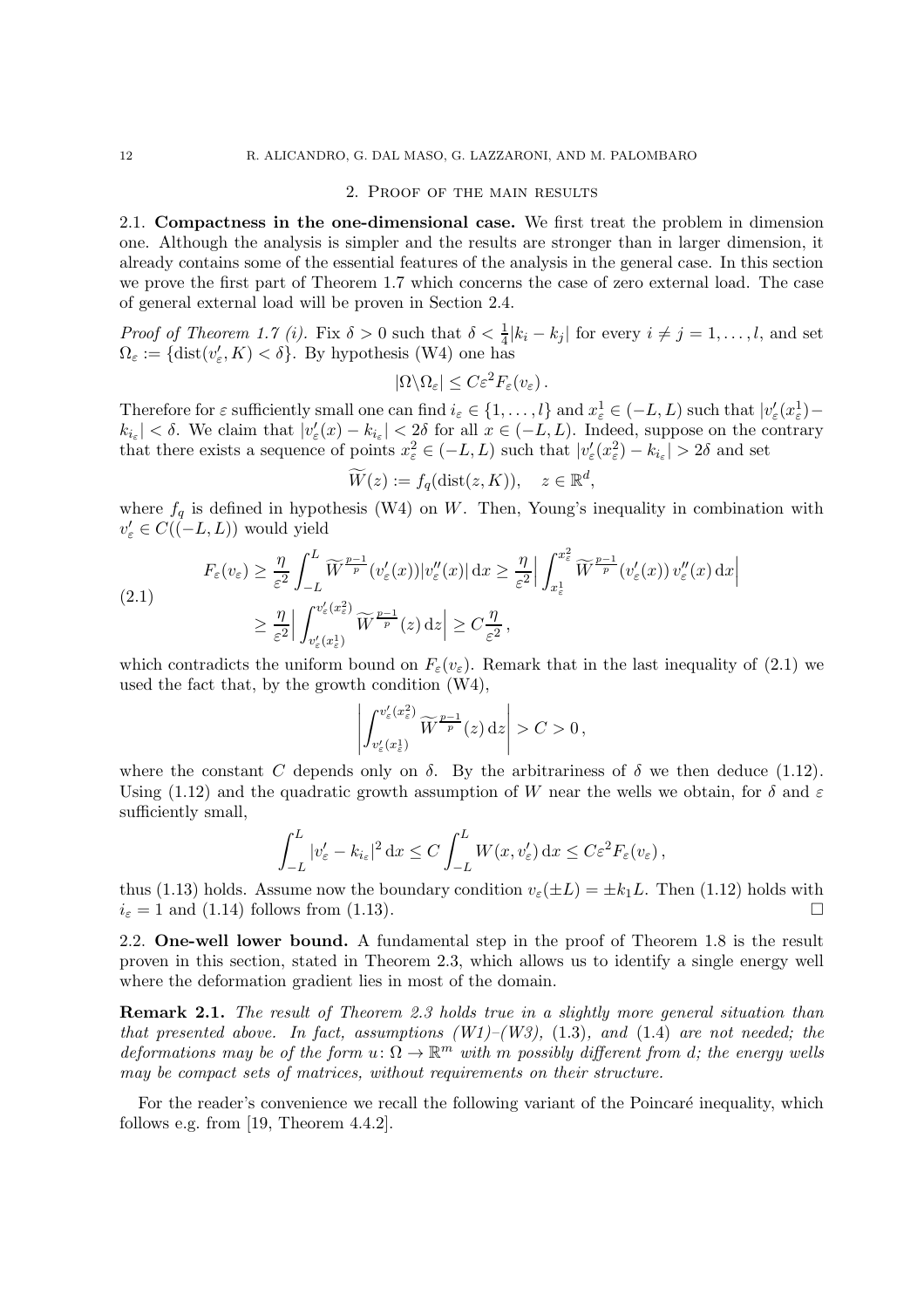**Lemma 2.2.** Let  $s \geq 1$ . For every constant  $c > 0$  there exists a constant  $K = K(c) > 0$  such that

$$
||f||_{L^s(\Omega)} \le K ||\nabla f||_{L^s(\Omega; \mathbb{R}^{d \times d})}
$$

for every  $f \in H^1(\Omega)$  such that  $|\{f=0\}| \geq c$ .

In the next theorem, for every measurable set  $A \subset \Omega$  we denote by  $F_{\varepsilon}(\cdot, A)$  the functionals defined as in (1.11) by replacing  $\Omega$  with A only in the first integral.

**Theorem 2.3** (One-well lower bound). Let  $p > 1$ ,  $q \in [0, 2]$ , r be as in (1.8), and  $\eta(\varepsilon)$  satisfy the scaling properties (1.9c)–(1.9d). Assume that  $d > 1$  and that W satisfies condition (W4). Let  $F_{\varepsilon}$  be as in (1.11). Let  $\{v_{\varepsilon}\}\$ be a sequence in  $W^{2,p}(\Omega;\mathbb{R}^d)$  such that  $\lim_{\varepsilon\to 0} \varepsilon^2 F_{\varepsilon}(v_{\varepsilon}) = 0$ . Then there exist  $C > 0$  and  $\delta > 0$  such that for every  $\varepsilon > 0$  sufficiently small there is  $i_{\varepsilon} \in \{1, \ldots, l\}$ with

$$
(2.2a) \qquad \frac{1}{\varepsilon^r} \int_A \text{dist}^r(\nabla v_\varepsilon, K_{i_\varepsilon}) \, dx \le C (F_\varepsilon(v_\varepsilon, A))^{\frac{r}{2}} \quad \text{for every measurable set } A \subset \Omega_\varepsilon^{i_\varepsilon},
$$

$$
(2.2b) \qquad \frac{1}{\varepsilon^r} \int_{\Omega \setminus \Omega_{\varepsilon}^{i\varepsilon}} \text{dist}^r(\nabla v_{\varepsilon}, K_{i\varepsilon}) \, dx \le C \Big( \big( F_{\varepsilon}(v_{\varepsilon}, \Omega \setminus \Omega_{\varepsilon}^{i\varepsilon}) \big)^{\theta} + \varepsilon^{2-r} F_{\varepsilon}(v_{\varepsilon}, \Omega \setminus \Omega_{\varepsilon}^{i\varepsilon}) \Big) \,,
$$

where  $\Omega_{\varepsilon}^{i} := \{ \text{dist}(\nabla v_{\varepsilon}, K_{i}) \leq \delta \}$  for  $i = 1, ..., l$  and  $\theta$  is defined in (1.19).

**Remark 2.4.** Note that, in the case of two strongly incompatible wells, the rigidity estimate by Chaudhuri and Müller [6] provides the one-well lower bound of Theorem 2.3 without the regularising term, i.e., one may take in this case  $\eta = 0$  in (1.11).

Proof of Theorem 2.3. We split the proof into three main steps.

Step 1: Estimate away from the wells. We fix a constant  $\delta < 1 \wedge \min_{i \neq j} {\frac{1}{2}}$  $\frac{1}{2}$ dist $(K_i, K_j)$ . In this proof the constants denoted by C, whose value changes from place to place, may depend on  $\delta$ but not on  $\varepsilon$ .

Set

(2.3) 
$$
\Omega_{\varepsilon} := \{ \text{dist}(\nabla v_{\varepsilon}, K) \leq \delta \}.
$$

By hypothesis (W4) we get that  $W(x, \nabla v_{\varepsilon}) \geq f_q(\delta)$  a.e. on  $\Omega \setminus \Omega_{\varepsilon}$  and in particular

(2.4) 
$$
|\Omega \backslash \Omega_{\varepsilon}| < C \varepsilon^2 F_{\varepsilon}(v_{\varepsilon}, \Omega \backslash \Omega_{\varepsilon})
$$

for some positive constant  $C = C(\delta)$  independent of  $\varepsilon$ .

We observe that, for any  $i \in \{1, \ldots, l\},\$ 

$$
\text{dist}(\nabla v_{\varepsilon}, K_i) \leq \text{dist}(\nabla v_{\varepsilon}, K) + \text{diam } K \leq \left(1 + \frac{\text{diam } K}{\delta}\right) \text{dist}(\nabla v_{\varepsilon}, K) \quad \text{in } \Omega \setminus \Omega_{\varepsilon}.
$$

Hence, using also the growth assumption (W4) on W, we obtain for some  $C = C(\delta)$ 

$$
\max_{i\in\{1,\ldots l\}} \int_{\Omega\setminus\Omega_{\varepsilon}} \text{dist}^q(\nabla v_{\varepsilon}, K_i) \,dx \leq C \int_{\Omega\setminus\Omega_{\varepsilon}} \text{dist}^q(\nabla v_{\varepsilon}, K) \,dx \leq C \varepsilon^2 F_{\varepsilon}(v_{\varepsilon}).
$$

Step 2: Estimate near the majority phase. Note that  $\Omega_{\varepsilon} = \bigcup_{i=1}^{l} \Omega_{\varepsilon}^{i}$ . By (2.4), there exists  $i_{\varepsilon} \in \{1, \ldots, l\}$  such that for  $\varepsilon$  sufficiently small

 $|\Omega^{i_{\varepsilon}}_{\varepsilon}| \geq C$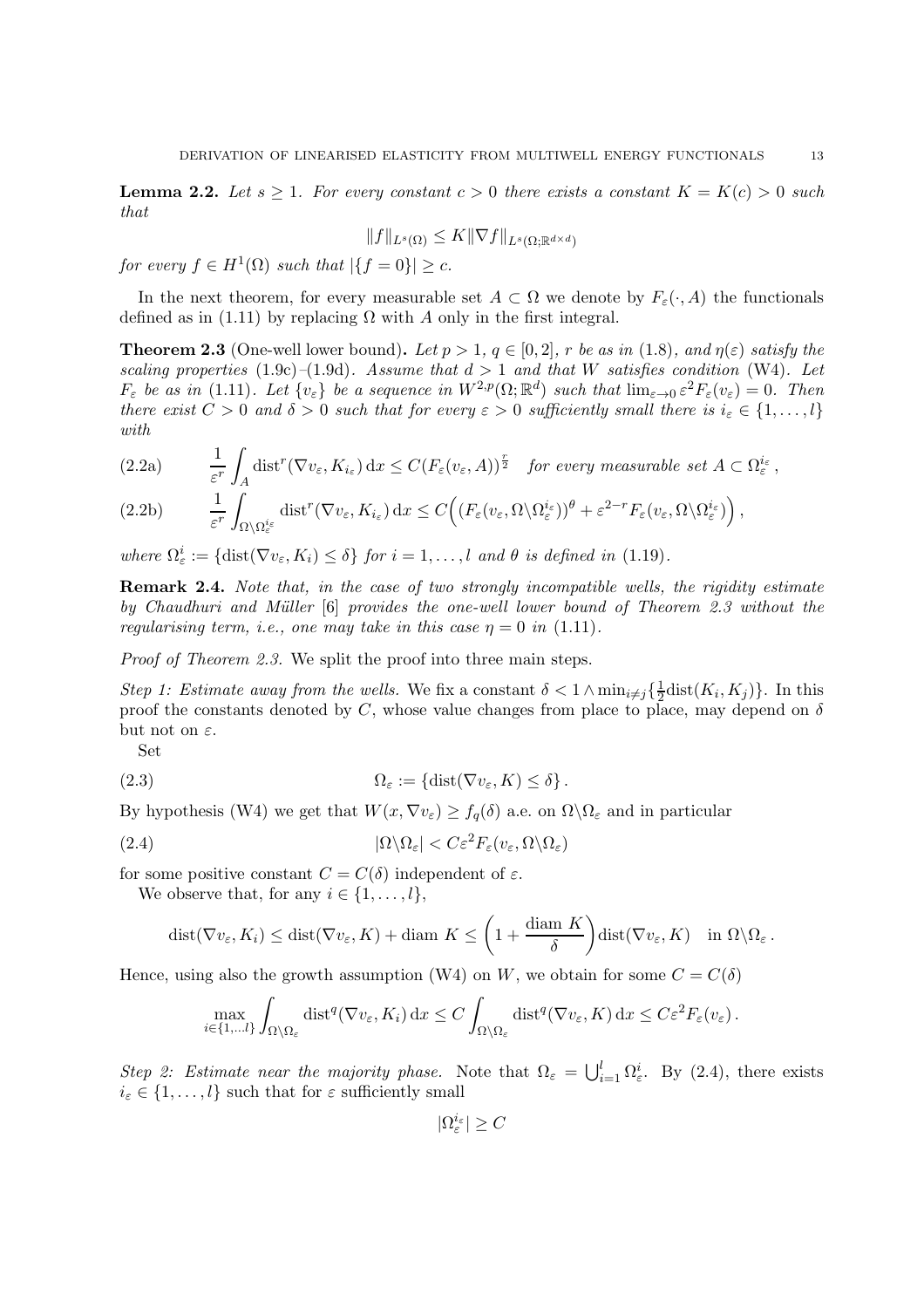for some positive constant  $C = C(\delta)$  independent of  $\varepsilon$ . The quadratic growth assumption of W near the wells in combination with Hölder's inequality yields

$$
\int_A \text{dist}^r(\nabla v_{\varepsilon}, K_{i_{\varepsilon}}) dx \le C \left( \int_A \text{dist}^2(\nabla v_{\varepsilon}, K_{i_{\varepsilon}}) dx \right)^{\frac{r}{2}} \le C \varepsilon^r (F_{\varepsilon}(v_{\varepsilon}, A))^{\frac{r}{2}},
$$

for every measurable set  $A \subset \Omega_{\varepsilon}^{i_{\varepsilon}},$  thus (2.2a) holds.

Step 3: Estimate away from the majority phase. Set, for  $F \in \mathbb{R}^{d \times d}$ ,

$$
\widetilde{W}(F) := f_q(\text{dist}(F,K)),
$$

where  $f_q$  is defined in hypothesis (W4) on W. Observe that, by Young's inequality and hypothesis  $(W4)$  on  $W$ , we have

$$
(2.5) \qquad \int_{\Omega} \left( \widetilde{W}(\nabla v_{\varepsilon}) \right)^{\frac{1}{\alpha}} |\nabla^2 v_{\varepsilon}|^{\frac{p}{\beta}} \, dx \leq C \frac{1}{\eta^{\frac{p}{\beta}}} \int_{\Omega} \left( W(x, \nabla v_{\varepsilon}) \right)^{\frac{1}{\alpha}} \left( \eta^p |\nabla^2 v_{\varepsilon}|^p \right)^{\frac{1}{\beta}} \, dx \leq C \frac{\varepsilon^2}{\eta^{\frac{p}{\beta}}} F_{\varepsilon}(v_{\varepsilon})
$$

for each  $\alpha, \beta > 1$  such that  $1/\alpha + 1/\beta = 1$  and for a constant  $C = C(\beta)$ . Fix such  $\alpha$  and  $\beta$  and, for every  $F, G \in \mathbb{R}^{d \times d}$ , define the distance (2.6)

$$
d_{\widetilde{W}}(F,G) := \inf \left\{ \int_0^1 (\widetilde{W}(\xi(s)))^{\frac{\beta}{\alpha p}} |\xi'(s)| \, ds \; : \; \xi \in C^1([0,1]; \mathbb{R}^{d \times d}), \; \xi(0) = F, \; \xi(1) = G \right\}.
$$

It can be easily checked that

(2.7) 
$$
d_{\widetilde{W}}(\nabla v_{\varepsilon}, K_{i_{\varepsilon}}) < \widetilde{\delta} := \delta^{2\frac{\beta}{\alpha p}+1} \quad \text{in } \Omega_{\varepsilon}^{i_{\varepsilon}}.
$$

Let

$$
\tilde{h}_{\varepsilon}(x):=(d_{\widetilde{W}}(\nabla v_{\varepsilon}(x),K_{i_{\varepsilon}})-\tilde{\delta})\vee 0.
$$

Note that  $\tilde{h}_{\varepsilon} \equiv 0$  on  $\Omega_{\varepsilon}^{i_{\varepsilon}}$  and that  $|\nabla \tilde{h}_{\varepsilon}| \leq (\widetilde{W}(\nabla v_{\varepsilon}))^{\frac{\beta}{\alpha p}} |\nabla^2 v_{\varepsilon}|$ . Therefore, assuming  $\beta \leq p$  and setting  $\gamma := p/\beta$ , by (2.5) we have  $\tilde{h}_{\varepsilon} \in W^{1,\gamma}(\Omega;\mathbb{R}^d)$  and

$$
\int_{\Omega} |\nabla \tilde{h}_{\varepsilon}|^{\gamma} dx \leq \int_{\Omega \setminus \Omega_{\varepsilon}^{i_{\varepsilon}}} (\widetilde{W}(\nabla v_{\varepsilon}))^{\frac{1}{\alpha}} |\nabla^2 v_{\varepsilon}|^{\gamma} dx \leq C \frac{\varepsilon^2}{\eta^{\gamma}} F_{\varepsilon}(v_{\varepsilon}, \Omega \setminus \Omega_{\varepsilon}^{i_{\varepsilon}}).
$$

Choose now  $\beta$  in such a way that  $1 \leq \gamma < d$ . By the Poincaré inequality (Lemma 2.2) and the Sobolev immersion, we have

(2.8) 
$$
\int_{\Omega} \tilde{h}_{\varepsilon}^{\gamma^*} dx \leq C \left( \int_{\Omega} |\nabla \tilde{h}_{\varepsilon}|^{\gamma} dx \right)^{\frac{\gamma^*}{\gamma}} \leq C \frac{\varepsilon^{2\frac{\gamma^*}{\gamma}}}{\eta^{\gamma^*}} (F_{\varepsilon}(v_{\varepsilon}), \Omega \setminus \Omega_{\varepsilon}^{i_{\varepsilon}})^{\frac{\gamma^*}{\gamma}}.
$$

Next set  $\widetilde{\Omega}_{\varepsilon}^{i_{\varepsilon}} := \{ d_{\widetilde{W}}(\nabla v_{\varepsilon}(x), K_{i_{\varepsilon}}) \leq 2\tilde{\delta} \}$  and note that  $(2.7)$  implies  $\Omega_{\varepsilon}^{i_{\varepsilon}} \subset \widetilde{\Omega}_{\varepsilon}^{i_{\varepsilon}}$ . By Lemma 2.5 one has that  $dist(\nabla v_{\varepsilon}(x), K_{i_{\varepsilon}}) \leq C d_{\widetilde{W}}(\nabla v_{\varepsilon}(x), K_{i_{\varepsilon}}) \leq C \tilde{h}_{\varepsilon}(x)$  in  $\Omega \setminus \widetilde{\Omega}_{\varepsilon}^{i_{\varepsilon}}$ . Moreover, Lemma 2.6 shows that  $dist(\nabla v_{\varepsilon}(x), K_{i_{\varepsilon}})$  is equi-bounded in  $\Omega_{\varepsilon}^{i_{\varepsilon}} \setminus \Omega_{\varepsilon}^{i_{\varepsilon}}$ . Let us further refine the choice of δ in such a way that  $\tilde{\Omega}^{i_{\varepsilon}}_{\varepsilon} \setminus \Omega^{i_{\varepsilon}}_{\varepsilon} \subset \Omega \setminus \Omega_{\varepsilon} \subset \Omega \setminus \Omega^{i_{\varepsilon}}_{\varepsilon}$ . Hence, by (2.8) and (2.4), we get

$$
\int_{\Omega\setminus\Omega_{\varepsilon}^{i_{\varepsilon}}} \text{dist}^{\gamma^*}(\nabla v_{\varepsilon}, K_{i_{\varepsilon}}) \, dx = \int_{\Omega\setminus\widetilde{\Omega}_{\varepsilon}^{i_{\varepsilon}}} \text{dist}^{\gamma^*}(\nabla v_{\varepsilon}, K_{i_{\varepsilon}}) \, dx + \int_{\widetilde{\Omega}_{\varepsilon}^{i_{\varepsilon}}\setminus\Omega_{\varepsilon}^{i_{\varepsilon}}} \text{dist}^{\gamma^*}(\nabla v_{\varepsilon}, K_{i_{\varepsilon}}) \, dx
$$
\n
$$
\leq C \left( \int_{\Omega} \tilde{h}_{\varepsilon}^{\gamma^*} \, dx + |\Omega \setminus \Omega_{\varepsilon}| \right) \leq C \left( \frac{\varepsilon^{2\frac{\gamma^*}{\gamma}}}{\eta^{\gamma^*}} (F_{\varepsilon}(v_{\varepsilon}), \Omega \setminus \Omega_{\varepsilon}^{i_{\varepsilon}}) \frac{\gamma^*}{\gamma} + \varepsilon^2 F_{\varepsilon}(v_{\varepsilon}, \Omega \setminus \Omega_{\varepsilon}^{i_{\varepsilon}}) \right).
$$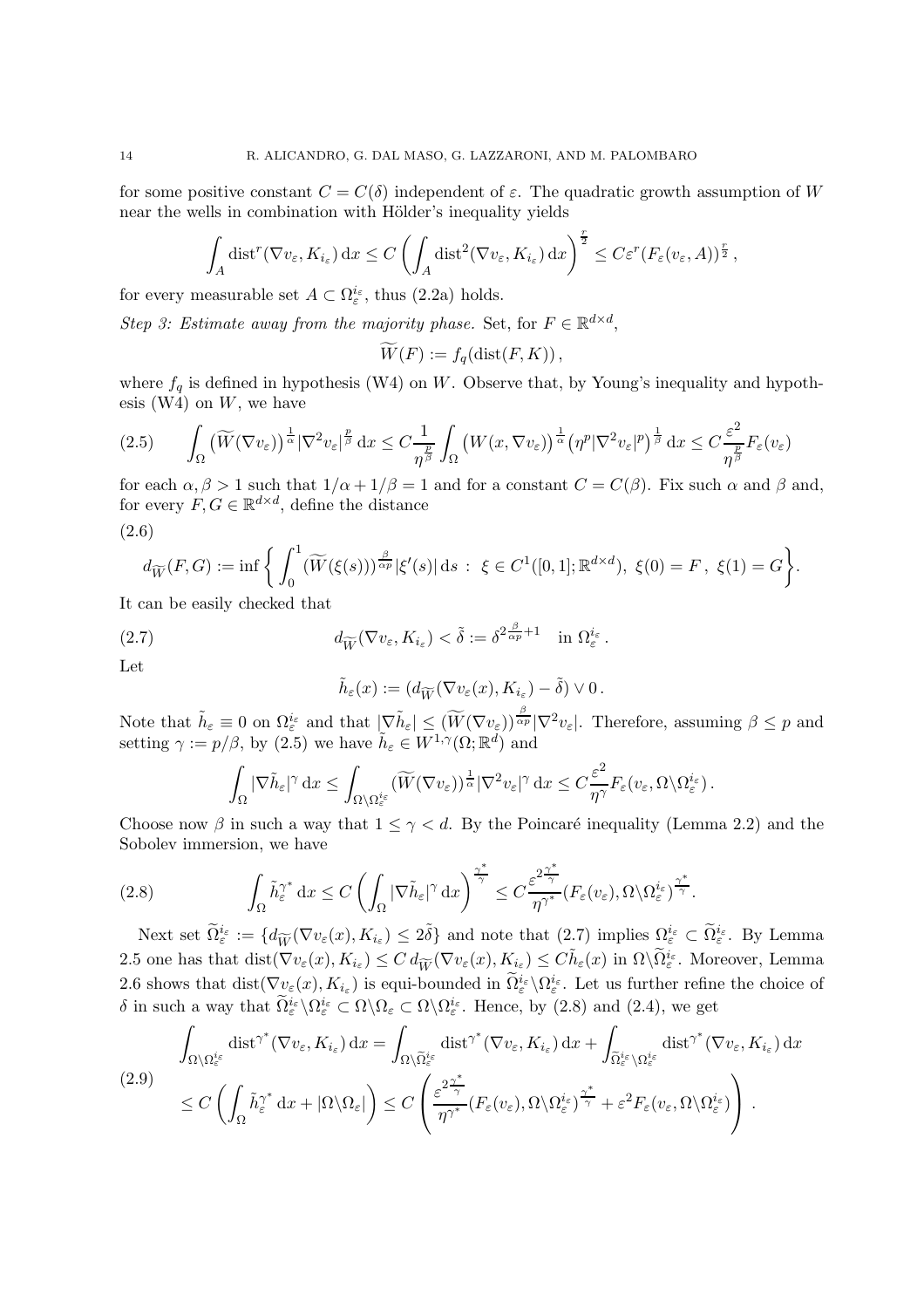If  $r \leq 1^*$ , then we choose  $\beta = p > 1$ , so  $\gamma = 1$ . By (1.9c) and (2.9), using the fact that  $dist(\nabla v_{\varepsilon}, K_{i_{\varepsilon}}) \geq \delta \text{ in } \Omega \backslash \Omega_{\varepsilon}^{i_{\varepsilon}}, \text{ we obtain}$ 

$$
\int_{\Omega \setminus \Omega_{\varepsilon}^{i_{\varepsilon}}} \text{dist}^r(\nabla v_{\varepsilon}, K_{i_{\varepsilon}}) \, dx \le C \int_{\Omega \setminus \Omega_{\varepsilon}^{i_{\varepsilon}}} \text{dist}^{1^*}(\nabla v_{\varepsilon}, K_{i_{\varepsilon}}) \, dx \le C \left( \varepsilon^r (F_{\varepsilon}(v_{\varepsilon}), \Omega \setminus \Omega_{\varepsilon}^{i_{\varepsilon}})^{1^*} + \varepsilon^2 F_{\varepsilon}(v_{\varepsilon}, \Omega \setminus \Omega_{\varepsilon}^{i_{\varepsilon}}) \right).
$$

If  $1^* < r \leq q$ , fix  $M > 0$  such that  $|F| < M$  for every  $F \in K$  and set  $B_{\varepsilon}^M := \{ |\nabla v_{\varepsilon}| \leq M \}.$ Then, using the growth condition (W4) on W and using (1.9c) and (2.9) with  $\gamma = 1$  as above, we deduce

$$
\int_{\Omega\setminus\Omega_{\varepsilon}^{i_{\varepsilon}}}\text{dist}^{r}(\nabla v_{\varepsilon}, K_{i_{\varepsilon}}) \,dx = \int_{(\Omega\setminus\Omega_{\varepsilon}^{i_{\varepsilon}})\cap B_{\varepsilon}^{M}} \text{dist}^{r}(\nabla v_{\varepsilon}, K_{i_{\varepsilon}}) \,dx + \int_{(\Omega\setminus\Omega_{\varepsilon}^{i_{\varepsilon}})\setminus B_{\varepsilon}^{M}} \text{dist}^{r}(\nabla v_{\varepsilon}, K_{i_{\varepsilon}}) \,dx
$$
\n
$$
\leq C \int_{(\Omega\setminus\Omega_{\varepsilon}^{i_{\varepsilon}})\cap B_{\varepsilon}^{M}} \text{dist}^{1^{*}}(\nabla v_{\varepsilon}, K_{i_{\varepsilon}}) \,dx + C \int_{(\Omega\setminus\Omega_{\varepsilon}^{i_{\varepsilon}})\setminus B_{\varepsilon}^{M}} \text{dist}^{q}(\nabla v_{\varepsilon}, K_{i_{\varepsilon}}) \,dx
$$
\n
$$
\leq C \int_{(\Omega\setminus\Omega_{\varepsilon}^{i_{\varepsilon}})\cap B_{\varepsilon}^{M}} \text{dist}^{1^{*}}(\nabla v_{\varepsilon}, K_{i_{\varepsilon}}) \,dx + C \int_{(\Omega\setminus\Omega_{\varepsilon}^{i_{\varepsilon}})\setminus B_{\varepsilon}^{M}} W(x, \nabla v_{\varepsilon}) \,dx
$$
\n
$$
\leq C \left( \varepsilon^{r} (F_{\varepsilon}(v_{\varepsilon}), \Omega\setminus\Omega_{\varepsilon}^{i_{\varepsilon}})^{1^{*}} + \varepsilon^{2} F_{\varepsilon}(v_{\varepsilon}, \Omega\setminus\Omega_{\varepsilon}^{i_{\varepsilon}}) \right).
$$

If  $r > 1^* \vee q$ , then (1.8) implies  $r_* < p$ . Choosing  $\beta = p/r_* > 1$  we have  $\gamma = r_*$  and  $\gamma^* = r$ . Therefore, (1.9d) and (2.9) give

$$
\int_{\Omega\setminus\Omega^{i_{\varepsilon}}_{\varepsilon}} \text{dist}^{r}(\nabla v_{\varepsilon}, K_{i_{\varepsilon}}) dx \leq C \left( \varepsilon^{r} (F_{\varepsilon}(v_{\varepsilon}), \Omega\setminus\Omega^{i_{\varepsilon}}_{\varepsilon})^{\frac{r}{r_{*}}} + \varepsilon^{2} F_{\varepsilon}(v_{\varepsilon}, \Omega\setminus\Omega^{i_{\varepsilon}}_{\varepsilon}) \right).
$$

Thus  $(2.2b)$  is proven.

In the next lemmas  $d_{\widetilde{W}}$  denotes the distance function defined in (2.6).

**Lemma 2.5.** Let  $\tilde{\delta} > 0$  and  $i \in \{1, ..., l\}$ . There exists  $C = C(\tilde{\delta})$  such that

$$
\text{dist}(F, K_i) \le C(\tilde{\delta}) d_{\widetilde{W}}(F, K_i) \quad \text{for every } F \in \mathbb{R}^{d \times d} \text{ such that } d_{\widetilde{W}}(F, K_i) \ge \tilde{\delta}.
$$

*Proof.* Let  $R > 0$  be sufficiently large to ensure  $K \subset B_R(0) \subset \mathbb{R}^{d \times d}$ . If  $|F| \leq 2R$ , then

$$
dist(F, K_i) \leq 3R = \frac{3R}{\tilde{\delta}} \tilde{\delta} \leq \frac{3R}{\tilde{\delta}} d_{\widetilde{W}}(F, K_i).
$$

On the other hand, if  $|F| > 2R$ , then

$$
dist(F, K_i) \leq |F| + R < \frac{3}{2}|F|.
$$

Hence, to get the conclusion, it suffices to prove that

$$
|F| \leq C d_{\widetilde{W}}(F, K_i) \quad \text{if } |F| > 2R \, .
$$

To this end, let  $|F| > 2R$  and  $G \in K_i$  be such that  $d_{\widetilde{W}}(F, K_i) = d_{\widetilde{W}}(F, G)$ . Fix  $\tau > 0$  and let  $\xi \in C^1([0,1]; \mathbb{R}^{d \times d})$  be a quasi-minimiser for  $(2.6)$ , namely,  $\xi(0) = F$ ,  $\xi(1) = G$ , and  $d_{\widetilde{W}}(F, G) >$  $\int_0^1 (\widetilde{W}(\xi(s)))^{\frac{\beta}{\alpha d}} |\xi'(s)| ds - \tau$ . Set  $t_0 := \min\{t \in [0,1]: |\xi(t)| \leq R\}$ . Note that  $|\xi(t_0)| = R$ . Hence,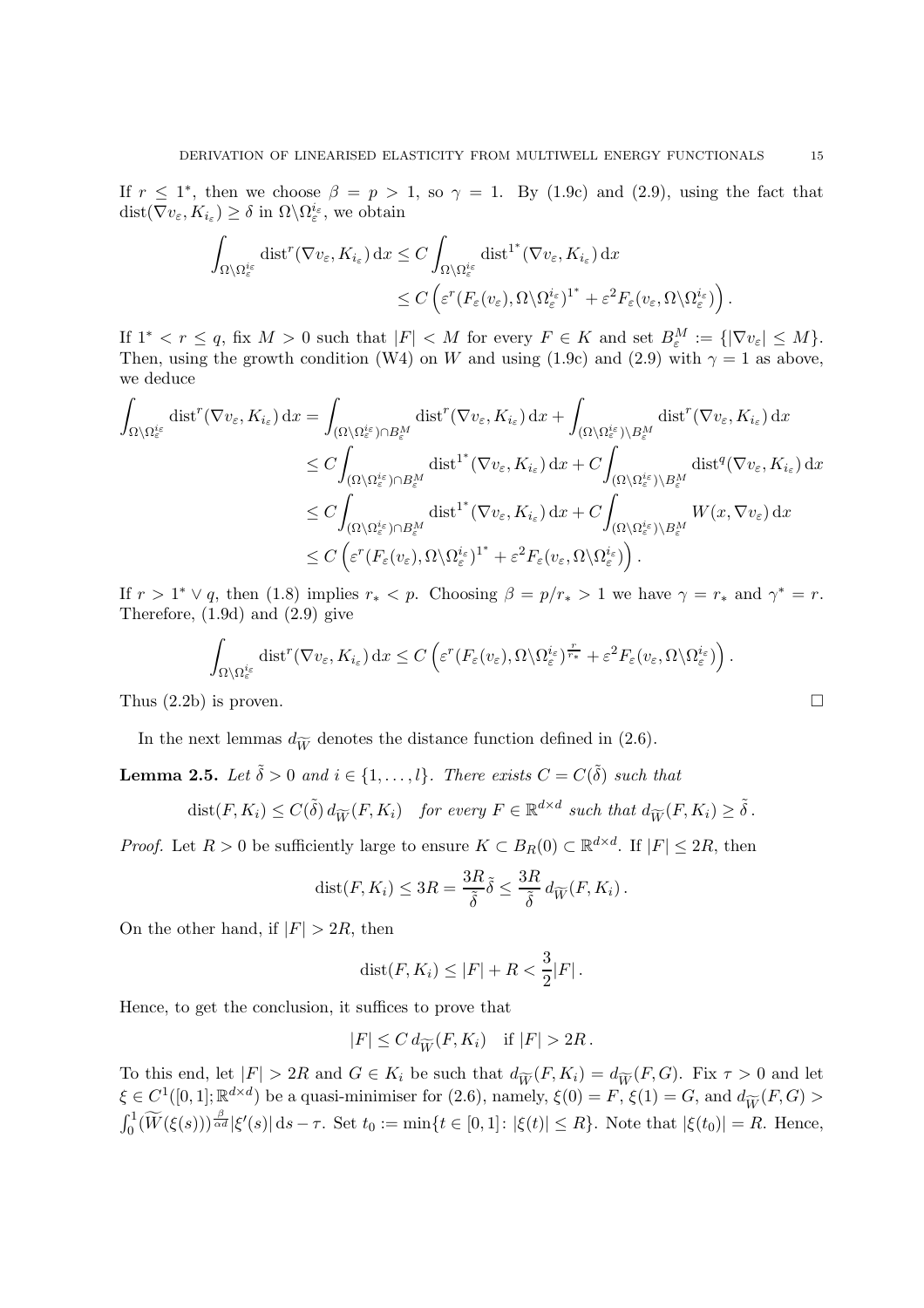recalling assumption (W4), setting  $\overline{R} := \min\{\text{dist}(F', K) : |F'| \ge R\} = \text{dist}(B_R(0)^c, K)$ , and observing that  $\overline{R} > 0$  since  $K \subset B_R(0)$ , we get

$$
d_{\widetilde{W}}(F, K_i) \ge (f_q(\overline{R}))^{\frac{\beta}{\alpha d}} \int_0^{t_0} |\xi'(s)| ds - \tau \ge (f_q(\overline{R}))^{\frac{\beta}{\alpha d}} |F - \xi(t_0)| - \tau
$$
  

$$
\ge (f_q(\overline{R}))^{\frac{\beta}{\alpha d}} (|F| - R) - \tau \ge \frac{(f_q(\overline{R}))^{\frac{\beta}{\alpha d}}}{2} |F| - \tau.
$$

The thesis follows from the arbitrariness of  $\tau$ .

**Lemma 2.6.** Let  $\tilde{\delta} > 0$  and  $i \in \{1, ..., l\}$ . There exists  $C = C(\tilde{\delta})$  such that

$$
\text{dist}(F, K_i) \le C(\tilde{\delta}) \quad \text{for every } F \in \mathbb{R}^{d \times d} \text{ such that } d_{\widetilde{W}}(F, K_i) < \tilde{\delta} \, .
$$

*Proof.* Fix  $\delta > 0$ . We only have to consider the case  $dist(F, K_i) > \delta$ . Let  $G \in K_i$  be such that  $d_{\widetilde{W}}(F,K_i) = d_{\widetilde{W}}(F,G)$ . Fix  $\tau > 0$  and let  $\xi \in C^1([0,1];\mathbb{R}^{d \times d})$  be a quasi-minimiser for  $(2.6)$ , namely,  $\xi(0) = F$ ,  $\xi(1) = G$ , and  $d_{\widetilde{W}}(F, G) > \int_0^1 (\widetilde{W}(\xi(s)))^{\frac{\beta}{\alpha d}} |\xi'(s)| ds - \tau$ . Let  $r := \text{dist}(F, K_i)$ and  $t_0 := \min\{t \in [0,1]: \text{dist}(\xi(t)), K_i\} \leq \frac{r}{2}$  $\frac{r}{2}$ . Recalling that  $r = \text{dist}(F, K_i) > \delta$  and that  $dist(\xi(t_0), K_i) = \frac{r}{2}$ , we obtain

$$
\tilde{\delta} > d_{\widetilde{W}}(F, K_i) \ge (f_q(\frac{d}{2}))^{\frac{\beta}{\alpha d}} \int_0^{t_0} |\xi'(s)| ds - \tau \ge (f_q(\frac{\delta}{2}))^{\frac{\beta}{\alpha d}} |F - \xi(t_0)| - \tau
$$
  

$$
\ge (f_q(\frac{\delta}{2}))^{\frac{\beta}{\alpha d}} \frac{d}{2} - \tau = \frac{(f_q(\frac{\delta}{2}))^{\frac{\beta}{\alpha d}}}{2} \text{dist}(F, K_i) - \tau.
$$
  
The thesis follows.

**Remark 2.7.** Let  $v_{\varepsilon}$  and  $i_{\varepsilon}$  be as in Theorem 2.3. Then there exists a subsequence  $\varepsilon_k \to 0$ such that  $i_{\varepsilon_k} = \overline{\imath}$  for every k. Assume in addition that the right-hand sides of  $(2.2a)-(2.2b)$ multiplied by  $\varepsilon^r$  tend to zero (which always holds e.g. when  $F_{\varepsilon}(v_{\varepsilon})$  is uniformly bounded). Since  $dist(\nabla v_{\varepsilon_k}, K_{\overline{i}}) \geq \delta \text{ in } \Omega \backslash \Omega_{\varepsilon_k}^{\overline{i}}, \text{ estimate (2.2b) implies that } |\Omega_{\varepsilon_k}^{\overline{i}}| \to |\Omega| \text{ for } \varepsilon_k \to 0.$ 

Moreover, the rigidity estimate of Theorem 2.9 below, in combination with  $(2.2a)-(2.2b)$ , implies that for every  $\varepsilon_k$  there is  $Q_{\varepsilon_k} \in K_{\bar{\imath}}$  such that

$$
\int_{\Omega} |\nabla v_{\varepsilon_k} - Q_{\varepsilon_k}|^r dx \le C \int_{\Omega} \text{dist}^r(\nabla v_{\varepsilon_k}, K_{\bar{\imath}}) dx \to 0 \quad \text{as } \varepsilon_k \to 0,
$$

for a constant C independent of  $\varepsilon_k$ . We deduce that  $\nabla v_{\varepsilon_k} \to Q$  in  $L^r(\Omega;\mathbb{R}^{d \times d})$ , for some  $Q \in K_{\bar{\imath}}$ . Hence, even if the wells are compatible, in the scaling regime  $(1.9c)$ – $(1.9d)$  transitions between different energy wells are not allowed in the limit as  $\varepsilon \to 0$ . This is independent of the boundary condition.

In the following section we will see that fixing a boundary condition as in  $(1.2)$  and  $(1.5)$ determines the energy well  $K_{\bar{i}}$ .

**Remark 2.8.** In the case  $p > d$ , one can prove a stronger version of Theorem 2.3, analogous to the one-dimensional case, by assuming that  $F_{\varepsilon}(v_{\varepsilon})$  is uniformly bounded and that  $\eta(\varepsilon)$  satisfies

$$
\lim_{\varepsilon \to 0} \frac{\eta}{\varepsilon^{\frac{2}{p}}} = +\infty \, .
$$

Note that the last condition is stronger than both (1.9c) and (1.9d), since  $\frac{2}{p} < \frac{2}{d} \leq \frac{2}{d} + \frac{2}{r} - 1 =$ 2  $\frac{2}{r_*}-1$ . Under such assumptions, one can prove that the deformation gradient  $\nabla v_{\varepsilon}$  is close to one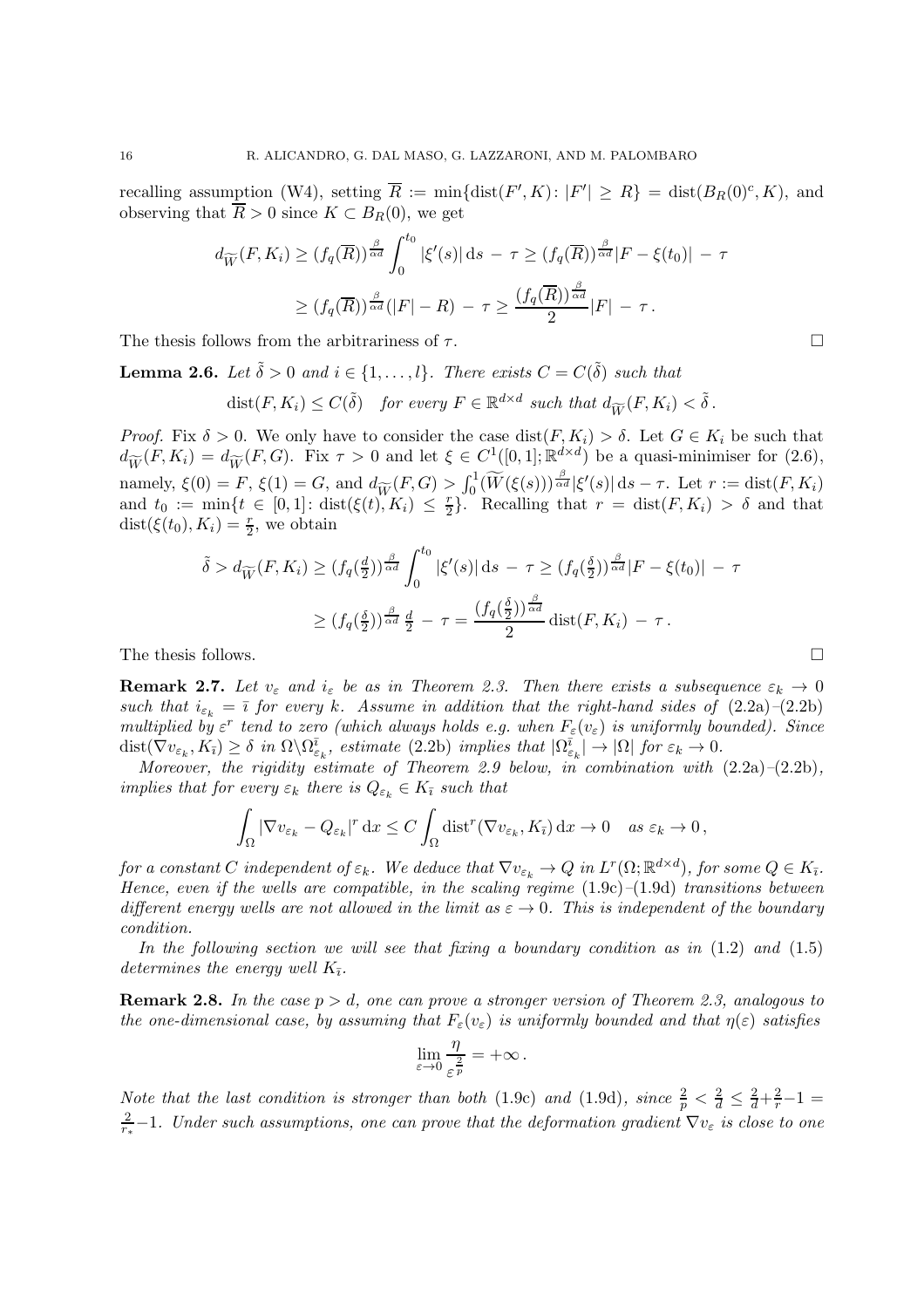well at each point of  $\Omega$ . Namely, for  $\varepsilon$  sufficiently small we have

$$
h_{\varepsilon}(x) := (\text{dist}(\nabla v_{\varepsilon}(x), K_{i_{\varepsilon}}) - \delta) \vee 0 \leq \delta \quad \text{for every } x \in \Omega.
$$

Indeed, if a sequence of points  $x_{\varepsilon}$  existed such that  $h_{\varepsilon}(x_{\varepsilon}) > \delta$ , then Morrey's and Poincaré's inequalities would yield the contradiction

$$
\delta^p \leq C \|h_{\varepsilon}\|_{C^{0,t}(\Omega)}^p \leq C \|h_{\varepsilon}\|_{W^{1,p}(\Omega)}^p \leq C \|\nabla h_{\varepsilon}\|_{L^p(\Omega)}^p \leq C \frac{\varepsilon^2}{\eta^p},
$$

where  $t = \frac{p-d}{p}$ .

2.3. Compactness in the case  $d > 1$ . In this section we deal with the case of zero external load and, exploiting the boundary condition (1.5), we prove Theorem 1.8 (i). We employ the following well-known result.

**Theorem 2.9.** [13, Theorem 3.1] Let  $d > 1$  and  $s \in (1, +\infty)$ . Suppose that  $U \subset \mathbb{R}^d$  is a bounded Lipschitz domain. Then there exists a constant  $C = C(U)$  such that for each  $u \in W^{1,s}(U;\mathbb{R}^d)$ there exists a constant matrix  $R \in SO(d)$  such that

(2.10) 
$$
\|\nabla u - R\|_{L^s(U;\mathbb{R}^{d\times d})} \leq C(U) \|\text{dist}(\nabla u, SO(d))\|_{L^s(U)}.
$$

The constant  $C(U)$  is invariant under dilation and translation of the domain.

*Proof of Theorem 1.8 (i).* From Theorem 2.3, by choosing  $A = \Omega_{\varepsilon}^{i_{\varepsilon}}$ , we know that for each  $\varepsilon > 0$ there exists  $i_{\varepsilon} \in \{1, \ldots, l\}$  such that

$$
\frac{1}{\varepsilon^r} \int_{\Omega} \text{dist}^r(\nabla v_{\varepsilon}, K_{i_{\varepsilon}}) dx \leq C \Big( (F_{\varepsilon}(v_{\varepsilon}))^{\theta} + (F_{\varepsilon}(v_{\varepsilon}))^{\frac{r}{2}} + \varepsilon^{2-r} F_{\varepsilon}(v_{\varepsilon}) \Big),
$$

where  $F_{\varepsilon}$  is as in (1.11). We claim that  $K_{i_{\varepsilon}} = SO(d)$  for  $\varepsilon$  small enough. Assuming that the claim is true, we complete the proof following [9]: upon application of the Rigidity Estimate  $(2.10)$ , we find a sequence  $Q_{\varepsilon} \in SO(d)$  such that

(2.11) 
$$
\frac{1}{\varepsilon^r} \int_{\Omega} |\nabla v_{\varepsilon} - Q_{\varepsilon}|^r dx \leq \frac{C}{\varepsilon^r} \int_{\Omega} \text{dist}^r (\nabla v_{\varepsilon}, SO(d)) dx \leq C \Big( (F_{\varepsilon}(v_{\varepsilon}))^{\theta} + (F_{\varepsilon}(v_{\varepsilon}))^{\frac{r}{2}} + \varepsilon^{2-r} F_{\varepsilon}(v_{\varepsilon}) \Big).
$$

Set  $\zeta_{\varepsilon} := \int_{\Omega} (v_{\varepsilon} - Q_{\varepsilon} x) dx$ . Then by (2.11), the Poincaré-Wirtinger inequality, and the continuity of the trace operator, we have

(2.12) 
$$
\int_{\Gamma} |x - Q_{\varepsilon}x - \zeta_{\varepsilon}|^r d\mathcal{H}^{d-1} \leq C \int_{\Omega} |\nabla v_{\varepsilon} - Q_{\varepsilon}|^r dx + C \varepsilon^r \int_{\Gamma} |g|^r d\mathcal{H}^{d-1} \leq C \varepsilon^r \Big( (F_{\varepsilon}(v_{\varepsilon}))^{\theta} + (F_{\varepsilon}(v_{\varepsilon}))^{\frac{r}{2}} + \varepsilon^{2-r} F_{\varepsilon}(v_{\varepsilon}) \Big) + C \varepsilon^r \int_{\Gamma} |g|^r d\mathcal{H}^{d-1}.
$$

Arguing as in [9, Lemma 3.3 and Proposition 3.4], one gets

$$
|I - Q_{\varepsilon}|^{r} \leq C \int_{\Gamma} |x - Q_{\varepsilon}x - \zeta_{\varepsilon}|^{r} d\mathcal{H}^{d-1}.
$$

Thus, by (2.11) and (2.12),

$$
(2.13) \qquad \int_{\Omega} |\nabla v_{\varepsilon} - I|^r \, \mathrm{d}x \leq C \varepsilon^r \Big( (F_{\varepsilon}(v_{\varepsilon}))^{\theta} + (F_{\varepsilon}(v_{\varepsilon}))^{\frac{r}{2}} + \varepsilon^{2-r} F_{\varepsilon}(v_{\varepsilon}) \Big) + C \varepsilon^r \int_{\Gamma} |g|^r \, \mathrm{d}H^{d-1} \, .
$$

Replacing  $\nabla v_{\varepsilon} = I + \varepsilon \nabla u_{\varepsilon}$  in the previous inequality yields (1.18). The latter implies in its turn (1.20) since  $\mathcal{F}_{\varepsilon}(u_{\varepsilon})$  is uniformly bounded.

 $\Omega$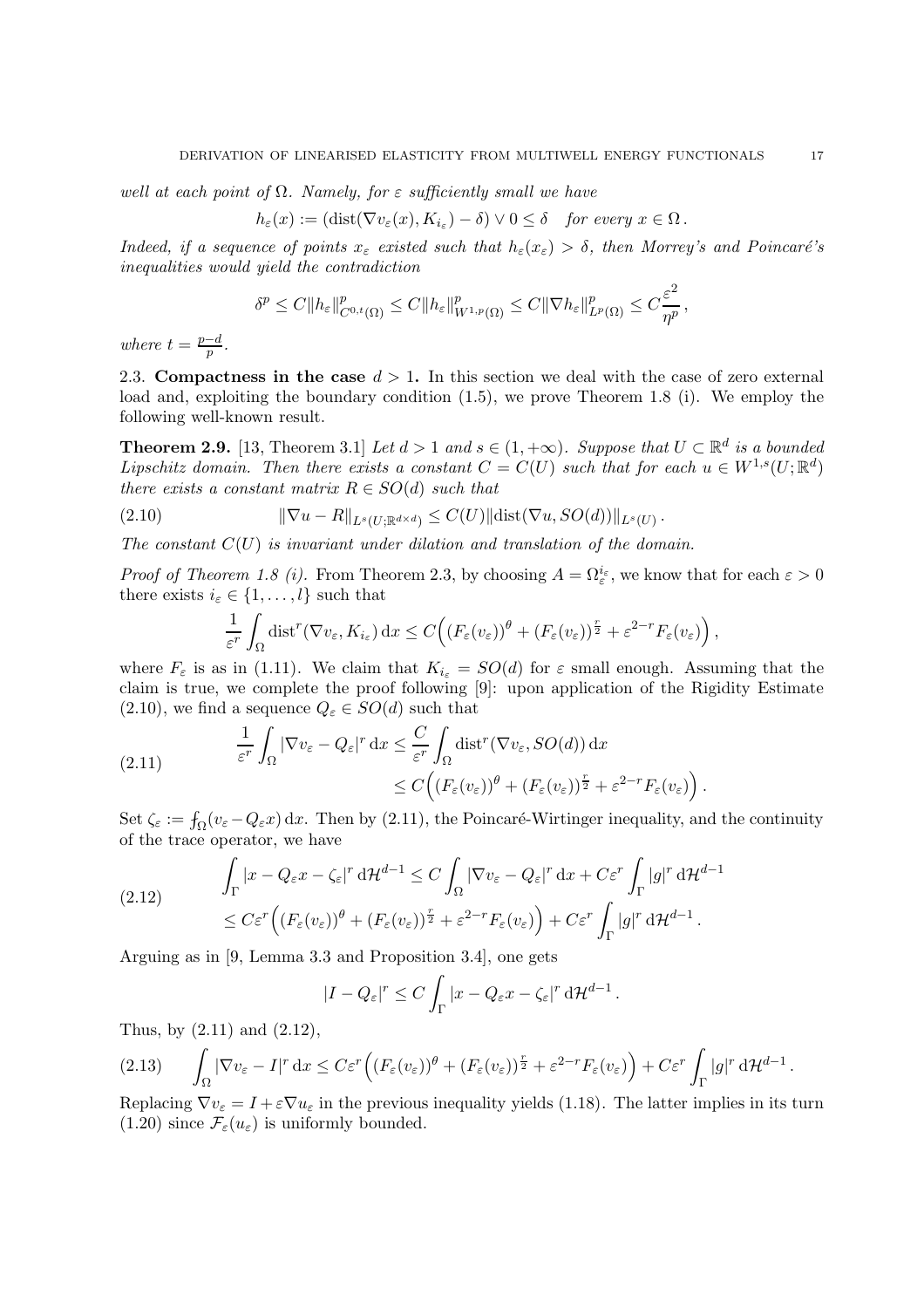We are left to prove the claim. Suppose on the contrary that there exists  $i \in \{2, \ldots l\}$  such that  $i_{\varepsilon} = i$  for some subsequence (not relabelled). Then we may apply the Rigidity Estimate (2.10) with  $SO(d)U_i$  in place of  $SO(d)$  and find a sequence  $\tilde{Q}_{\varepsilon} \in SO(d)$  such that

(2.14) 
$$
\int_{\Omega} |\nabla v_{\varepsilon} - \tilde{Q}_{\varepsilon} U_i|^r dx \leq C \int_{\Omega} \text{dist}^r (\nabla v_{\varepsilon}, SO(d) U_i) dx \leq C \varepsilon^r \left( (F_{\varepsilon}(v_{\varepsilon}))^{\theta} + (F_{\varepsilon}(v_{\varepsilon}))^{\frac{r}{2}} + \varepsilon^{2-r} F_{\varepsilon}(v_{\varepsilon}) \right).
$$

Next we argue as before and pass to the limit as  $\varepsilon \to 0$ , recalling that  $F_{\varepsilon}(v_{\varepsilon})$  is uniformly bounded. Thus we find  $Q \in SO(d)$  and  $\zeta \in \mathbb{R}^d$  such that

(2.15) 
$$
x = QU_i x + \zeta \quad \text{for } \mathcal{H}^{d-1}\text{-a.e. } x \in \Gamma.
$$

Fix now  $\bar{x} \in \Gamma$  such that (2.15) holds. For  $\mathcal{H}^{d-1}$ -a.e.  $x \in \Gamma$ , by (2.15) we have  $x \in \bar{x} + \ker(QU_i - I)$ . This implies

$$
\mathcal{H}^{d-1}\Big(\Gamma\backslash(\bar{x}+\ker (QU_i-I)\big)\Big)=0\,,
$$

which contradicts the assumption  $(1.4)$ .

Remark 2.10. If (1.4) is not satisfied, one can easily produce sequences of displacements such that (1.18) does not hold even if  $\mathcal{H}^{d-1}(\Gamma) > 0$ . More precisely, assume that  $\mathcal{H}^{d-1}(\Gamma) > 0$  and that

(2.16) 
$$
\exists \bar{\imath} \neq 1, \ \exists \bar{Q} \in SO(d), \ \exists \bar{x} \in \mathbb{R}^d : \mathcal{H}^{d-1}(\Gamma \backslash (\bar{x} + \ker(\bar{Q}U_{\bar{\imath}} - I)) \big) = 0,
$$

thus (1.4) is violated. Define

$$
v_{\varepsilon}(x) := \overline{Q}U_{\overline{\imath}}(x-\overline{x}) + \overline{x} + \varepsilon g(x).
$$

Then  $v_{\varepsilon}$  satisfies (1.2) by (2.16), thus

$$
u_{\varepsilon}(x) = \frac{(\bar{Q}U_{\bar{\imath}} - I)(x - \bar{x})}{\varepsilon} + g(x)
$$

satisfies (1.5). However  $\nabla u_{\varepsilon} = \frac{(\bar{Q}U_{\bar{i}}-I)}{\varepsilon} + \nabla g$  is not equibounded. This shows the necessity of assuming (1.4) in order to prove the compactness of the displacements.

2.4. Compactness with external forces. In this section we consider the case when the functional  $\mathcal{F}_{\epsilon}$  defined in (1.10) is complemented by an external load and we prove the compactness results stated in Theorem 1.8 (ii), for  $d > 1$ , and in Theorem 1.7 (ii), for  $d = 1$ .

Before passing to the proof of these results, let us comment on the additional conditions we have imposed in this case. The assumption  $q > 1$  is needed in order to define a duality between the loading term and the displacement. Moreover we have imposed a restriction on the scaling conditions (1.9c)–(1.9d), cf. (1.21). In the case of zero external load, (1.9c) reduces to  $\eta(\varepsilon) \geq C\varepsilon$ for  $r = 1^*$ ; for  $r < 1^*$ , even smaller values of  $\eta(\varepsilon)$  are allowed by (1.9c). In contrast, in order to deal with external forces, for  $r \leq 1^*$  we need the stronger condition  $\eta(\varepsilon) \gg \varepsilon$ . This is particularly relevant in dimension two, in which case  $1<sup>*</sup> = 2$ . Examples 3.1 and 3.2 show that, in the case of external forces, for  $\eta(\varepsilon) \leq \varepsilon$  it is not possible to establish a compactness result in  $W^{1,r}(\Omega;\mathbb{R}^d)$ even for  $r \leq 1^*$ .

*Proof of Theorem 1.8 (ii).* We observe that by the Poincaré inequality

$$
(2.17) \t\t\t\t\mathcal{F}_{\varepsilon}(u_{\varepsilon}) \leq M + \mathcal{L}(u_{\varepsilon}) \leq M + C \|\nabla u_{\varepsilon}\|_{L^{r \wedge q}(\Omega; \mathbb{R}^{d \times d})} \leq M + C \|\nabla u_{\varepsilon}\|_{L^{q}(\Omega; \mathbb{R}^{d \times d})}.
$$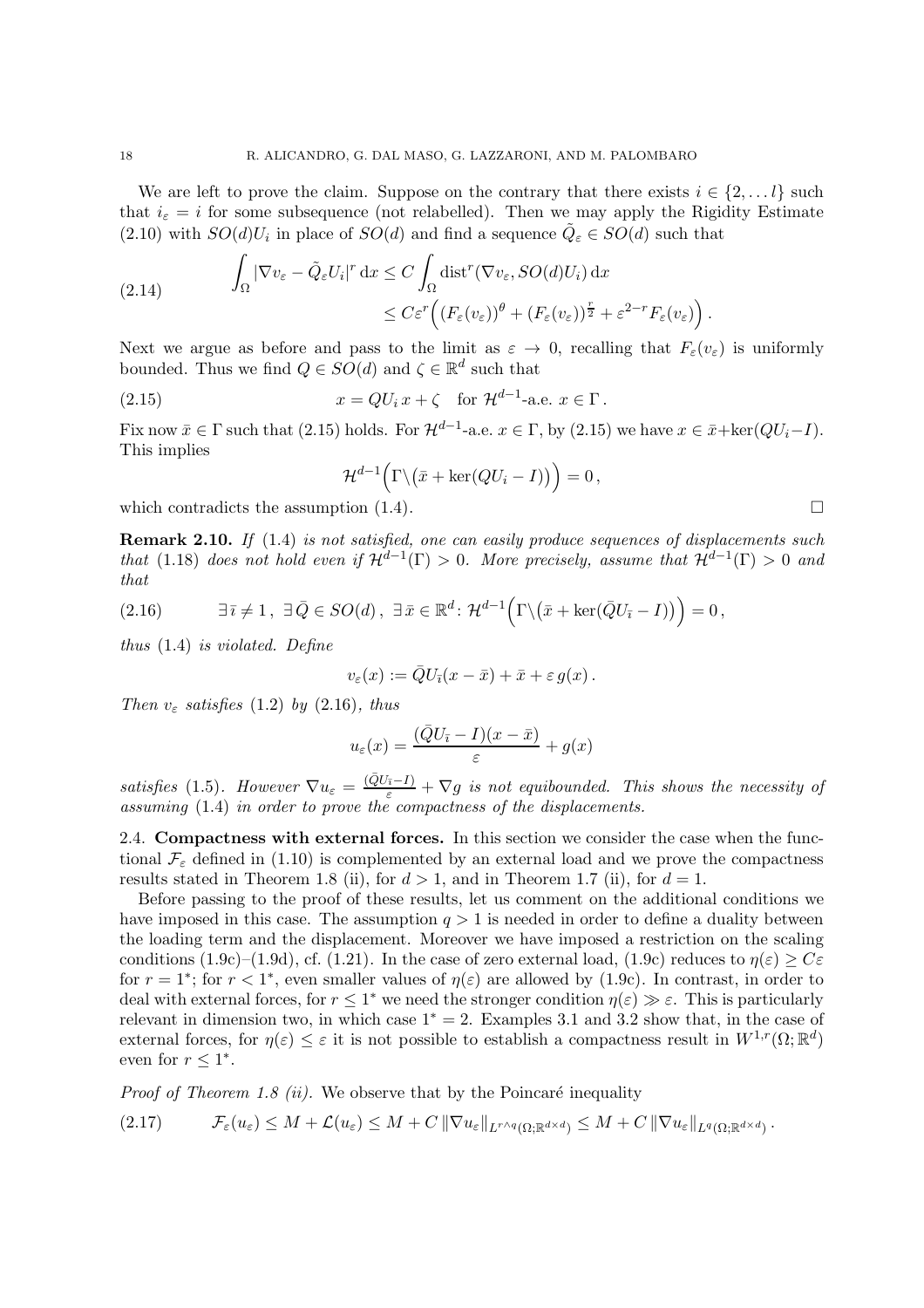Moreover, by assumption (W4) we get

$$
\int_{\Omega\setminus\Omega_{\varepsilon}}|\nabla u_{\varepsilon}|^q dx \leq \frac{C}{\varepsilon^q} \int_{\Omega\setminus\Omega_{\varepsilon}} \text{dist}^q(\nabla v_{\varepsilon}, K) dx \leq \frac{C}{\varepsilon^2} \int_{\Omega\setminus\Omega_{\varepsilon}} W(x, I + \nabla u_{\varepsilon}) dx \leq C \mathcal{F}_{\varepsilon}(u_{\varepsilon}),
$$

where  $\Omega_{\varepsilon}$  is as in (2.3). On the other hand, in  $\Omega_{\varepsilon}$  we have  $|\nabla v_{\varepsilon}| \leq C$ , thus  $|\nabla u_{\varepsilon}| \leq C/\varepsilon$ , a.e. Therefore, for any  $\kappa < 1$  there exists  $C_{\kappa}$  such that

$$
\|\nabla u_{\varepsilon}\|_{L^q(\Omega;\mathbb{R}^{d\times d})}^q \leq \frac{C}{\varepsilon^q} + C\mathcal{F}_{\varepsilon}(u_{\varepsilon}) \leq \frac{C_{\kappa}}{\varepsilon^q} + \kappa \|\nabla u_{\varepsilon}\|_{L^q(\Omega;\mathbb{R}^{d\times d})}^q,
$$

where in the last inequality we employed (2.17) in combination with Young's inequality. We obtain that  $\|\nabla u_{\varepsilon}\|_{L^q(\Omega;\mathbb{R}^{d\times d})} \leq C/\varepsilon$  and, by using again (2.17), that

$$
\mathcal{F}_{\varepsilon}(u_{\varepsilon}) \leq \frac{C}{\varepsilon}.
$$

In particular, this allows us to apply Theorem 2.3.

Assume now  $r > 1^*$ . In order to prove (1.18), it is sufficient to follow verbatim the proof of Theorem 1.8 (i) and (1.18) follows from (2.13). The only difference is that here  $F_{\varepsilon}(v_{\varepsilon})$  may not be uniformly bounded; however, assumptions (1.8) guarantee that the right-hand side of (2.14) tends to zero. Indeed, in the case  $r > 1^* \vee q$  we have  $\theta = r/r_*$  and thus, by (2.18) and the fact that  $r_* > 1$ , we get

$$
\varepsilon^{r}\Big((F_{\varepsilon}(v_{\varepsilon}))^{\theta}+(F_{\varepsilon}(v_{\varepsilon}))^{\frac{r}{2}}+\varepsilon^{2-r}F_{\varepsilon}(v_{\varepsilon})\Big)\leq C\Big(\varepsilon^{r(1-\frac{1}{r_{*}})}+\varepsilon^{\frac{r}{2}}+\varepsilon\Big)=o(1).
$$

In the case  $1^* < r \leq q$  we have  $\theta = 1^*$  and thus by  $(2.18)$  we have

$$
\varepsilon^{r}\Big((F_{\varepsilon}(v_{\varepsilon}))^{\theta}+(F_{\varepsilon}(v_{\varepsilon}))^{\frac{r}{2}}+\varepsilon^{2-r}F_{\varepsilon}(v_{\varepsilon})\Big)\leq C\Big(\varepsilon^{r-1^{*}}+\varepsilon^{\frac{r}{2}}+\varepsilon\Big)=o(1)\,.
$$

This proves (1.18), which in combination with (2.17) yields

$$
(2.19) \t\t\t \|\nabla u_{\varepsilon}\|_{L^{r}(\Omega;\mathbb{R}^{d\times d})}^{r} \leq C\left(1+\|\nabla u_{\varepsilon}\|_{L^{r\wedge q}(\Omega;\mathbb{R}^{d\times d})}^{\theta}\right) \leq C\left(1+\|\nabla u_{\varepsilon}\|_{L^{r}(\Omega;\mathbb{R}^{d\times d})}^{\theta}\right).
$$

Since  $\theta < r$ , (2.19) in combination with Young's inequality yields (1.20) for  $r > 1^*$ .

Finally, we prove  $(1.22)$  in the case  $r = 1^*$ . Recalling  $(2.8)$  and using  $(1.21)$ , one can write

$$
\int_{\Omega} \tilde{h}^{1^*}_{\varepsilon} dx \leq C \frac{\varepsilon^{2 \cdot 1^*}}{\eta^{1^*}} (F_{\varepsilon}(v_{\varepsilon}), \Omega \setminus \Omega^{i_{\varepsilon}}_{\varepsilon})^{1^*} \leq o(1) \varepsilon^{1^*} (F_{\varepsilon}(v_{\varepsilon}), \Omega \setminus \Omega^{i_{\varepsilon}}_{\varepsilon})^{1^*},
$$

where  $o(1) \rightarrow 0$  as  $\varepsilon \rightarrow 0$ . As in the previous case, we follow the proof of Theorem 1.8 (i). The above inequality ensures that the right-hand side of  $(2.14)$  tends again to zero, so that  $(1.22)$ follows from  $(2.13)$ . Inequality  $(1.22)$  together with  $(2.17)$  gives

$$
\|\nabla u_{\varepsilon}\|_{L^{1^{*}}(\Omega;\mathbb{R}^{d\times d})}^{1^{*}}\leq C\left(1+o(1)\left\|\nabla u_{\varepsilon}\right\|_{L^{1^{*}\wedge q}\left(\Omega;\mathbb{R}^{d\times d}\right)}^{1^{*}}\right)\leq C\left(1+o(1)\left\|\nabla u_{\varepsilon}\right\|_{L^{1^{*}}\left(\Omega;\mathbb{R}^{d\times d}\right)}^{1^{*}}\right)\,,
$$

from which we readily deduce  $(1.20)$ . All the results proven for  $r = 1^*$  trivially extend to  $r < 1^*$ , since the scaling on  $\eta$  in (1.21) does not depend on r and since  $(W^{1,r\wedge q}(\Omega;\mathbb{R}^d))^* \subseteq$  $(W^{1,1^*}(\Omega;\mathbb{R}^d))^*$ .

*Proof of Theorem 1.7 (ii).* The arguments to prove  $(2.17)$  and  $(2.18)$  hold in every dimension. By  $(2.18)$  and  $(1.17)$ , estimate  $(2.1)$  implies  $(1.12)$ – $(1.14)$ . Then  $(1.16)$  follows from  $(1.14)$  and  $(2.17)$  in combination with Young's inequality.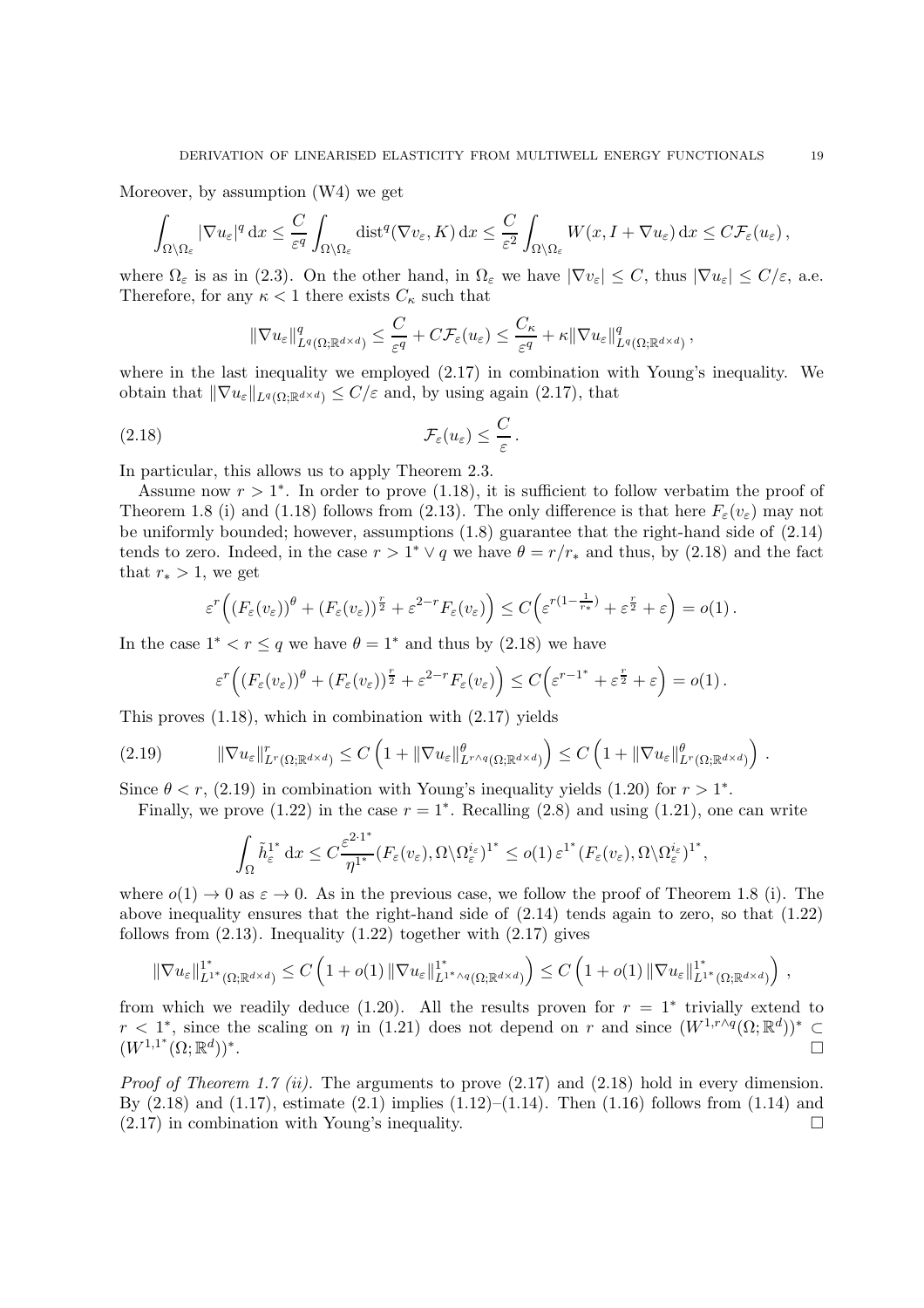2.5. Γ-convergence. In this section we prove Theorem 1.9. We first recall some basic facts about Γ-convergence. Fix a sequence  $\varepsilon_j \to 0^+$ . By Theorem 1.8, it is easy to see that, for every  $M > 0$ , the set  $\bigcup_j \{u \colon \mathcal{F}_{\varepsilon_j}(u) \leq M\}$  is relatively compact in the weak topology of  $W^{1,r}(\Omega;\mathbb{R}^d)$ . Therefore, by applying [8, Propositions 7.7 and 8.10], we may characterise the Γ-limit of  $\{\mathcal{F}_{\varepsilon_j}\}$ in terms of weakly converging sequences. We introduce the functionals

$$
\mathcal{F}'(u) := \Gamma \text{-}\liminf \mathcal{F}_{\varepsilon_j} = \inf \{ \liminf_{j \to +\infty} \mathcal{F}_{\varepsilon_j}(u_j) \colon u_j \to u \text{ in } W^{1,r}(\Omega; \mathbb{R}^d) \},
$$
  

$$
\mathcal{F}''(u) := \Gamma \text{-}\limsup \mathcal{F}_{\varepsilon_j} = \inf \{ \limsup_{j \to +\infty} \mathcal{F}_{\varepsilon_j}(u_j) \colon u_j \to u \text{ in } W^{1,r}(\Omega; \mathbb{R}^d) \}.
$$

In order to prove Theorem 1.9, we will show that  $\mathcal{F}''(u) \leq \mathcal{F}(u) \leq \mathcal{F}'(u)$  for every function  $u \in W^{1,r}(\Omega;\mathbb{R}^d).$ 

*Proof of Theorem 1.9. Step 1:*  $\mathcal{F}(u) \leq \mathcal{F}'(u)$ . Let  $u_j \rightharpoonup u$  in  $W^{1,r}(\Omega;\mathbb{R}^d)$ . Upon to passing to a subsequence, it is not restrictive to assume that  $\mathcal{F}_{\varepsilon_j}(u_j)$  is uniformly bounded. We will indeed prove that

(2.20) 
$$
\liminf_{j \to +\infty} \frac{1}{\varepsilon_j^2} \int_{\Omega} W(x, I + \varepsilon_j \nabla u_j(x)) dx \geq \frac{1}{2} \int_{\Omega} D^2 W(x, I) [e(u)]^2 dx.
$$

We remark that, in order to prove  $(2.20)$ , we have to follow a slightly different strategy than that used in the proof of the analogous result in [2, 9] for one-well potentials, since in our case we get a priori estimates that are in general weaker than those obtained in their analysis. Nevertheless our proof could be also adopted in those cases. Set

(2.21) 
$$
B_j := \left\{ x \in \Omega : |\nabla u_j(x)| \le \varepsilon_j^{-\frac{1}{3}} \right\}.
$$

By (1.18), we get

$$
|\Omega \backslash B_j| \, \varepsilon_j^{-\frac{r}{3}} \leq \int_{\Omega} |\nabla u_j|^r \, \mathrm{d} x \leq C \,,
$$

thus  $|\Omega \backslash B_j| \to 0$  as  $j \to +\infty$ . Hence, setting

$$
w_j := \chi_{B_j}e(u_j)\,,
$$

we get that  $w_j \rightharpoonup e(u)$  in  $L^r(\Omega;\mathbb{R}^{d \times d})$ . Now we use the fact that, by frame indifference, the energy density can be written as

$$
W(x, F) = V(x, \frac{1}{2}(F^{T}F - I)),
$$

where  $V: \Omega \times \mathbb{R}^{d \times d}_{sym} \to [0, +\infty]$ . Using the properties of the square root of positive definite matrices (see for example  $[15, Chapter 5, \S3.11]$ ), one can show that V inherits all the properties of W; precisely,  $V(\cdot, \cdot)$  is  $(\mathcal{L} \times \mathcal{B})$ -measurable and, for a.e.  $x \in \Omega$ ,  $V(x, 0) = 0$ ,  $DV(x, 0) = 0$ ,  $V(x, \cdot)$  is of class  $C^2$  in  $I_{\sigma} := \{A \in \mathbb{R}^{d \times d}_{sym} : |A| < \sigma\}$ , and the second derivatives are bounded by a constant independent of  $x$ . Moreover, from  $(1.1)$  it follows that

$$
(2.22) \tD^2 W(x,I)[A]^2 = D^2 V(x,0)[A]^2 \ge \lambda |A|^2 \tfor every A \in \mathbb{R}^{d \times d}_{sym}, for a.e. x \in \Omega.
$$

Set, for  $k \in \mathbb{N}$ ,

$$
\omega_k(x) := \sup_{|A| \le \frac{1}{k}} |D^2 V(x, A) - D^2 V(x, 0)|.
$$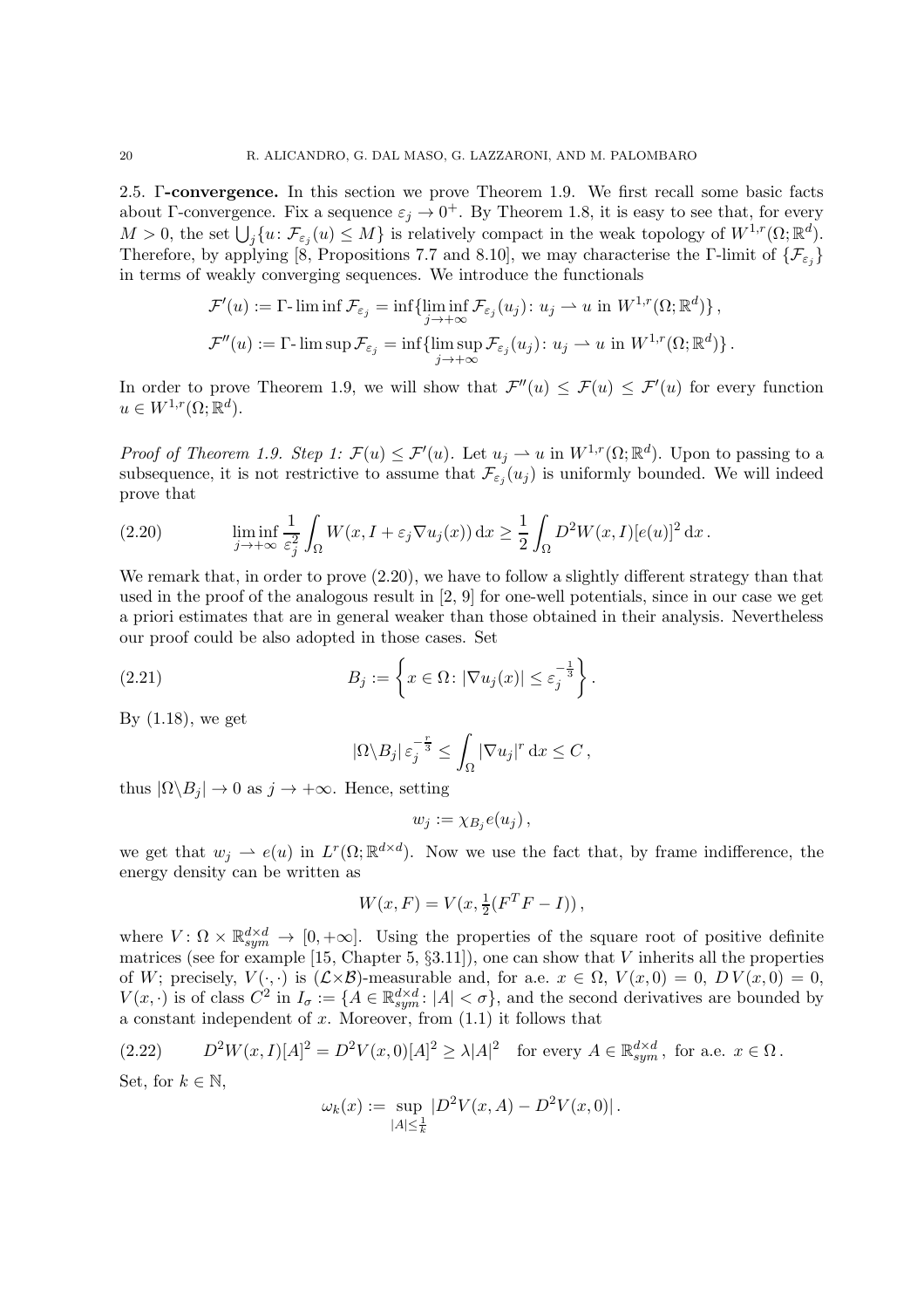Note that  $(\omega_k)$  is a nonincreasing sequence and converges to 0 a.e. as  $k \to +\infty$ . Hence, fixed  $\delta > 0$ , the sequence of sets

(2.23) 
$$
C^k := \{x \in \Omega : \omega_k(x) \le \delta\}
$$

is increasing with respect to inclusion and  $|\Omega \setminus \cup_{k \in \mathbb{N}} C^k| = 0$ . Now, given  $x \in B_j^k := B_j \cap C^k$ , by a Taylor expansion of  $V(x, \cdot)$  about 0, we get

$$
(2.24) \qquad W(x, I + \varepsilon_j \nabla u_j(x)) = V\Big(x, \varepsilon_j e(u_j)(x) + \varepsilon_j^2 C(u_j)(x)\Big) = \frac{1}{2} D^2 V\Big(x, s_j\big(\varepsilon_j e(u_j)(x) + \varepsilon_j^2 C(u_j)(x)\big)\Big) [\varepsilon_j e(u_j)(x) + \varepsilon_j^2 C(u_j)(x)]^2
$$

for some  $s_j \in (0,1)$ , where  $C(u_j)(x) := (\nabla u_j(x))^T \nabla u_j(x)$ . Note that, fixed  $k \in \mathbb{N}$ , by the very definition of  $B_i$ , for j large enough

$$
|\varepsilon_j e(u_j)(x) + \varepsilon_j^2 C(u_j)(x)| \le \frac{1}{k} \quad \text{for every } x \in B_j.
$$

Now, fix  $t \in (0,1)$  and choose  $\delta < (1-t)\lambda$  in (2.23). Then, by (2.22) and (2.24), for all  $x \in B_j^k$ and for  $j$  large enough we get

$$
W(x, I + \varepsilon_j \nabla u_j(x)) \ge \frac{1}{2} D^2 V(x, 0) [\varepsilon_j e(u_j)(x) + \varepsilon_j^2 C(u_j)(x)]^2 - \frac{1}{2} \omega_k(x) |\varepsilon_j e(u_j)(x) + \varepsilon_j^2 C(u_j)(x)|^2
$$
  
\n
$$
\ge \frac{t}{2} D^2 V(x, 0) [\varepsilon_j e(u_j)(x) + \varepsilon_j^2 C(u_j)(x)]^2
$$

and thus

$$
\frac{1}{\varepsilon_j^2} \int_{\Omega} W(x, I + \varepsilon_j \nabla u_j(x)) dx \ge \frac{1}{\varepsilon_j^2} \int_{B_j^k} W(x, I + \varepsilon_j \nabla u_j(x)) dx
$$
  

$$
\ge \frac{t}{2} \int_{B_j^k} D^2 V(x, 0) [e(u_j)(x) + \varepsilon_j C(u_j)(x)]^2 dx.
$$

Since  $|\varepsilon_j C(u_j)(x)| \leq \varepsilon_j^{\frac{1}{3}}$  on  $B_j$ , we get that the sequence of functions  $\hat{w}_j := w_j + \varepsilon_j C(u_j)$  still converges to  $e(u)$  weakly in  $L^r(\Omega;\mathbb{R}^{d\times d})$ . Hence, by the convexity of  $A \mapsto D^2V(x,0)[A]^2$ , we have

$$
\liminf_{j \to +\infty} \frac{1}{\varepsilon_j^2} \int_{\Omega} W(x, I + \varepsilon_j \nabla u_j(x)) dx \ge \frac{t}{2} \int_{C^k} D^2 V(x, 0) [e(u)(x)]^2 dx.
$$

Letting first  $k \to +\infty$  and then  $t \to 1$ , we get (2.20).

Step 2:  $\mathcal{F}(u) \geq \mathcal{F}''(u)$ . By Proposition A.3 and the continuity of  $\mathcal{F}$  in  $H^1(\Omega;\mathbb{R}^d)$ , it suffices to prove the inequality for  $u \in W_{g,\Gamma}^{1,\infty}(\Omega;\mathbb{R}^d) \cap W^{2,p}(\Omega;\mathbb{R}^d)$ . Fix then such a u and observe that, since  $W(x, I) = 0$  and  $DW(x, I) = 0$  for a.e.  $x \in \Omega$ , by assumption (W2) on W and the boundedness of  $\nabla u$  we get

$$
\lim_{j \to +\infty} \frac{1}{\varepsilon_j^2} W(x, I + \varepsilon_j \nabla u)) = \frac{1}{2} D^2 W(x, I) [e(u)]^2 \text{ for a.e. } x \in \Omega.
$$

Assumptions (W2)–(W3) also imply that there exists  $C > 0$  such that for j large enough

$$
\frac{1}{\varepsilon_j^2} W(x, I + \varepsilon_j \nabla u) \le C|\nabla u|^2 \quad \text{for a.e. } x \in \Omega.
$$

Hence, by dominated convergence, we deduce

$$
\mathcal{F}''(u) \leq \lim_{j \to +\infty} \mathcal{F}_{\varepsilon_j}(u) = \mathcal{F}(u) .
$$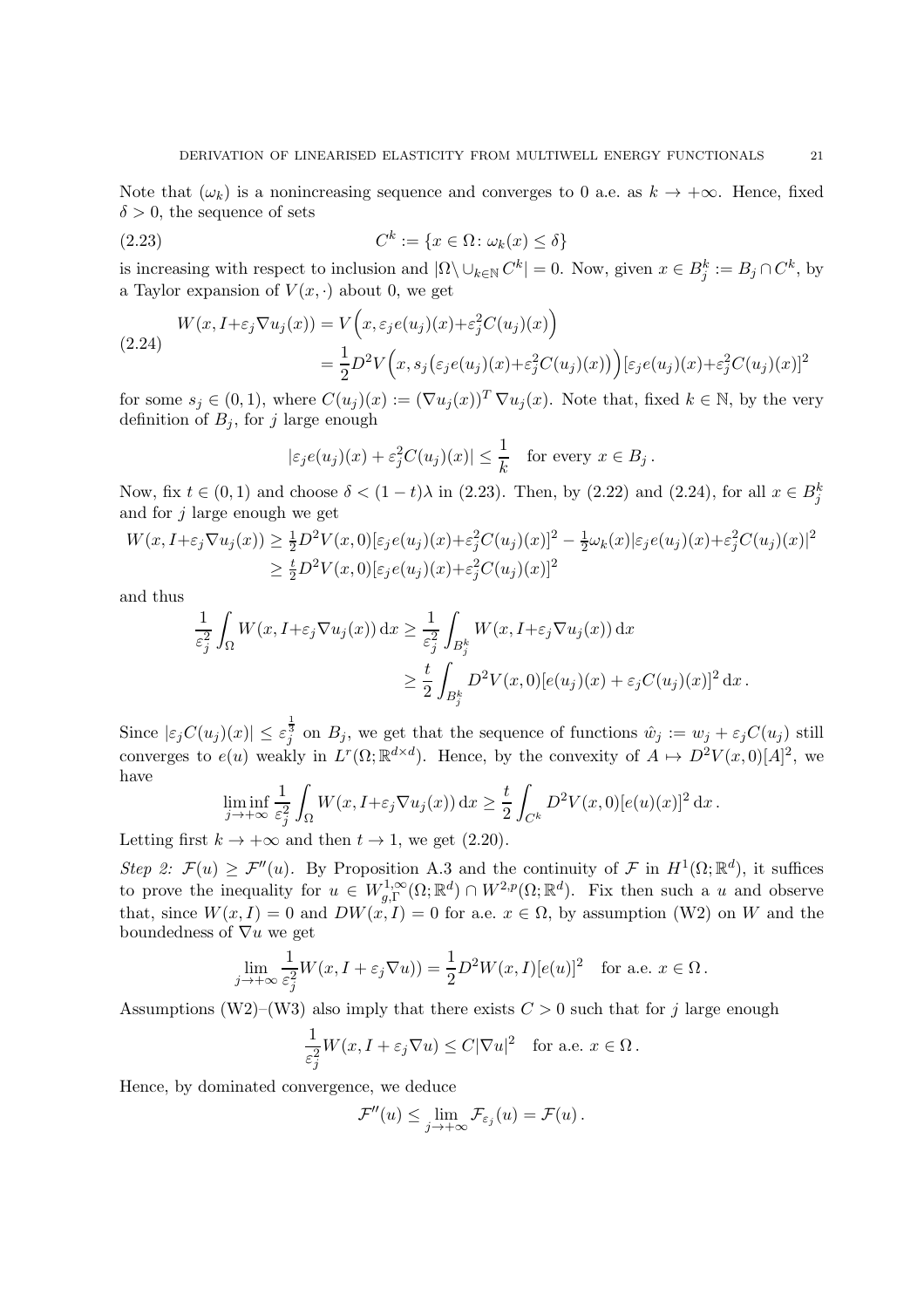This concludes the proof.  $\Box$ 

Remark 2.11. Assumption (1.9a) has been used only in the proof of the Γ-lim sup inequality to guarantee that the second-order perturbation vanishes in the limit of  $\varepsilon \to 0$ . Here we briefly discuss what happens if (1.9a) does not hold.

If  $\eta(\varepsilon) \sim \varepsilon^{\frac{2}{p}-1}$ , then the proof of the one-well lower bound (Theorem 2.3) can be carried out by setting in (2.6)  $\widetilde{W} \equiv 1$  and  $\beta = 1$  (which corresponds to working with the Euclidean distance). In this case, compactness holds also for  $r = p^*$ , but the  $\Gamma$ -limit will contain the additional term  $\int |\nabla^2 u|^p \, \mathrm{d}x.$ 

In the case  $\eta(\varepsilon) \gg \varepsilon^{\frac{2}{p}-1}$ , the *Γ*-limit can be finite only on affine maps. The domain will be either the set  ${g}$ , if  $g|_{\Gamma}$  is the restriction of an affine map, or the empty set otherwise.

We finally prove the strong convergence of recovery sequences.

Proof of Theorem 1.10. The proof closely follows the lines of the proof of [2, Theorem 2.5]. Here we only recall the main steps and highlight the points where some additional argument is needed.

Let  $\{u_j\}$  be a recovery sequence for  $u \in H^1_{g,\Gamma}(\Omega;\mathbb{R}^d)$ . By the Urysohn property, it suffices to show that from any subsequence (not relabeled) we can extract a further subsequence  ${u_{i_n}}$ such that  $u_{j_n} \to u$  strongly in  $W^{1,r}(\Omega;\mathbb{R}^d)$ . To this end, let  $B_j$  and  $C^k$  be defined by (2.21) and (2.23), respectively. In the proof of Theorem 1.9 we have shown that for each  $t \in (0,1)$  and  $k \in \mathbb{N}$ , choosing  $\delta < (1-t)\lambda$  in the definition of  $C^k$  and setting  $B_j^k = B_j \cap C^k$ , we have

$$
\liminf_{j \to +\infty} \mathcal{F}_{\varepsilon_j}(u_j) \ge \liminf_{j \to +\infty} \frac{1}{\varepsilon_j^2} \int_{B_j^k} W(x, I + \varepsilon_j \nabla u_j) dx
$$
\n
$$
\ge \frac{t}{2} \int_{B_j^k} D^2 W(x, I) [e(u_j)(x)]^2 dx \ge \frac{t}{2} \int_{C^k} D^2 W(x, I) [e(u)(x)]^2 dx.
$$

Since  $\mathcal{F}_{\varepsilon_j}(u_j) \to \mathcal{F}(u)$ , by a diagonal argument we can find sequences  $j_n \to +\infty$ ,  $k_n \to +\infty$ , and  $t_n \to 1$  such that, setting  $\hat{B}_n := B_{j_n}^{k_n}$  $\frac{k_n}{j_n}$ , we have

(2.25) 
$$
\lim_{n \to +\infty} \frac{1}{\varepsilon_{j_n}} \int_{\hat{B}_n} W(x, I + \varepsilon_{j_n} u_{j_n}(x)) dx = \int_{\Omega} D^2 W(x, I) [e(u)(x)]^2 dx,
$$

$$
\lim_{n \to +\infty} \int_{\hat{B}_n} D^2 W(x, I) [e(u_{j_n})(x)]^2 dx = \int_{\Omega} D^2 W(x, I) [e(u)(x)]^2 dx,
$$

$$
\lim_{n \to +\infty} |\Omega \setminus \hat{B}_n| = 0.
$$

The last two equalities above, together with the positive definiteness of  $D^2W(x, I)$  on symmetric matrices and the weak convergence of  $e(u_{j_n})$  to  $e(u)$  in  $L^r$ , prove that  $\chi_{\hat{B}_n}e(u_{j_n}) \to e(u)$  strongly in  $L^2$ . Hence, following the proof of [2, Theorem 2.5], the strong convergence of  $u_{j_n}$  to u in  $W^{1,r}$ is a consequence of the following two properties:

(i) 
$$
\left\{ \frac{1}{\varepsilon_{j_n}^r} \text{dist}^r(I + \varepsilon_{j_n} \nabla u_{j_n}, SO(d)) \right\}
$$
 is equiintegrable,  
(ii)  $\{ |\nabla u_{j_n}|^r \}$  is equiintegrable.

Once (i) is proven, the proof of (ii) follows verbatim that of [2, Theorem 2.5]. The proof of (i) can be performed in two steps. First, one proves that

$$
\left\{\frac{1}{\varepsilon_{j_n}^r}\text{dist}^r(I+\varepsilon_{j_n}\nabla u_{j_n},SO(d))\chi_{\hat{B}_n}\right\}\text{ is equiintegrable,}
$$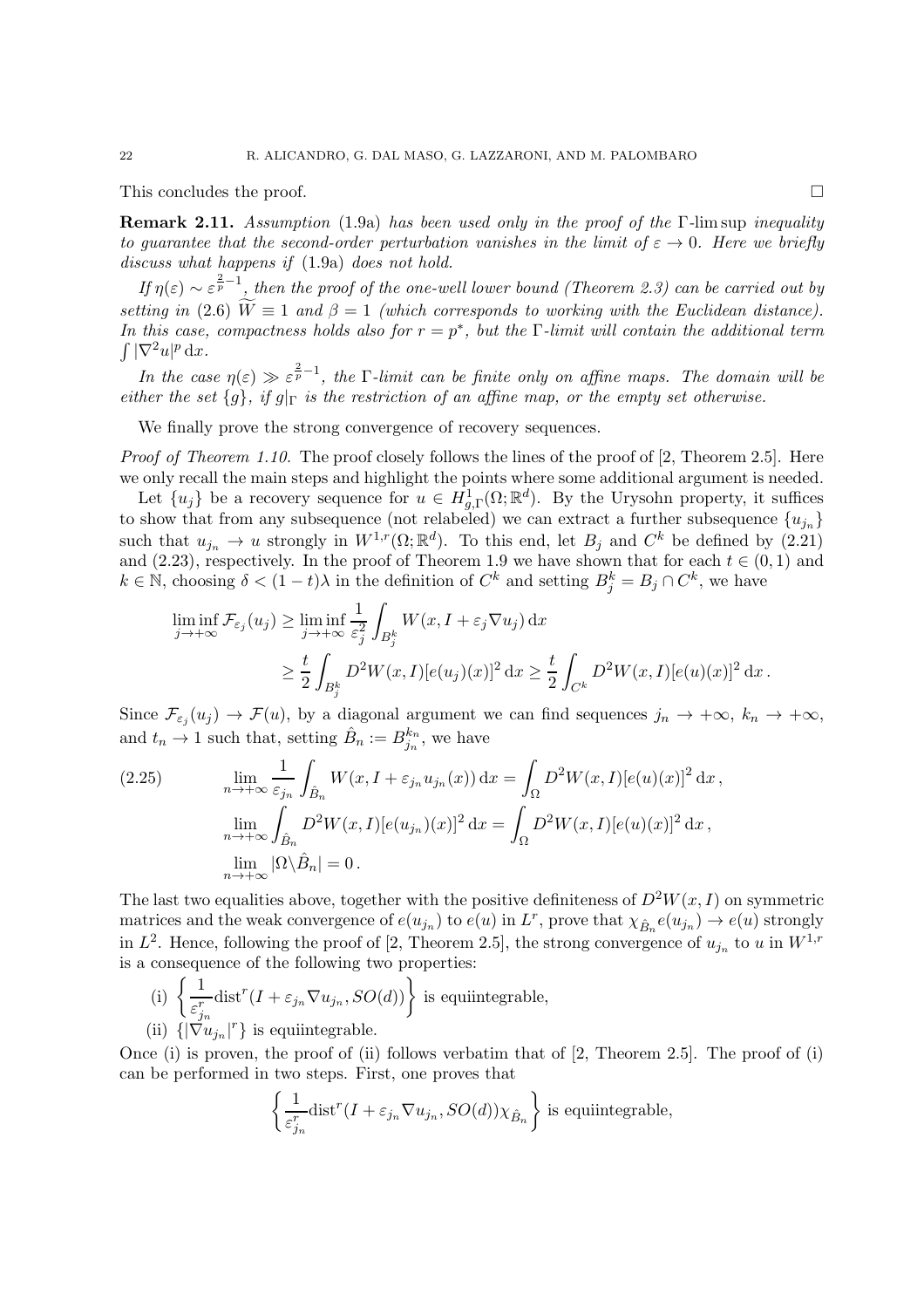which can be done again as in [2, Theorem 2.5]. Second, one shows that

(2.26) 
$$
\frac{1}{\varepsilon_{j_n}^r} \int_{\Omega \setminus \hat{B}_n} \text{dist}^r(I + \varepsilon_{j_n} u_{j_n}, SO(d)) \, \mathrm{d}x \to 0.
$$

To this end, note that, by (1.9a), (2.25), and the fact that  $\mathcal{F}_{\varepsilon_j}(u_j) \to \mathcal{F}(u)$ , we have

$$
\lim_{n \to +\infty} \frac{1}{\varepsilon_{j_n}^2} \int_{\Omega \setminus \hat{B}_n} W(x, I + \varepsilon_{j_n} \nabla u_{j_n}(x)) dx + \eta^p(\varepsilon_{j_n}) \varepsilon_{j_n}^{p-2} \int_{\Omega} |\nabla^2 u_{j_n}|^p dx = 0.
$$

Hence, using estimate (2.2a) with  $A = \Omega \backslash \hat{B}_n$ , we deduce (2.26).

2.6. Linearisation about multiphase equilibria. We now show that the method illustrated above allows us to linearise energies about equilibria that present mixture of phases, i.e., the deformation gradient takes value in different wells. This is of interest in the gradient theory of solid-solid phase transitions, see e.g. [7]. Specifically, we consider deformations of the form

$$
v(x) = \varphi(x) + \varepsilon u(x) ,
$$

where  $\varphi \colon \Omega \to \widehat{\Omega}$  is a homeomorphism such that

(2.27) 
$$
\nabla \varphi = \sum_{j=1}^{N} A_j \chi_{\Omega_j},
$$

where  $N \in \mathbb{N}$ ,  $A_j \in K = \bigcup_{i=1}^l K_i$  and  $\det A_j > 0$  for every j, and  $\{\Omega_j\}_{j=1,\dots,N}$  is a family of connected open sets that partition  $\Omega$  up to negliglible sets. Note that  $\nabla \varphi \in K$  a.e., so  $\varphi$ is stress-free. Moreover, note that the existence of such a  $\varphi$  is possible only if the wells are rank-one connected and that, for  $i \neq j$ ,  $\partial\Omega_i \cap \partial\Omega_j$  is locally flat.

A case of interest is that of laminates, where the stored elastic energy is a two-well functional with  $K = SO(d) \cup SO(d)U$ , det  $U > 0$ , and there are rank-one connections between the wells. In fact, functions of the form (2.27) can arise as minima of interfacial energies, which in turns are Γ-limits as  $\eta \to 0$  of singularly perturbed functionals  $\eta^{-1} E^{\eta}(v)$ , where  $E^{\eta}$  is as in (0.5) (see e.g. [11, 7]).

By the change of variable  $y = \varphi(x)$  we get

$$
\int_{\Omega} W(x, \nabla v(x)) dx = \int_{\widehat{\Omega}} \widehat{W}(y, \nabla \widehat{v}(y)) dy,
$$

where

$$
\widehat{W}(y,F) := \frac{1}{\det A_j} W(\varphi^{-1}(y), FA_j) \quad \text{for } y \in \widehat{\Omega}_j := \varphi(\Omega_j), \quad \widehat{v} := v \circ \varphi^{-1}.
$$

Therefore, the set

$$
\widehat{K}_j := KA_j^{-1} = \bigcup_{i=1}^l SO(d)U_iA_j^{-1}
$$

is the set of all minimum points of the resulting energy  $\widehat{W}(y, \cdot)$  when  $y \in \widehat{\Omega}_i$ . Note that in this case the wells depend on the position  $y$  and that the union of all possible wells,

$$
\widehat{K} := \bigcup_{j=1}^{N} \widehat{K}_{j} = \bigcup_{j=1}^{N} \bigcup_{i=1}^{l} SO(d)U_{i}A_{j}^{-1},
$$

consists of a finite number of copies of  $SO(d)$ . We will use the fact that

(2.28) 
$$
\widehat{W}(y,F) \ge C \widehat{W}_q(F) := C f_q(\text{dist}(F,\widehat{K})) \text{ for a.e. } y \in \widehat{\Omega},
$$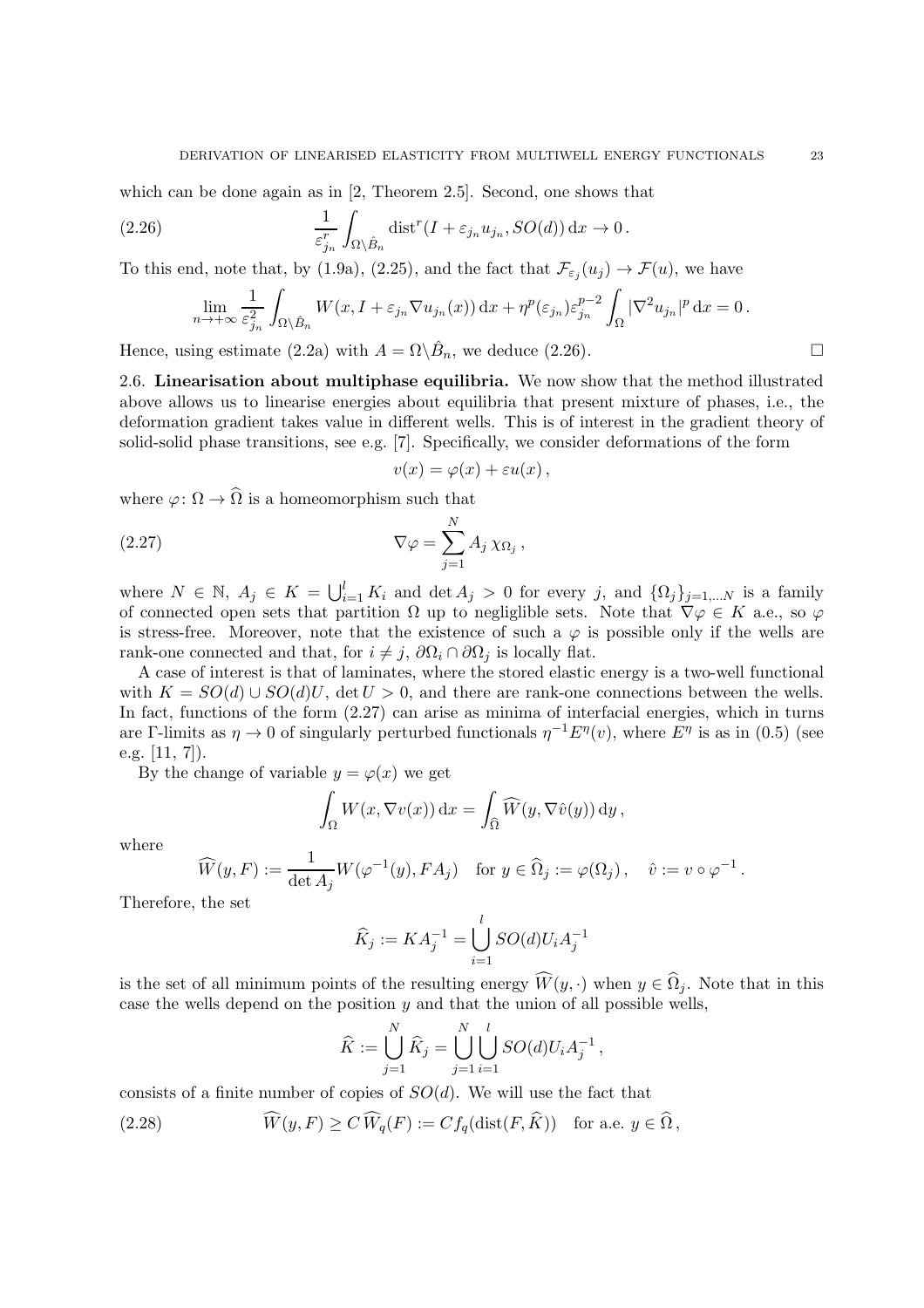where  $f_q$  is defined in (W4) above.

In order to introduce the second-gradient perturbation, it is convenient to employ the displacements  $\hat{u}$  defined in  $\Omega$  by

$$
\hat{u} := u \circ \varphi^{-1}
$$
, so  $\hat{v}(x) = x + \varepsilon \hat{u}(x)$ .

In fact, we set

$$
\mathcal{F}_{\varepsilon}^{\varphi}(u) := \begin{cases} \displaystyle\int_{\widehat{\Omega}} \left( \frac{1}{\varepsilon^2} \, \widehat{W}(y, I + \varepsilon \nabla \hat{u}) + \eta^p(\varepsilon) \, \varepsilon^{p-2} |\nabla^2 \hat{u}|^p \right) \mathrm{d}y & \text{for } \hat{u} \in \mathcal{W}_g^{p,q}(\widehat{\Omega}; \mathbb{R}^d), \\ +\infty & \text{otherwise,} \end{cases}
$$

where  $\mathcal{W}_{\hat{g}}^{p,q}(\widehat{\Omega};\mathbb{R}^d)$  is defined as above, with the boundary condition  $\hat{g} := g \circ \varphi^{-1}$  on  $\widehat{\Gamma} := \varphi(\Gamma)$ . Since  $\nabla \varphi$  is piecewise constant, we can write the above integral in the original domain as

$$
\mathcal{F}_{\varepsilon}^{\varphi}(u) = \int_{\Omega} \left( \frac{1}{\varepsilon^{2}} W(x, \nabla \varphi + \varepsilon \nabla u) + \eta^{p}(\varepsilon) \varepsilon^{p-2} |\nabla^{2} u \nabla \varphi^{-1}|^{p} \right) dx
$$
  
= 
$$
\sum_{j=1}^{N} \int_{\Omega_{j}} \left( \frac{1}{\varepsilon^{2}} W(x, A_{j} + \varepsilon \nabla u) + \eta^{p}(\varepsilon) \varepsilon^{p-2} |\nabla^{2} u A_{j}^{-1}|^{p} \right) dx.
$$

The results proven above have the following generalisation.

Theorem 2.12. Theorems 1.5, 1.6, 1.8, 1.9, and 1.10 also hold, under the respective assumptions, when  $\mathcal{F}_{\varepsilon}$  is replaced by  $\mathcal{F}_{\varepsilon}^{\varphi}$ ,  $\mathcal{F}$  is replaced by

$$
\mathcal{F}^{\varphi}(u) := \begin{cases} \frac{1}{2} \int_{\Omega} D^2 W(x, \nabla \varphi) [e(u) \nabla \varphi]^2 \, dx = \frac{1}{2} \sum_{j=1}^N \int_{\Omega_j} D^2 W(x, A_j) [e(u) A_j]^2 \, dx \\ &\text{if } u \in H^1_{g, \Gamma}(\Omega; \mathbb{R}^d), \\ +\infty & otherwise. \end{cases}
$$

 $m_{\varepsilon}$ ,  $m_{\varepsilon}^{\mathcal{L}}$  are replaced by

$$
m_{\varepsilon}^{\varphi} := \min \{ \mathcal{F}_{\varepsilon}^{\varphi}(u) : \hat{u} \in \mathcal{W}_{\hat{g}}^{p,q}(\widehat{\Omega}; \mathbb{R}^d) \}, \quad m_{\varepsilon}^{\varphi, \mathcal{L}} := \min \{ \mathcal{F}_{\varepsilon}^{\varphi}(u) - \mathcal{L}(u) : \hat{u} \in \mathcal{W}_{\hat{g}}^{p,q}(\widehat{\Omega}; \mathbb{R}^d) \},
$$

and m,  $m^{\mathcal{L}}$  are replaced by

$$
m^{\varphi} := \min \{ \mathcal{F}^{\varphi}(u) \colon u \in H^1_{g,\Gamma}(\Omega; \mathbb{R}^d) \}, \quad m^{\varphi, \mathcal{L}} := \min \{ \mathcal{F}^{\varphi}(u) - \mathcal{L}(u) \colon u \in H^1_{g,\Gamma}(\Omega; \mathbb{R}^d) \}.
$$

Proof. The proof is a direct consequence of Theorems 1.5, 1.6, 1.8, 1.9, and 1.10.

Step 1: Compactness. It ensues from Theorem 1.8 applied to  $\widehat{W}_q$  defined in (2.28).

Step 2: Γ-liminf inequality. It follows from Theorem 1.9 with  $\Omega$  replaced by  $\hat{\Omega}_i$ ,  $j = 1, ..., N$ . Note that assumption (1.4) is not needed in Theorem 1.9, which holds even if  $\Gamma = \emptyset$ .

Step 3: Γ-limsup inequality. It follows by pointwise convergence as in Step 2 of the proof of Theorem 1.9.

Step 4: Convergence of minimum problems. The convergence of minima and the weak convergence of minimisers is a consequence of Steps 1–3. The strong convergence of minimisers follows by Theorem 1.10 applied in each of the domains  $\Omega_j$ ,  $j = 1, ..., N$ . Assumption (1.4) is not needed here.  $\Box$  needed here.  $\Box$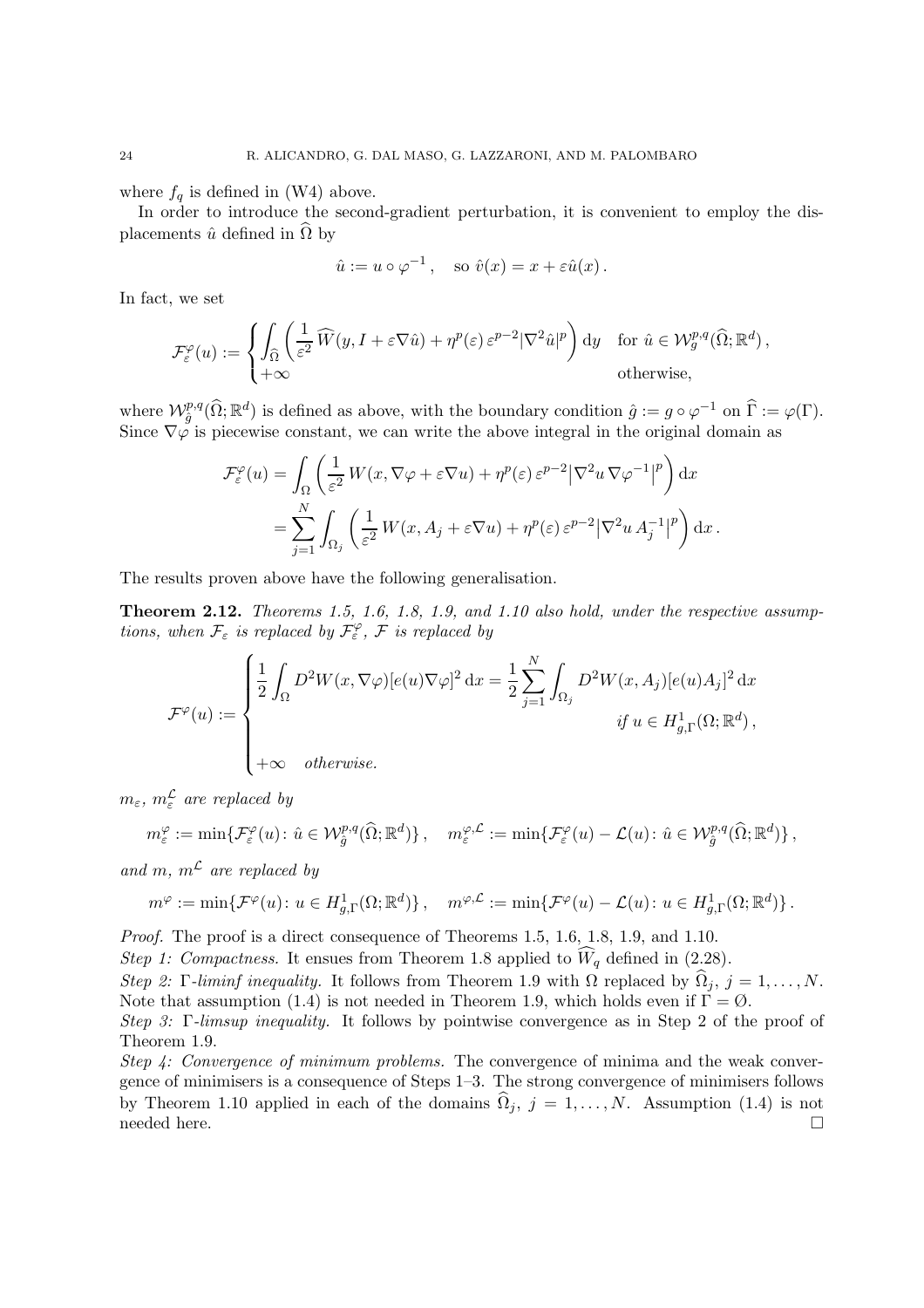

Figure 1. Example 3.1.

#### 3. Optimality of the scaling

In the following examples we show that the compactness results proven above may not hold if the scaling assumptions  $(1.9b)$ – $(1.9d)$  are not satisfied. We obtain counterexamples in the cases where the exponent r from (1.8) satisfies  $r \leq 1^* \vee q$  or  $r = 2$ . In the case  $1^* \vee q < r < 2$  (which is relevant for  $d \geq 3$ ), the problem to find an optimal threshold for the compactness result is still open.

We assume that in the boundary conditions (1.2) and (1.5) the datum is  $q = 0$  and that W does not depend on  $x$ . In all our examples, the energy wells are compatible, i.e., there are rank-one connections between them (see Remark 2.4).

Having in mind applications where the admissible deformations satisfy a non-interpenetration condition, we consider energy wells that are contained in a subset of matrices with positive determinant and we assume that W is bounded on such set. Nevertheless, our examples can be easily generalised.

We will employ a family of mollifiers  $\rho_n \in C_c^{\infty}(\mathbb{R}^d; [0, +\infty))$  such that supp  $\rho_n \subset B_{\frac{1}{n}}(0)$ ,  $\int_{\mathbb{R}^d} \rho_n \, dx = 1$ , and  $|\nabla \rho_n| \leq C n^{d+1}$ . Given  $v \in W^{1,\infty}(\Omega;\mathbb{R}^d)$ , we consider  $v_n := \rho_n * v \in$  $C^{\infty}(\Omega;\mathbb{R}^d)$ , where \* denotes the convolution product. Observe that  $\nabla v_n = \rho_n * \nabla v = \nabla \rho_n * v$ is uniformly bounded and that  $\nabla^2 v_n = \nabla \rho_n * \nabla v$  satisfies  $|\nabla^2 v_n| \leq Cn$ .

**Example 3.1.** The present one-dimensional example shows that, when  $\eta(\varepsilon) \leq C\varepsilon^2$ , sequences  $v_{\varepsilon}$  with equibounded energy  $F_{\varepsilon}(v_{\varepsilon})$  may display deformation gradients taking values in two different wells in sets with non vanishing measure. Moreover, a suitable load can be added so that compactness does not hold if  $\eta(\varepsilon) \leq C\varepsilon$ . This proves the optimality of the scaling (1.9b) for the problem without external forces (Theorem 1.7  $(i)$ ) and of the scaling (1.17) for the problem with external forces (Theorem 1.7 (ii)).

Assume that  $K = \{\frac{1}{2}\}$  $\frac{1}{2}$ , 1,  $\frac{3}{2}$  $\frac{3}{2}$  and let  $\Omega = (0, 1)$ . Define  $v \in W^{1,\infty}(\Omega)$  as follows:

$$
v(x) := \begin{cases} x & \text{in } (0,1) \setminus (\frac{1}{4}, \frac{3}{4}), \\ \frac{3}{2}x - \frac{1}{8} & \text{in } (\frac{1}{4}, \frac{1}{2}], \\ \frac{1}{2}x + \frac{3}{8} & \text{in } (\frac{1}{2}, \frac{3}{4}). \end{cases}
$$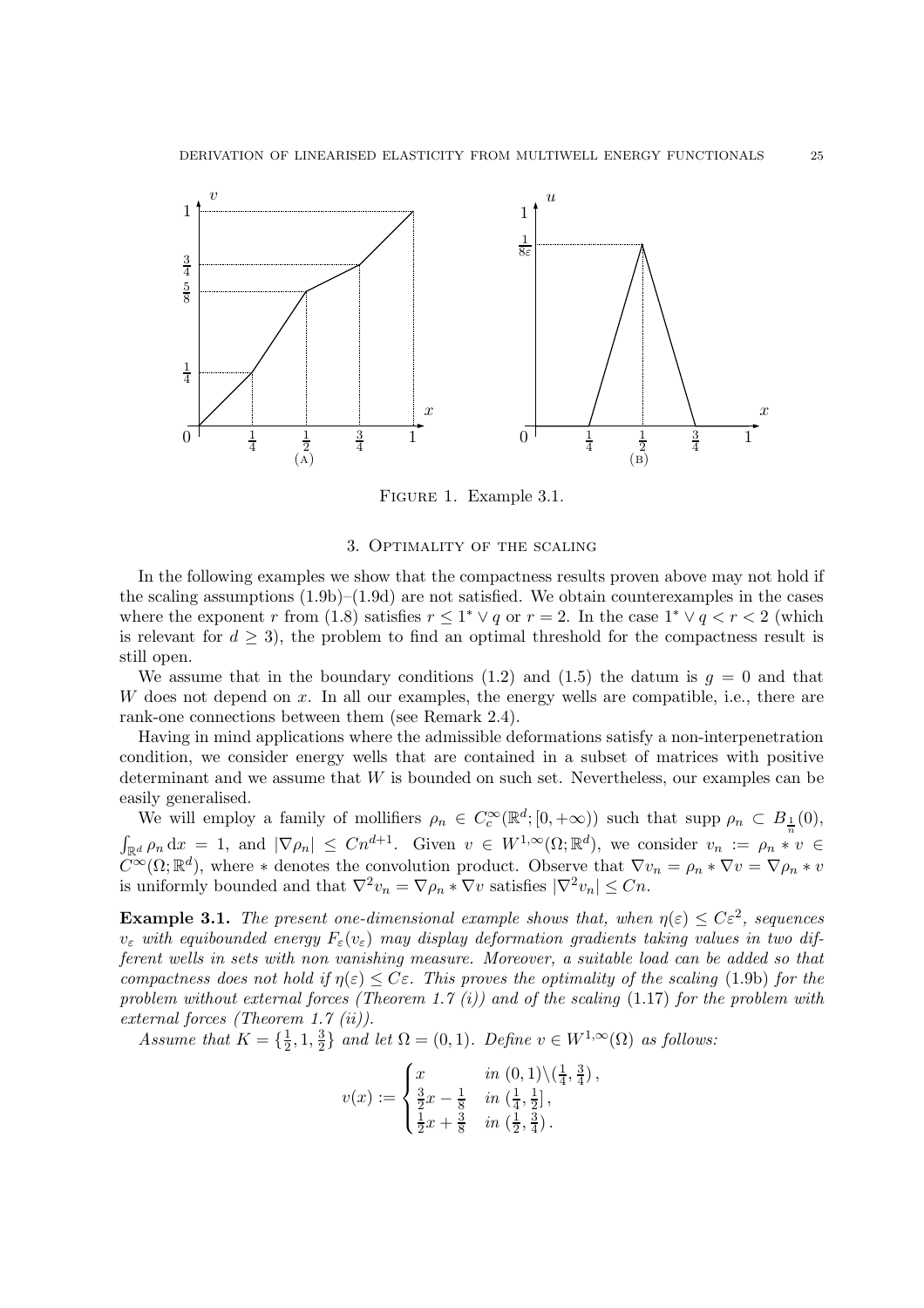See Figure 1. The corresponding displacement is

$$
u(x) := \begin{cases} 0 & \text{in } (0,1) \backslash (\frac{1}{4}, \frac{3}{4}), \\ \frac{1}{\varepsilon} (\frac{1}{2}x - \frac{1}{8}) & \text{in } (\frac{1}{4}, \frac{1}{2}], \\ \frac{1}{\varepsilon} (-\frac{1}{2}x + \frac{3}{8}) & \text{in } (\frac{1}{2}, \frac{3}{4}). \end{cases}
$$

Consider approximating sequences  $v_n := \rho_n * v$  and  $u_n := \rho_n * u$  as above. Then  $u'_n$  is not bounded in  $L^r(0,1)$  for any  $r \geq 1$ .

Note that  $W(v'_n)$  and  $v''_n$  are different from zero only in the intervals  $(\frac{1}{4} - \frac{1}{n})$  $\frac{1}{n}, \frac{1}{4} + \frac{1}{n}$  $\frac{1}{n}$ ),  $(\frac{1}{2}$  – 1  $\frac{1}{n}, \frac{1}{2} + \frac{1}{n}$  $\frac{1}{n}$ ), and  $\left(\frac{3}{4} - \frac{1}{n}\right)$  $\frac{1}{n}, \frac{3}{4} + \frac{1}{n}$  $\frac{1}{n}$ ), where  $W(v'_n)$  is bounded. Therefore, taking into account the bound on  $v''_n$ , we obtain

$$
F_{\varepsilon}(v_n) \leq \frac{C}{\varepsilon^2 n} (1 + \eta^p n^p).
$$

Choose now  $n = n(\varepsilon) = [\eta^{-1}],$  so

$$
F_{\varepsilon}(v_{n(\varepsilon)}) \leq C \frac{\eta}{\varepsilon^2}.
$$

If  $\eta(\varepsilon) \leq C\varepsilon^2$ , then  $F_{\varepsilon}(v_{n(\varepsilon)})$  is equibounded. This shows that the assumption (1.9b) in Theorem 1.7 $(i)$  is optimal.

We now consider the case of non-zero external loads. Let  $L > 0$  and set

$$
\mathcal{L}(u) = L \int_0^1 u(x) \, \mathrm{d}x \, .
$$

Then

$$
\mathcal{L}(u_{n(\varepsilon)}) \sim \frac{L}{\varepsilon}.
$$

If  $\eta(\varepsilon) \leq C\varepsilon$ , then both the energetic and the loading term are unbounded. However,

$$
\mathcal{F}_{\varepsilon}(u_{n_{\varepsilon}})-\mathcal{L}(u_{n_{\varepsilon}})\leq \frac{C}{\varepsilon}-\frac{L}{\varepsilon},
$$

which is bounded from above whenever  $L > C$ . This shows that the assumption (1.17) in Theorem 1.7 (ii) is optimal.

**Example 3.2.** In this second example, for  $d > 1$  we show the optimality of the scaling assumption on  $\eta(\varepsilon)$  in Theorem 1.8 (i) in the cases  $r \leq 1^* \vee q$  and  $r = 2$ . This also implies the optimality of Theorem 1.8 (ii) in the cases  $1^* < r \leq q$  and  $r = 2$ , since in the example we consider the special case of zero external load. Moreover, adding a suitable load, we show that compactness does not hold if  $\eta(\varepsilon) \leq C\varepsilon$ , proving the optimality of the scaling (1.21) in Theorem 1.8 (ii) in the case  $r = 1^*$ .

Let  $d > 1$  and let  $U = I + e \otimes (1, \ldots, 1)$ , where  $e \in \mathbb{R}^d$  has norm small enough so that  $U \subset B_{\rho}(I) \subset \{A \in \mathbb{R}^{d \times d} : \det A > 0\},$  for some  $\rho > 0$ . Assume that  $K = K_1 \cup K_2$ , with  $K_1 = SO(d)$  and  $K_2 = SO(d)U$  and that  $\eta(\varepsilon) \ll \varepsilon^{2-\frac{r}{1*}}$ . Let  $\Omega = (0, 1)^d$ , given  $\nu > 0$  let  $\Omega_{\nu} = \Omega \cap \{x_1 + x_2 + \cdots + x_d \leq \nu\}$  and set  $\Gamma = \partial \Omega \setminus \Omega_{\bar{\nu}}$  for some  $\bar{\nu} \in (0, 1)$ , see Figure 2. Define  $v^{\nu} \in W^{1,\infty}(\Omega;\mathbb{R}^d)$  so that  $v^{\nu}(x) = x$  in  $\Omega \backslash \Omega_{\nu}$  and  $\nabla v^{\nu} = U$  in  $\Omega_{\nu}$ .

Define  $v_n^{\nu} := \rho_n * v^{\nu}$  as above. Note that  $W(\nabla v_n^{\nu})$  and  $\nabla^2 v_n^{\nu}$  are supported in a  $\frac{1}{n}$ -neighbourhood of  $\Omega \cap \partial \Omega_{\nu}$  whose volume is proportional to  $\frac{\nu^{d-1}}{n}$  $\frac{n-1}{n}$ ; in such set  $W(\nabla v_n^{\nu})$  is bounded. Therefore,

$$
F_{\varepsilon}(v_n^{\nu}) \leq \frac{C}{\varepsilon^2} \frac{\nu^{d-1}}{n} (1 + \eta^p n^p).
$$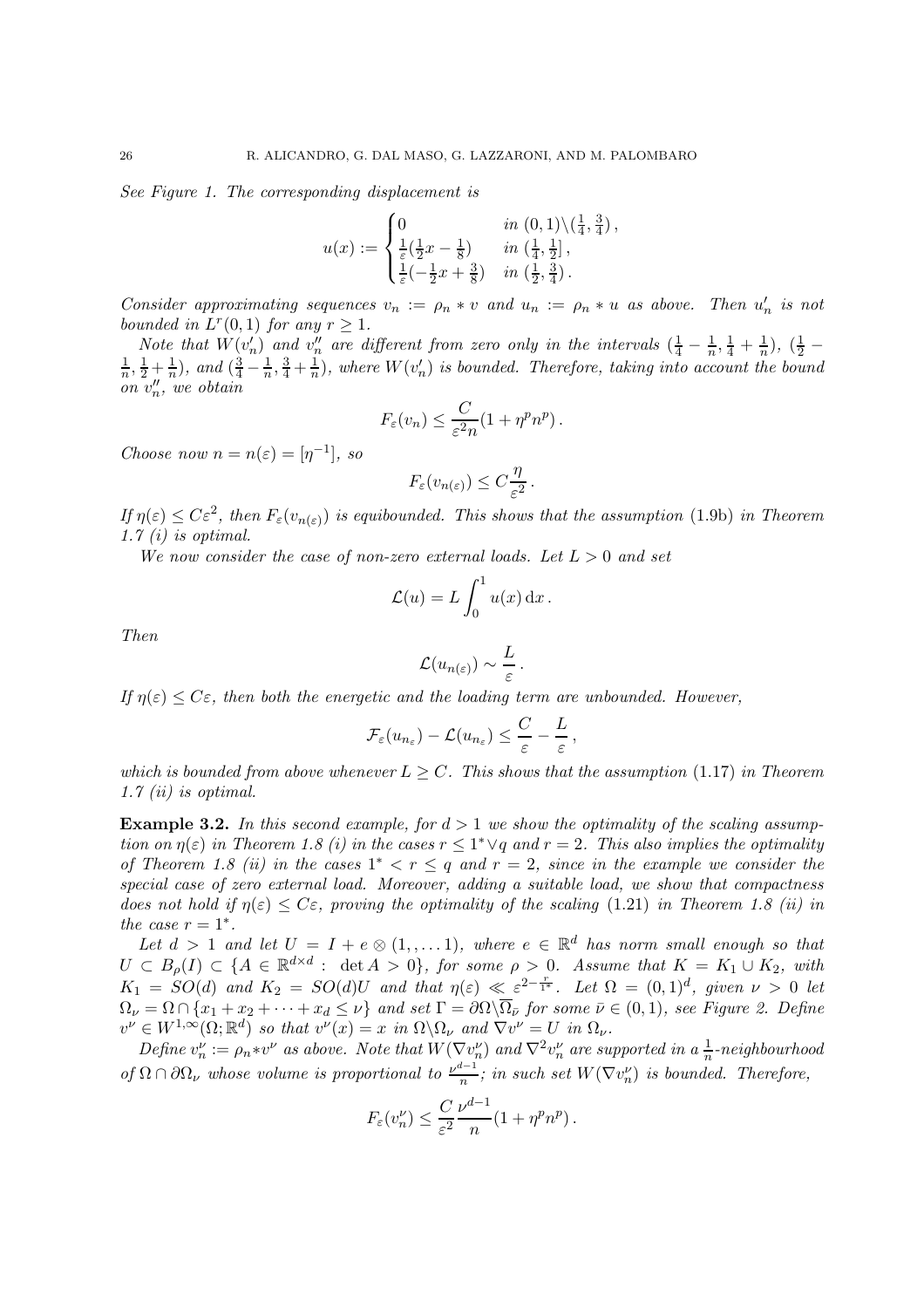

Figure 2. Example 3.2.

Now choose  $n = n(\varepsilon) = [\eta^{-1}]$  and  $\nu = (\varepsilon^2 n)^{\frac{1}{d-1}}$ , so that the energy is equibounded. Moreover we easily infer that for  $\varepsilon$  small enough  $u_{n(\varepsilon)} := \frac{1}{\varepsilon}(I - v_{n(\varepsilon)}^{\nu}) \in \mathcal{W}^{p,q}_0(\Omega;\mathbb{R}^d)$ . Since  $\eta(\varepsilon) \ll \varepsilon^{2-\frac{r}{1^{*}}},$ we have

$$
\nu^d \geq C \Big(\frac{\varepsilon^2}{\eta}\Big)^{\frac{d}{d-1}} \gg \varepsilon^r\,.
$$

This implies that  $|\Omega_{\nu}| = C\nu^d \gg C\varepsilon^r$ . In particular, since  $|\nabla u_{n(\varepsilon)}| \sim 1/\varepsilon$  on  $\Omega_{\nu}$ , the norm  $\|\nabla u_{n(\varepsilon)}\|_{L^r}$  is unbounded in  $\varepsilon$ . This provides a counterexample to Theorem 1.8 (i) in the cases  $r \leq 1^* \vee q$  and  $r = 2$  (see Remark 1.4), as well as a counterexample to Theorem 1.8 (ii) in the cases  $1^* < r \leq q$  in every dimension and  $r = 2$  in dimension larger than 2. Therefore, in these cases the scaling (1.9c) is optimal.

Let now  $\eta \leq C\varepsilon$ . Let  $L > 0$  and set

(3.1) 
$$
\mathcal{L}(u) = L \int_{\Omega} u(x) dx.
$$

If in the definition of  $v_n^{\nu}$  we choose  $\nu = O(1)$ , we have that, as in Example 3.1, both the energetic and the loading term are unbounded and

$$
\mathcal{F}_{\varepsilon}(u_{n_{\varepsilon}})-\mathcal{L}(u_{n_{\varepsilon}})\leq \frac{C}{\varepsilon}-\frac{L}{\varepsilon},
$$

which is bounded from above whenever  $L \geq C$ . In this case  $|\Omega_{\nu}| \geq C > 0$  and, since  $|\nabla u_{n(\varepsilon)}| \sim$  $1/\varepsilon$  on  $\Omega_{\nu}$ , the norm  $\|\nabla u_{n(\varepsilon)}\|_{L^r}$  is unbounded in  $\varepsilon$  for every  $r \geq 1$ . This shows the optimality of the scaling (1.21) in Theorem 1.8 (ii) in the case  $r = 1^*$ . This also shows that if  $\eta \leq C\varepsilon$  it is not possible to establish a compactness result in  $W^{1,r}(\Omega;\mathbb{R}^d)$  even for  $r < 1^*$  in the case of applied loads.

Note that in the examples above we had to choose a Dirichlet boundary  $\Gamma$  strictly contained in  $\partial Ω$ . However, if K consists of many compatible wells, it is possible to construct counterexamples with  $\Gamma = \partial \Omega$ . In the following two-dimensional example we consider the case of four compatible wells. The example can be easily generalised to dimension  $d > 2$  with  $d + 2$  compatible wells.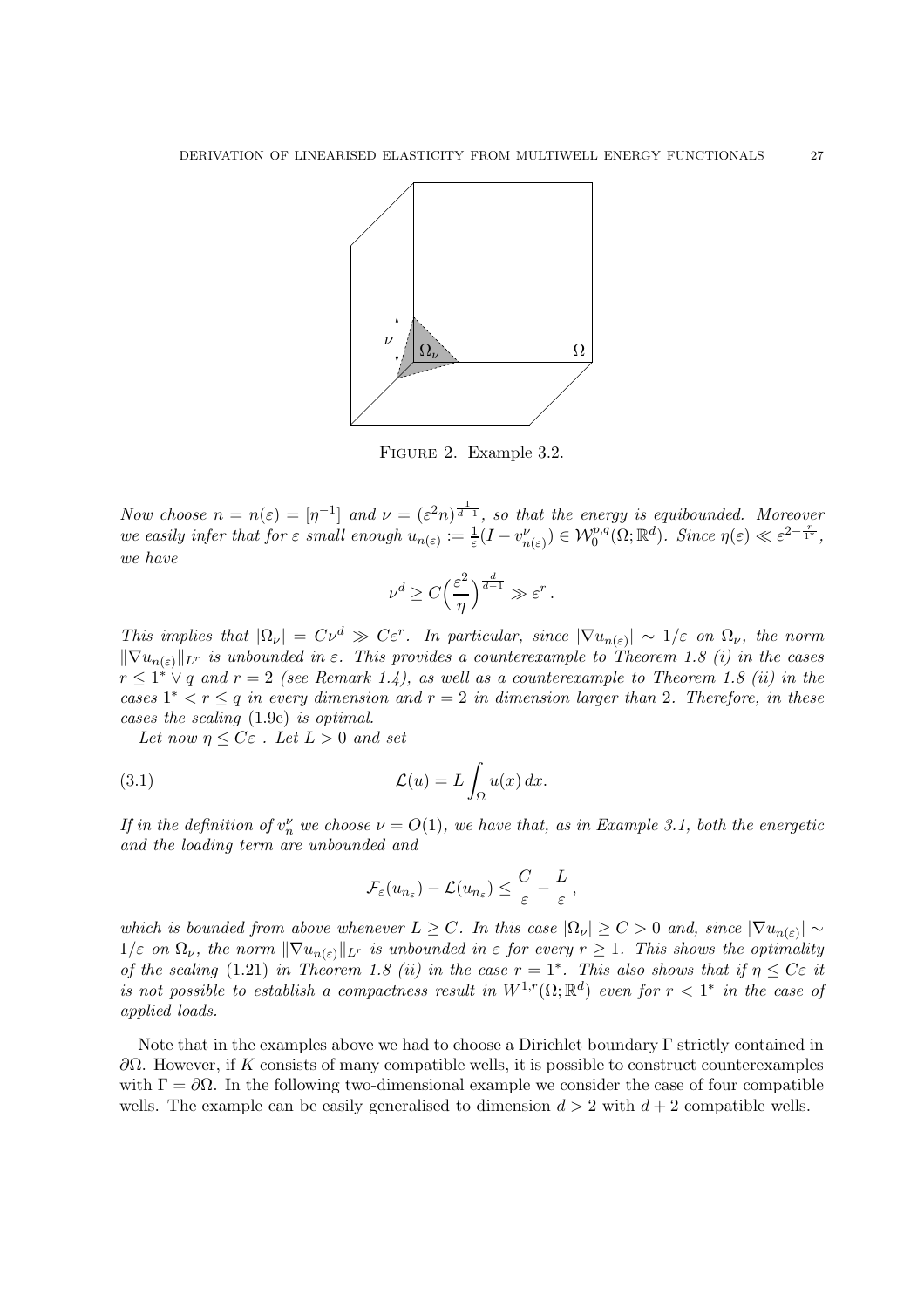

FIGURE 3. Example 3.3. The reference configuration  $\Omega$  (left) and its image via  $v^{\nu}$  (right).

**Example 3.3.** Let  $d = 2$ . Assume that  $K = \bigcup_{i=1}^{4} K_i$  where  $K_i = SO(d)U_i$ ,  $U_1 = I$ , and the matrices  $U_i$  for  $i = 2, 3, 4$  are chosen in such a way that the following hold:

$$
U_2\begin{pmatrix} 1 \\ 0 \end{pmatrix} = \begin{pmatrix} 1 \\ 0 \end{pmatrix}, \qquad U_2\begin{pmatrix} \frac{1}{2} \\ \frac{\sqrt{3}}{6} \end{pmatrix} = \begin{pmatrix} \frac{1}{2} \\ \frac{\sqrt{3}}{6} \end{pmatrix} + \begin{pmatrix} a \\ b \end{pmatrix},
$$
  

$$
U_3\begin{pmatrix} \frac{1}{2} \\ \frac{\sqrt{3}}{2} \end{pmatrix} = \begin{pmatrix} \frac{1}{2} \\ \frac{\sqrt{3}}{2} \end{pmatrix}, \qquad U_3\begin{pmatrix} \frac{1}{2} \\ \frac{\sqrt{3}}{6} \end{pmatrix} = \begin{pmatrix} \frac{1}{2} \\ \frac{\sqrt{3}}{6} \end{pmatrix} + \begin{pmatrix} a \\ b \end{pmatrix},
$$
  

$$
U_4\begin{pmatrix} -\frac{1}{2} \\ \frac{\sqrt{3}}{2} \end{pmatrix} = \begin{pmatrix} -\frac{1}{2} \\ \frac{\sqrt{3}}{2} \end{pmatrix}, \qquad U_3\begin{pmatrix} -\frac{1}{2} \\ \frac{\sqrt{3}}{6} \end{pmatrix} = \begin{pmatrix} -\frac{1}{2} \\ \frac{\sqrt{3}}{6} \end{pmatrix} + \begin{pmatrix} a \\ b \end{pmatrix},
$$

where  $(a, b) \neq (0, 0)$  is a fixed vector. Note that the four wells are compatible.

Assume  $\eta(\varepsilon) \ll \varepsilon^{2-\frac{r}{1^{*}}}$ . Let  $\Omega = (0,1)^{2}$  and let  $\Omega_{\nu} = \bigcup_{i=2}^{4} \Omega_{\nu}^{i}$  be an equilateral triangle of side  $\nu > 0$ , centred at  $\left(\frac{1}{2}\right)$  $\frac{1}{2}, \frac{1}{2}$  $\frac{1}{2}$ ), with one side parallel to  $\binom{1}{0}$  $\hat{p}_0^{(1)}$ , where  $(\Omega^i_\nu)_{i=2,3,4}$  is a partition of  $\Omega_\nu$ into three congruent triangles, numbered as in Figure 3. Let  $\Gamma = \partial \Omega$ . Define  $v^{\nu} \in W^{1,\infty}(\Omega;\mathbb{R}^d)$ so that  $v^{\nu}(x) = x$  in  $\Omega \backslash \Omega_{\nu}$  and  $\nabla v^{\nu} = U_i$  in  $\Omega_{\nu}^{i}$  for  $i = 2, 3, 4$ . Note that  $v^{\nu}$  is a continuous piecewise affine map and  $v^{\nu}(\frac{1}{2})$  $\frac{1}{2}, \frac{1}{2}$  $(\frac{1}{2})=(\frac{1}{2},\frac{1}{2})$  $(\frac{1}{2}) + (a, b).$ 

Define  $v_n^{\nu} := \rho_n * v^{\nu}$  as in Example 3.2 and choose  $n = [\eta^{-1}]$  and  $\nu = \varepsilon^2 n$ . Then, arguing as in Example 3.2, it is possible to show that  $F_{\varepsilon}(v_{n(\varepsilon)}^{\nu})$  is uniformly bounded and  $|\Omega_{\nu}| = C\nu^2 \gg$  $C\varepsilon^r$ . As above, it follows that the corresponding sequence of displacements is unbounded in  $W^{1,r}_{loc}(\Omega;\mathbb{R}^d)$ . Analogously, if  $\eta \leq C\varepsilon$  and  $\mathcal L$  is defined as in (3.1), we can choose  $L > 0$  so that  $\mathcal{F}(u_{n(\varepsilon)}) - \mathcal{L}(u_{n(\varepsilon)})$  is bounded and the norm  $\|\nabla u_n\|_{L^r}$  is unbounded in  $\varepsilon$  for every  $r \geq 1$ .

#### 4. Linearisation in a discrete setting

In the present section we derive linear elasticity from a two-well discrete model. Our aim is to show that the role of the singular term in the continuum model studied before is played in this setting by interactions beyond nearest neighbours. We will indeed see that such interactions prevent too many jumps from one well to another. We focus on the simple case of a twodimensional discrete system governed by pairwise harmonic interactions between nearest and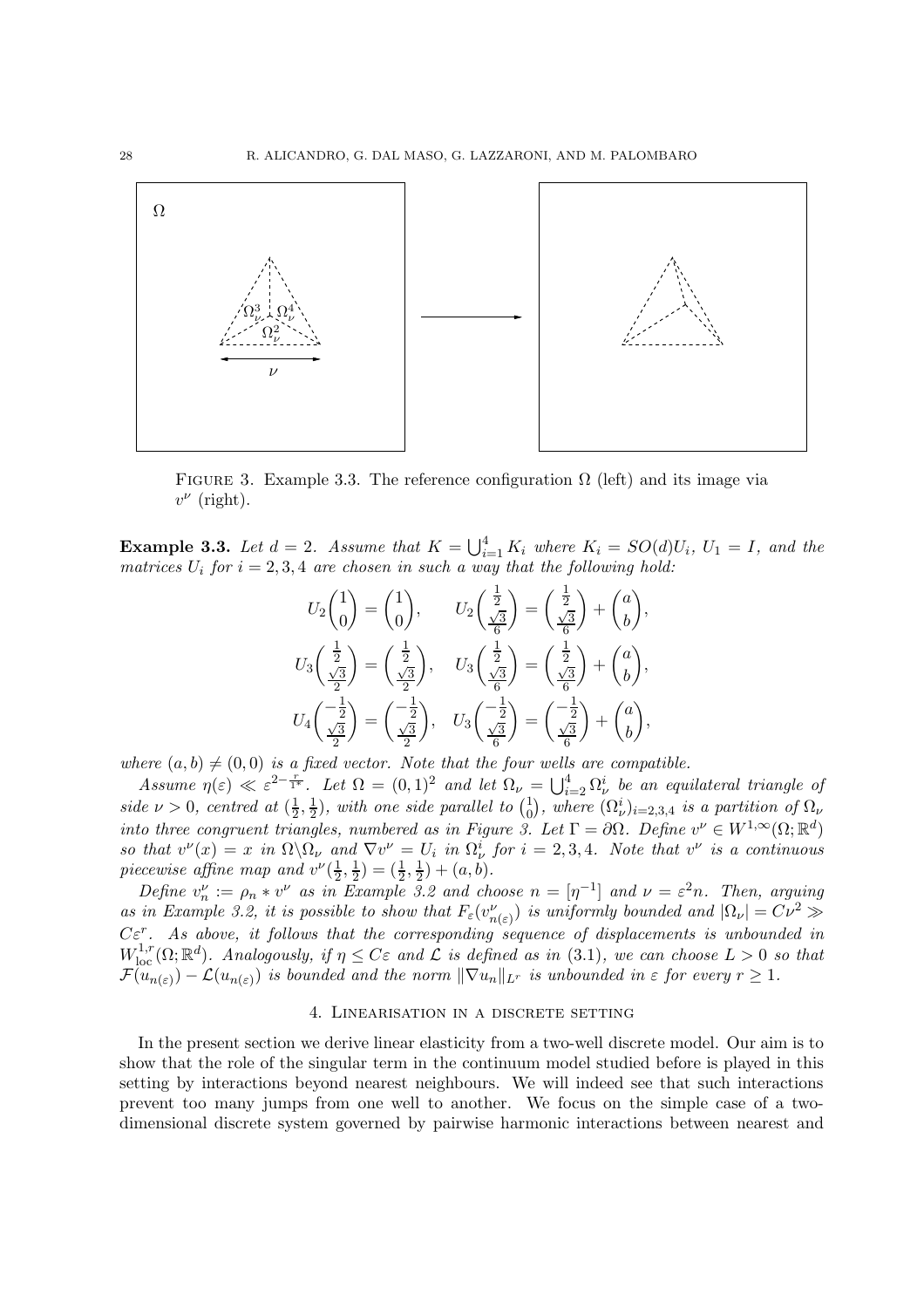next-to-nearest neighbours and on a scaling regime that ensures compactness properties of the displacement fields in the weak topology of  $H<sup>1</sup>$ . Under such assumptions, transitions between the wells may still take place, but they can only involve a finite number of atoms. This yields a great simplification, compared to the continuum setting, in the proof of compactness. The extension of this analysis to a broader class of interacting potentials and to more general scaling regimes will be provided in a forthcoming paper.

Let  $v_1 = (1,0), v_2 = (\frac{1}{2}, \frac{\sqrt{3}}{2})$  $(\frac{\sqrt{3}}{2})$ ,  $v_3 = v_2 - v_1$  and  $\mathcal{L}$  be the lattice on  $\mathbb{Z}$  generated by  $v_1$  and  $v_2$ ,  $\mathcal{L} := \{x_1v_1 + x_2v_2 : x_1, x_2 \in \mathbb{Z}\}.$  For any  $\eta > 0$ , set  $\mathcal{L}_{\eta} := \eta \mathcal{L}$ . We denote by  $\mathcal{T}_{\eta}$  the triangulation subordinated to  $\mathcal{L}_n$ , that is the collection of equilateral triangles with side  $\eta$  and vertices in  $\mathcal{L}_n$ .

We study the case where the particles have equal mass and are bonded by harmonic springs connecting nearest and next-to-nearest neighbours, that is, particles of the type x and  $x + \eta \xi$  in  $\mathcal{L}_n$ , where  $\xi$  varies in the set  $B = B_1 \cup B_2$ , with

$$
B_1 = \{ \pm v_1, \pm v_2, \pm v_3 \},
$$
  
\n
$$
B_2 = \{ \pm w_1, \pm w_2, \pm w_3 \},
$$
  
\n
$$
w_1 = v_1 + v_2, w_2 = v_2 + v_3, w_3 = v_3 - v_1.
$$

See Figure 4.



FIGURE 4. The lattice  $\mathcal L$  and the vectors in  $B_1$  (image A) and  $B_2$  (image B).

We assume that the equilibrium length of the spring between x and  $x + \eta \xi$  is  $\eta |\xi|$  and that the elastic constants do not depend on x. Given a smooth bounded open subset  $\Omega$  of  $\mathbb{R}^2$ , we consider the corresponding portion of lattice points of  $\mathcal{L}_{\eta}$ 

 $\Omega_{\eta} := \{x \in \mathcal{L}_{\eta} : \exists y \in \Omega \cap \mathcal{L}_{\eta} \text{ such that } x \in y + \eta B\}.$ 

Hence, the energy of a deformation  $v: \Omega_{\eta} \to \mathbb{R}^2$  is given by

(4.1) 
$$
E^{\eta}(v) := \eta^2 \sum_{\substack{x \in \Omega \cap \mathcal{L}_n \\ \xi \in B}} \frac{1}{2} K_{\xi} \left( \left| \frac{v(x + \eta \xi) - v(x)}{\eta} \right| - |\xi| \right)^2, \text{ where } K_{\xi} > 0.
$$

Note that

 $E^{\eta}(v) = E^{\eta}(Qv)$  for every  $Q \in O(2)$ ,

where  $O(2)$  is the set of orthogonal  $2\times 2$  matrices. In particular  $E^{\eta}$  is frame-indifferent and admits as minimisers all isometries. Here we can regard  $O(2)$  as the union of two rank-one connected wells,

$$
O(2) = SO(2) \cup SO(2)J,
$$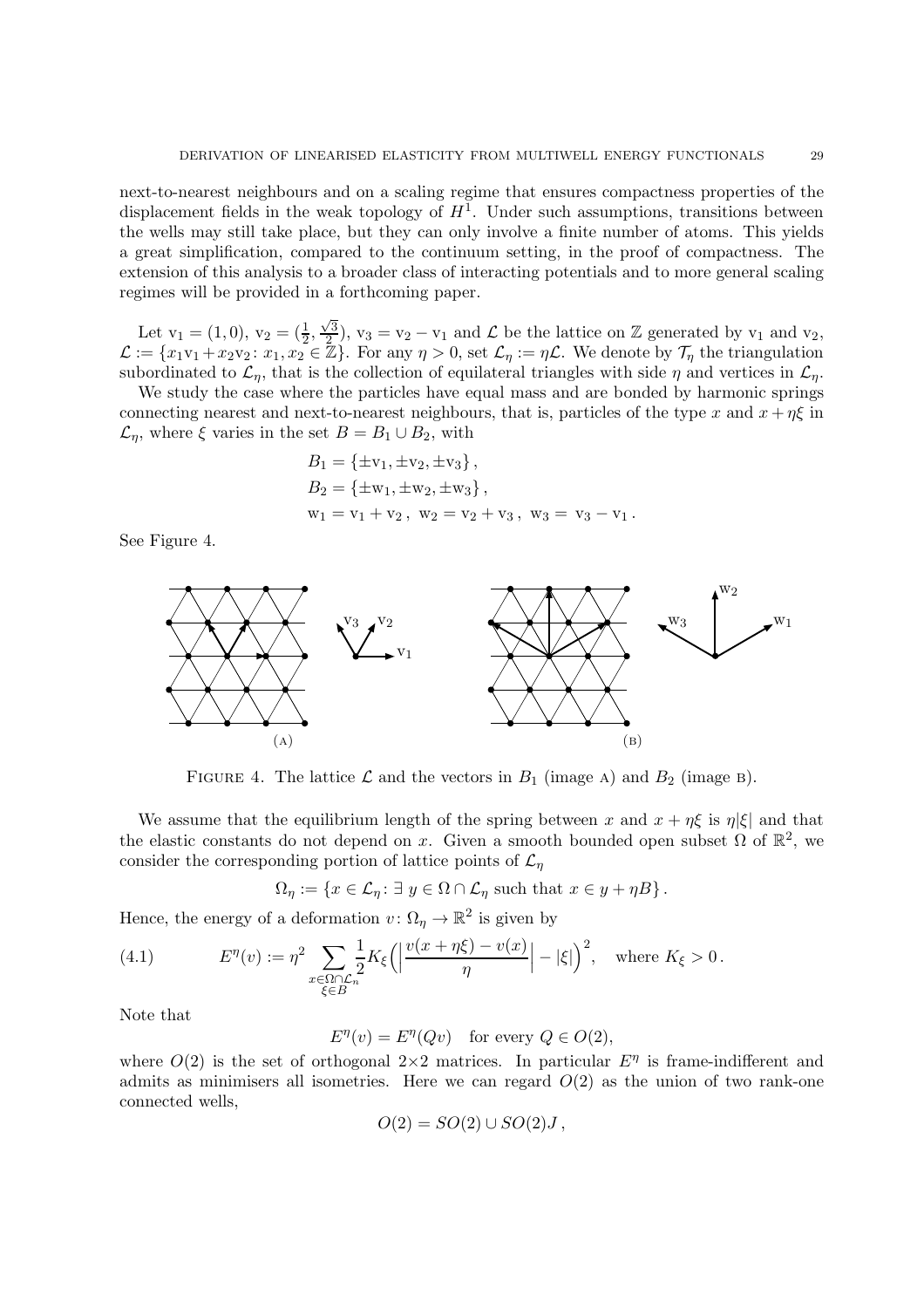where  $J =$  $(1 \ 0)$  $0 -1$  $\overline{ }$ . Moreover we underline that the scaling factor  $\eta^2$  in (4.1) corresponds to a bulk scaling. In fact, using a general result in [3], the asymptotic behaviour as  $\eta \to 0$  of  $E^{\eta}$  can be studied in terms of Γ-convergence and leads to a continuum limit described by an integral functional of the form  $\int_{\Omega} f(\nabla u) dx$  on  $H^1(\Omega; \mathbb{R}^2)$ .

With in mind to perform an asymptotic analysis around an equilibrium position, we define the following rescaling of (4.1):

$$
E_{\varepsilon}^{\eta}(v) := \frac{1}{\varepsilon^2} E^{\eta}(v),
$$

and we express it in terms of the displacement  $u(x) = \frac{v(x) - x}{\varepsilon}$ 

$$
E_{\varepsilon}^{\eta}(x+\varepsilon u) = \frac{\eta^2}{\varepsilon^2} \sum_{\substack{x \in \Omega \cap \mathcal{L}_\eta \\ \xi \in B}} \frac{1}{2} K_{\xi} \Big( \Big| \xi + \varepsilon \frac{u(x+\eta \xi) - u(x)}{\eta} \Big| - |\xi| \Big)^2.
$$

In order to be consistent with the first part of the paper, we choose  $\varepsilon$  as the main parameter and  $\eta(\varepsilon)$  as a function of  $\varepsilon$ .

In order to avoid technicalities, as a further simplification, we assume that the boundary datum g satisfies  $g \in W^{1,\infty}(\mathbb{R}^2;\mathbb{R}^2) \cap C^2(\mathbb{R}^2;\mathbb{R}^2)$ . Define  $\mathcal{A}_{\varepsilon}^g(\Omega)$  as the class of all functions  $u: \Omega_{\eta(\varepsilon)} \to \mathbb{R}^2$  that satisfy the condition  $u(x) = g(x)$  at all boundary points  $x \in \partial \Omega_{\eta(\varepsilon)}$ , where

$$
\partial\Omega_{\eta(\varepsilon)} := \{ x \in \Omega_{\eta(\varepsilon)} \colon x + \eta(\varepsilon)B \not\subset \Omega \}.
$$

For later convenience we identify each  $u \in \mathcal{A}_{\varepsilon}^g(\Omega)$  with a function defined on the whole lattice  $\mathcal{L}_{\eta(\varepsilon)}$  and coinciding with g at each point of  $\mathcal{L}_{\eta(\varepsilon)}\setminus\Omega_{\eta(\varepsilon)}$ . Abusing notation, we use the same letter to denote such extension and its piecewise affine interpolation with respect to the triangulation  $\mathcal{T}_{\eta(\varepsilon)}$  subordinated to the lattice  $\mathcal{L}_{\eta(\varepsilon)}$ .

A second order Taylor expansion of  $E_{\varepsilon}^{\eta}(x+\varepsilon Ax)$  with respect to  $\varepsilon$  about the point  $\varepsilon = 0$  gives

$$
E_{\varepsilon}^{\eta}(x+\varepsilon Ax)=\frac{2}{\sqrt{3}}|\Omega|\,\phi(A)+o_{\varepsilon,\eta}(1)\,,
$$

where

(4.2) 
$$
\phi(A) := \sum_{\xi \in B} K_{\xi} \frac{(\xi^T A \xi)^2}{|\xi|^2} \text{ for every } A \in \mathbb{R}^{2 \times 2},
$$

which turns out to be a quadratic form in the symmetric part  $(A + A<sup>T</sup>)/2$  of A (see, e.g., [5, Sec. 2] for details). The factor  $\frac{2}{\sqrt{2}}$  $\frac{1}{3}$  comes from the fact that, since  $\frac{\sqrt{3}}{2}$  $\frac{\sqrt{3}}{2}$  is the area of the elementary cell of that lattice  $\mathcal{L}$ , it holds

$$
\frac{2}{\sqrt{3}} = \lim_{\eta \to 0} \frac{\eta^2 \#(\Omega \cap \mathcal{L}_{\eta})}{|\Omega|},
$$

Set

(4.3) 
$$
\mathcal{E}_{\varepsilon}(u) := \begin{cases} E_{\varepsilon}^{\eta(\varepsilon)}(x + \varepsilon u) & \text{if } u \in \mathcal{A}_{\varepsilon}^{g}(\Omega), \\ +\infty & \text{otherwise.} \end{cases}
$$

Under the same assumptions (1.9a) and (1.9c) on the scaling of  $\eta$  for  $p = q = r = d = 2$ , which simply read

(4.4) 
$$
\lim_{\varepsilon \to 0} \eta(\varepsilon) = 0, \quad \eta(\varepsilon) \ge C\varepsilon,
$$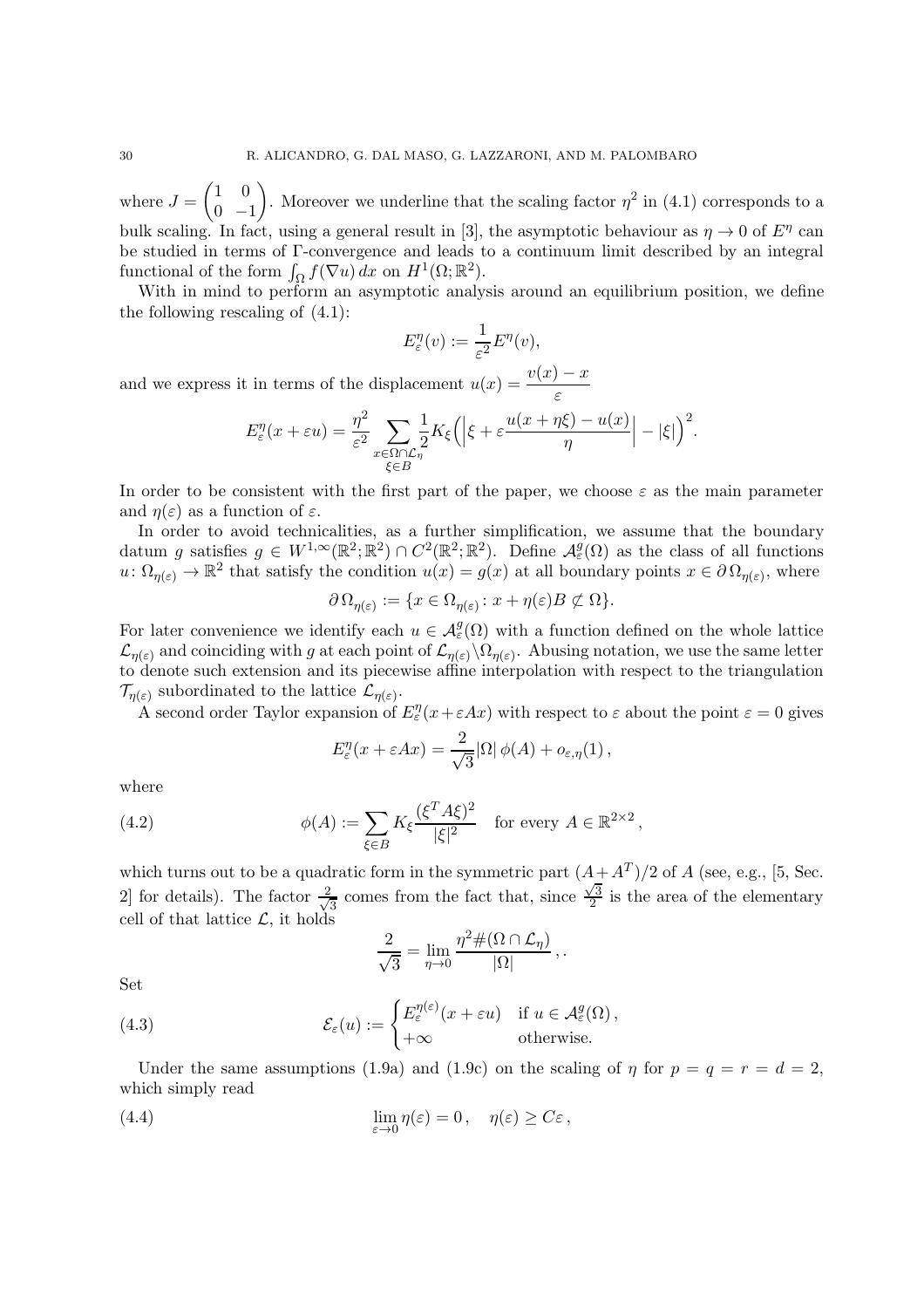we prove the following compactness and Γ-convergence results.

**Theorem 4.1** (Compactness). Assume that  $\eta(\varepsilon)$  satisfies (4.4). If  $u_{\varepsilon} \in \mathcal{A}_{\varepsilon}^g(\Omega)$  is a sequence such that  $\mathcal{E}_{\varepsilon}(u_{\varepsilon}) \leq C$ , then  $\{u_{\varepsilon}\}\$ is equibounded in  $H^1(\Omega;\mathbb{R}^2)$ . Furthermore,  $\det(I + \varepsilon \nabla u_{\varepsilon}) > 0$ a.e. except in a number of triangles of  $\mathcal{T}_{\eta(\varepsilon)}$  that is uniformly bounded in  $\varepsilon$ .

**Theorem 4.2** (Γ-convergence). Assume that  $\eta(\varepsilon)$  satisfies (4.4). As  $\varepsilon \to 0$ , the sequence (4.3)  $\Gamma$ -converges, with respect to the weak topology of  $H^1(\Omega;\mathbb{R}^2)$ , to the functional

$$
\mathcal{E}(u) := \begin{cases} \frac{2}{\sqrt{3}} \int_{\Omega} \phi(e(u)) \, dx & \text{if } u \in H_g^1(\Omega; \mathbb{R}^2), \\ +\infty & \text{otherwise.} \end{cases}
$$

**Remark 4.3.** In analogy with the continuum case, if we assume a weaker condition on  $\eta$ , namely  $\eta(\varepsilon) \geq \varepsilon^{\alpha}$  for a certain  $\alpha > 1$ , we may still obtain that sequences with equibounded energy are weakly compact in  $W^{1,r}(\Omega;\mathbb{R}^2)$  for some  $r \in (1,2)$  and that the functionals  $\mathcal{E}_{\varepsilon}$   $\Gamma$ -converge with respect to the weak topology of  $W^{1,r}(\Omega;\mathbb{R}^2)$  to the same energy  $\mathcal{E}$ .

Moreover, it is possible to extend the above results to more general interaction potentials corresponding to a different choice of the wells (for instance,  $SO(d) \cup SO(d)U$ , det  $U > 0$ , in discrete models for laminates).

These extensions will be provided in a forthcoming paper. Here we have decided to focus on a simpler case in order not to overburden the presentation.

**Example 4.4** (Optimality of the scaling). If  $\eta \ll \varepsilon$ , then the conclusion of Theorem 4.1 does not hold. Indeed, let  $\Omega = (0,1)^2$ ,  $\Omega_{\nu}^i$ ,  $i = 2,3,4$ ,  $v^{\nu} \in W^{1,\infty}(\Omega;\mathbb{R}^2)$  be as in Example 3.3 and let  $\nu = \nu(\varepsilon) \sim \frac{\varepsilon^2}{\eta}$  $\frac{e^2}{\eta}$ . Define  $v_{\varepsilon} : \Omega_{\eta} \to \mathbb{R}^2$  as  $v_{\varepsilon}(x) := v^{\nu}(x)$  for  $x \in \Omega_{\eta}$  and set  $u_{\varepsilon} := \frac{1}{\varepsilon}(I - v)$ . One can easily see that  $u_{\varepsilon} \in \mathcal{A}_{\varepsilon}^{0}(\Omega)$  and that the only interactions giving a positive contribution to the energy are those crossing the boundaries of  $\Omega^i_\nu$  for  $i = 2,3,4$ , such contribution being uniformly bounded in  $\varepsilon$ . Hence  $\mathcal{E}_{\varepsilon}(u_{\varepsilon})$  is uniformly bounded. On the other hand, since  $\nabla u_{\varepsilon} \sim \frac{1}{\varepsilon}$ ε on  $\Omega_{\nu} = \bigcup_{i=2}^{3} \Omega_{\nu}^{i}$  and  $|\Omega_{\nu}| \gg \varepsilon^{2}$ , we infer that  $\|\nabla u_{\varepsilon}\|_{H^{1}(\Omega; \mathbb{R}^{2})}$  is not uniformly bounded.

The proof of Theorems 4.1 and 4.2 will follow after two technical lemmas. We introduce the energy of a single triangle  $T \in \mathcal{T}_1$  with vertices  $x_0, x_1, x_2 \in \mathcal{L}_1 = \mathcal{L}$ ,

$$
E_{\text{cell}}(v_F;T) := \sum_{i \le j=0}^{2} \left| |F(x_i - x_j)| - 1 \right|^2 \text{ for every } F \in \mathbb{R}^{2 \times 2},
$$

where  $v_F$  is the affine transformation  $v_F(x) := Fx$ . The following lemma gives a lower bound on  $E_{cell}(v_F;T)$  in terms of dist(F, O(2)). It will be used in combination with Theorem 2.9.

**Lemma 4.5.** [4, Lemma 2.2] There exists a constant  $C > 0$  such that

$$
\text{dist}^2(F, SO(2)) \le C E_{\text{cell}}(v_F; T) \quad \text{for every } F \in \mathbb{R}^{2 \times 2} \text{ with } \det F \ge 0,
$$
  

$$
\text{dist}^2(F, (O(2) \setminus SO(2))) \le C E_{\text{cell}}(v_F; T) \quad \text{for every } F \in \mathbb{R}^{2 \times 2} \text{ with } \det F \le 0.
$$

In the next lemma one considers two neighbouring triangles (i.e., with a common side) where  $\det \nabla v$  changes sign; then one sees that the energy localised in those two triangles is at least a positive constant. This highlights the role of next-to-nearest neighbour interactions in penalising transitions between the two wells  $SO(2)$  and  $SO(2)J$ . We introduce the energy localised in two neighbouring triangles  $T = [x_0, x_1, x_2], S = [y_0, x_1, x_2]$  (see Figure 5) under the deformation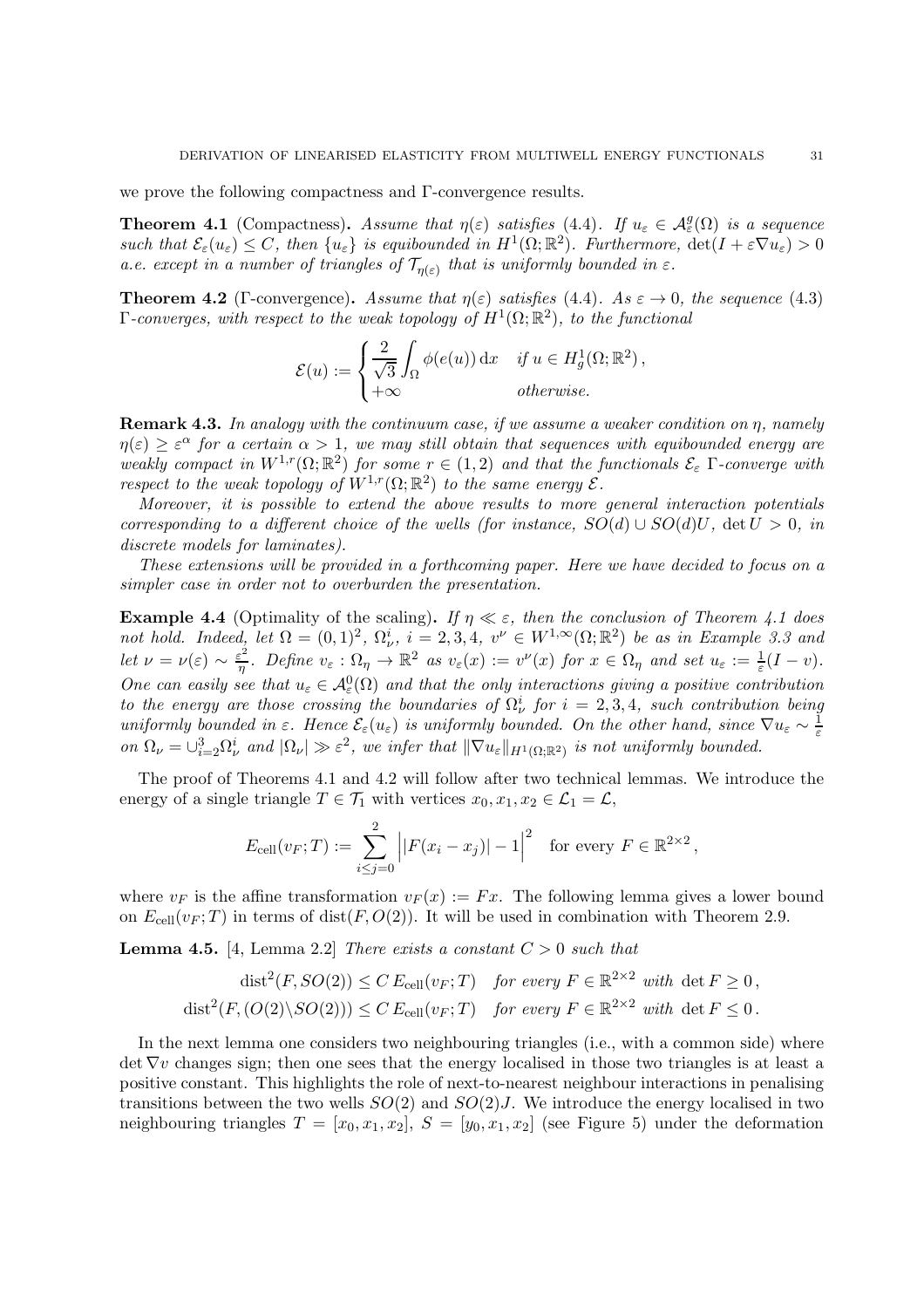

FIGURE 5. Neighbouring triangles in the lattice  $\mathcal{L}$ .

 $v:\mathcal{L}_1\to\mathbb{R}^2,$ 

$$
E_{\text{cell}}(v; S \cup T) := \sum_{i \le j=0}^{2} \left| |v(x_i) - v(x_j)| - |(x_i - x_j)| \right|^2 + \sum_{j=1}^{2} \left| |v(y_0) - v(x_j)| - |(y_0 - x_j)| \right|^2
$$
  
+  $\left| |v(y_0) - v(x_0)| - |(y_0 - x_0)| \right|^2$ .

**Lemma 4.6.** [4, Lemma 2.3] There exists a positive constant  $C_0$  with the following property: if two neighbouring triangles  $S, T \in \mathcal{T}$  have different orientations in the deformed configuration, i.e.,

$$
\det(\nabla v|_S)\det(\nabla v|_T)\leq 0\,,
$$

then  $E_{cell}(v; S \cup T) \geq C_0$ .

*Proof of Theorem 4.1.* Let  $v_{\varepsilon}(x) := x + \varepsilon u_{\varepsilon}(x)$  and recall that  $u_{\varepsilon}$  is identified with its piecewise affine interpolation. By assumption one finds that

(4.5) 
$$
\sum_{\substack{x \in \Omega_{\eta} \\ \xi \in B}} \frac{1}{2} K_{\xi} \left( \left| \frac{v_{\varepsilon}(x + \eta \xi) - v_{\varepsilon}(x)}{\eta} \right| - |\xi| \right)^2 \leq C \frac{\varepsilon^2}{\eta^2} \leq C'.
$$

The above inequality implies that  $\nabla v_{\varepsilon}$  is uniformly bounded in  $L^{\infty}(\Omega)$ . Furthermore, from (4.5) and Lemma 4.6 it follows that the number of neighbouring triangles of  $\mathcal{T}_\eta$  intersecting  $\Omega$  where det  $\nabla v_{\varepsilon}$  changes its sign is bounded by  $\frac{C}{C_0}$ ε 2  $\frac{\varepsilon^2}{\eta^2} \leq C'$ . On the other hand, the boundary condition on  $u_{\varepsilon}$  ensures that  $\{x \in \Omega: \det \nabla v_{\varepsilon} > 0\}$  contains a number of triangles of order at least  $1/\eta$ . Therefore, the set  $\{x \in \Omega: \det \nabla v_{\varepsilon} \leq 0\}$  consists of a uniformly bounded number of triangles and

(4.6) 
$$
|\{x \in \Omega : \det \nabla v_{\varepsilon} \leq 0\}| \leq C\varepsilon^2.
$$

Using Lemma 4.5, the uniform bound  $\|\nabla v_{\varepsilon}\|_{L^{\infty}(\Omega;\mathbb{R}^{2\times2})} \leq C$ , and (4.6), we infer that

$$
\int_{\Omega} \mathrm{dist}^2(\nabla v_{\varepsilon}; SO(2)) \, \mathrm{d}x \leq C \varepsilon^2.
$$

We can now proceed as in the proof of Theorem 1.8 and deduce that  $\|\nabla v_{\varepsilon} - I\|_{L^2(\Omega)} \leq C\varepsilon^2$ , which, together with the boundary conditions satisfied by  $u_{\varepsilon}$ , yields the desired compactness.  $\Box$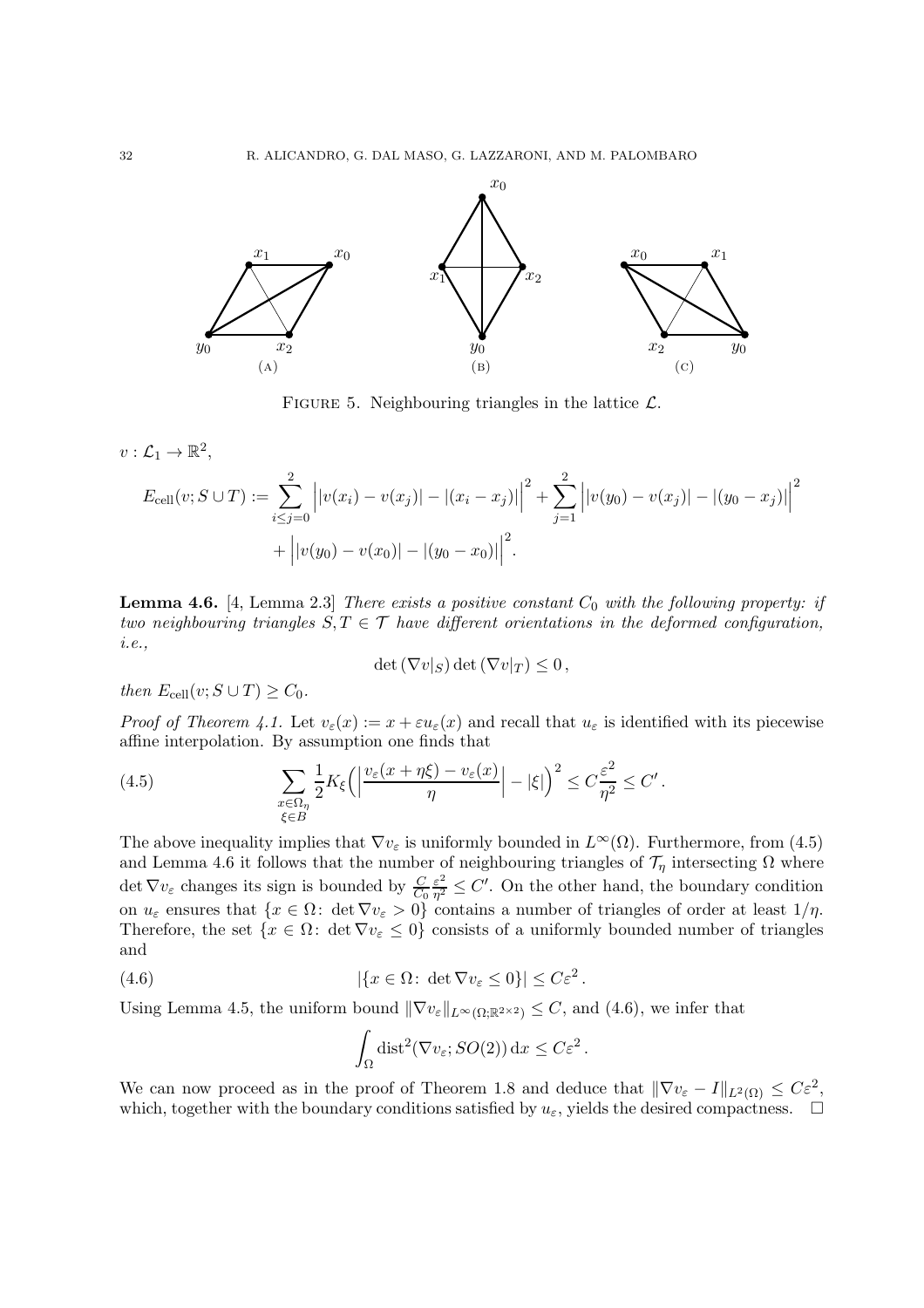

FIGURE 6. The energies  $\mathcal{I}^{\eta,i}$ ,  $i=1,2,3$ , in the proof of Theorem 4.2 account only for interactions between pairs of vertices of triangles in the triangulations marked with bold lines in  $(A)$ ,  $(B)$  and  $(C)$ , respectively.

Proof of Theorem 4.2. As usual, we prove a lower and an upper bound.

Step 1: Lower bound. By Proposition 4.1, we easily reduce our analysis to the case of deformations  $v_{\varepsilon}$  satisfying the constraint det  $\nabla v_{\varepsilon} > 0$ , as outlined below. Under this restriction, a derivation of linear elasticity by Γ-convergence has been provided in [5] (see also [18]). Nevertheless, in order to exploit those results, an additional step is needed to bring back our analysis to the case of functionals that satisfy exactly the assumptions of the main theorem in [5]. To this end, we first write the discrete energy  $(4.1)$  as the sum of three contributions

$$
E^{\eta} = \mathcal{I}^{\eta,1} + \mathcal{I}^{\eta,2} + \mathcal{I}^{\eta,3},
$$

where each  $\mathcal{I}^{\eta,i}$  only accounts for two interactions in  $B_2$ . Specifically, we set

$$
\mathcal{I}^{\eta,i}(\boldsymbol{v})\!:=\!\eta^2\!\bigg[\!\frac{1}{2}\!\sum_{\substack{x\in\mathcal{L}_\eta\cap\Omega\\ \xi\in B_1^i}}\!\!\frac{1}{2}K_\xi\Big(\Big|\frac{\boldsymbol{v}(x+\eta\xi)\!-\!\boldsymbol{v}(x)}{\eta}\Big|-\vert\xi\vert\Big)^2+\!\!\!\sum_{\substack{x\in\mathcal{L}_\eta\cap\Omega\\ \xi=\pm\mathbf{w}_i}}\!\!\frac{1}{2}K_\xi\Big(\Big|\frac{\boldsymbol{v}(x+\eta\xi)\!-\!\boldsymbol{v}(x)}{\eta}\Big|-\vert\xi\vert\Big)^2\bigg],
$$

where

$$
B_1^1 := \{\pm v_1, \pm v_2\}, \quad B_1^2 := \{\pm v_2, \pm v_3\}, \quad B_1^3 := \{\pm v_3, \pm v_1\}.
$$

Note that each  $\mathcal{I}^{\eta,i}$  only accounts for interactions between points of the lattice that are vertices of a suitable triangulation of  $\mathbb{R}^2$  and hence it belongs to the class of discrete energies considered in [5] (see Figures 5 and 6).

Accordingly we can write

$$
\mathcal{E}_{\varepsilon}(u) = \sum_{i=1}^{3} \frac{1}{\varepsilon^2} \mathcal{I}^{\eta(\varepsilon),i}(x+\varepsilon u).
$$

Now let  $u_{\varepsilon} \in \mathcal{A}_{\varepsilon}^g(\Omega)$  converge to  $u \in H^1_g(\Omega;\mathbb{R}^2)$  weakly in  $H^1(\Omega;\mathbb{R}^2)$ . We may suppose that  $\mathcal{E}_{\varepsilon}(u_{\varepsilon}) \leq C$ . Proposition 4.1 ensures that the set  $\{\det \nabla v_{\varepsilon} < 0\}$  consists of a uniformly bounded number of triangles. Therefore, there exist  $x_1, \ldots, x_m \in \Omega$  such that, up to subsequences,  $\det \nabla v_{\varepsilon} > 0$  a.e. in  $\Omega \setminus \cup_{i=1}^m B_{\rho}(x_i)$ , for each  $\rho > 0$  and  $\varepsilon$  sufficiently small (with  $B_{\rho}(x_i)$  denoting the ball of radius  $\rho$  and center  $x_i$ ). This implies that the sequence of functionals  $\frac{1}{\varepsilon^2} \mathcal{I}^{\eta(\varepsilon),i}$ localised on  $\Omega \setminus \cup_{i=1}^m B_\rho(x_i)$  satisfy along the sequence  $\left\{u_\varepsilon \, \middle| \, \min_{\Omega \setminus \cup_{i=1}^m B_\rho(x_i)} \right\}$  $\}$  all the assumptions of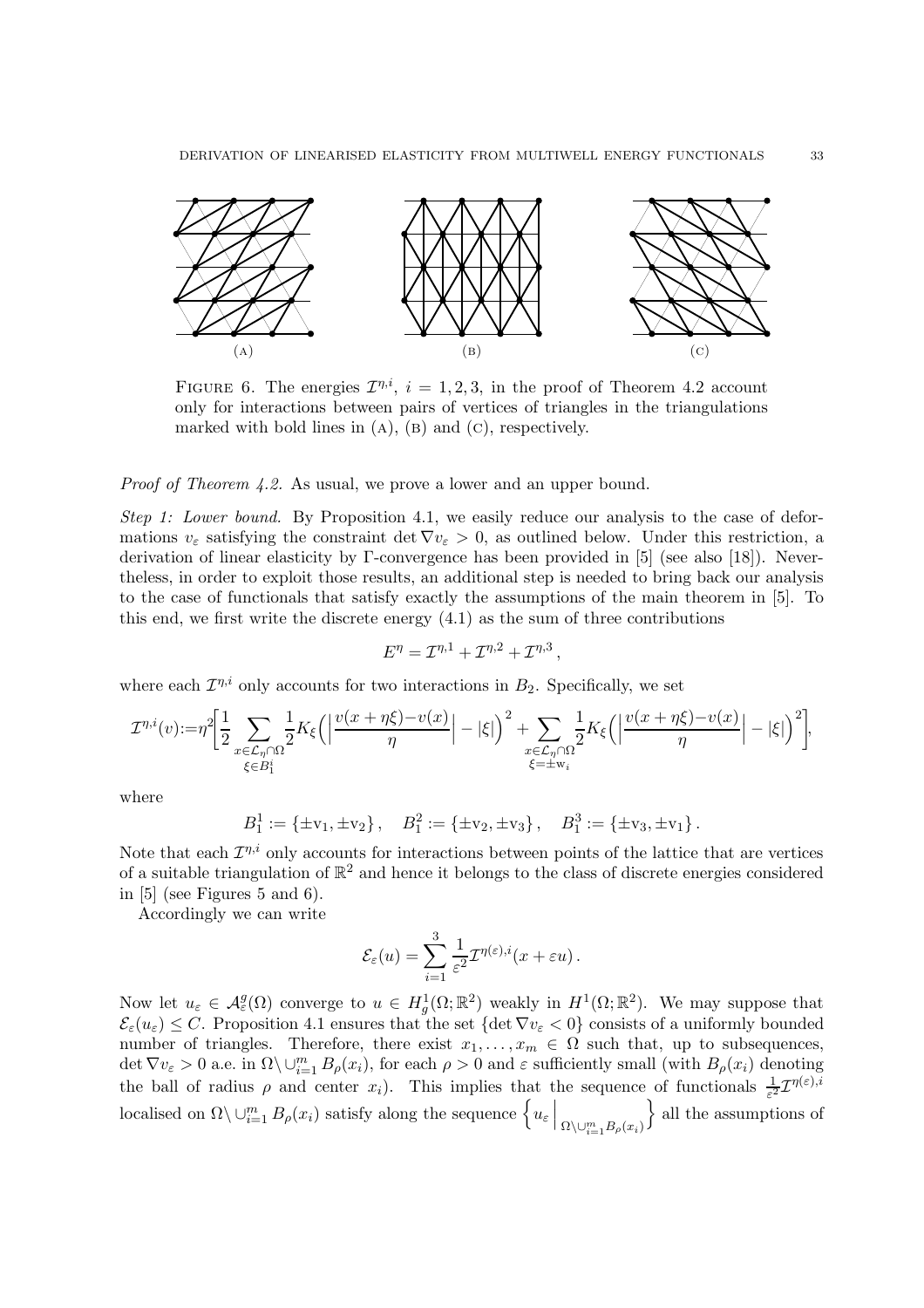[5, Theorem 3.2], which in turn yields

$$
(4.7) \qquad \liminf_{\varepsilon \to 0} \mathcal{E}_{\varepsilon}(u_{\varepsilon}) \geq \sum_{i=1}^{3} \liminf_{\varepsilon \to 0} \frac{1}{\varepsilon^{2}} \mathcal{I}^{\eta(\varepsilon),i}(x+\varepsilon u_{\varepsilon}) \geq \frac{1}{\sqrt{3}} \sum_{i=1}^{3} \int_{\Omega \setminus \cup_{i=1}^{m} B_{\rho}(x_{i})} \phi^{i}(e(u)) dx.
$$

In the above formula the functions  $\phi^i$  are given by

$$
\phi^i(A) := \frac{1}{2} \sum_{\xi \in B_1^i} K_{\xi} \frac{(\xi^T A \xi)^2}{|\xi|^2} + \sum_{\xi = \pm w_i} K_{\xi} \frac{(\xi^T A \xi)^2}{|\xi|^2} \quad \text{for every } A \in \mathbb{R}^{2 \times 2}.
$$

A straightforward computation shows that  $\sum_{n=1}^3$  $i=1$  $\phi^{i}(A) = \phi(A)$ , where  $\phi$  is defined in (4.2). Finally, taking in (4.7) the supremum with respect to  $\rho$  gives

$$
\liminf_{\varepsilon \to 0} \mathcal{E}_{\varepsilon}(u_{\varepsilon}) \ge \mathcal{E}(u).
$$

Step 2: Upper bound. In order to complete the proof of Theorem 4.2 we need to show that the lower bound is actually attained, namely, for each  $u \in H^1_g(\Omega;\mathbb{R}^2)$  there exists a sequence  $u_{\varepsilon} \in \mathcal{A}_{\varepsilon}^{g}(\Omega)$  such that  $u_{\varepsilon} \to u$  weakly in  $H^{1}(\Omega;\mathbb{R}^{2})$  and  $\mathcal{E}_{\varepsilon}(u_{\varepsilon}) \to \mathcal{E}(u)$ . Assume first that u also satisfies  $u \in W^{1,\infty}(\mathbb{R}^2;\mathbb{R}^2) \cap C^2(\mathbb{R}^2;\mathbb{R}^2)$ . Define  $u_{\varepsilon}$  as the piecewise affine interpolation of the values of u on  $\Omega_{\eta(\varepsilon)}\setminus\partial\Omega_{\eta(\varepsilon)}$  and of g at all the other points of  $\mathcal{L}_{\eta(\varepsilon)}$ .

Let  $x \in \Omega_n$  and  $\xi \in B$  and set

$$
D_{\eta}^{\xi}u_{\varepsilon}(x):=\frac{u(x+\eta\xi)-u(\xi)}{\eta}
$$

.

By a second order Taylor expansion with respect to  $\varepsilon$  of the energy corresponding to the interaction between x and  $x + \eta \xi$ , taking into account the equi-boundedness of  $\nabla u_{\varepsilon}$ , we obtain

$$
\frac{1}{2\varepsilon^2}K_{\xi}\left(\left|\xi+\varepsilon D_{\eta}^{\xi}u_{\varepsilon}(x)\right| - |\xi|\right)^2 = K_{\xi}\frac{\left(D_{\eta}^{\xi}u_{\varepsilon}(x)\cdot\xi\right)^2}{|\xi|^2} + o(\varepsilon).
$$

By the  $C^2$  assumption on u, we get

$$
\frac{1}{2\varepsilon^2}K_{\xi}\left(\left|\xi+\varepsilon\frac{u(x+\eta\xi)-u(x)}{\eta}\right|-\left|\xi\right|\right)^2=K_{\xi}\frac{\left(\xi^T\nabla u(x)\xi\right)^2}{|\xi|^2}+o(1)+o(\varepsilon).
$$

Hence, summing up in  $\xi$  and x and letting  $\varepsilon \to 0$ , we get

(4.8) 
$$
\lim_{\varepsilon \to 0} \mathcal{E}_{\varepsilon}(u_{\varepsilon}) = \frac{2}{\sqrt{3}} \int_{\Omega} \phi(e(u)) \mathrm{d}x.
$$

In the general case  $u \in H_g^1(\Omega;\mathbb{R}^2)$ , we can find a sequence  $(u_k)$  in  $g + C_c^{\infty}(\Omega;\mathbb{R}^2)$  such that  $u_k \to u$  strongly in  $H^1(\Omega; \mathbb{R}^2)$ , so  $\lim_{k \to +\infty} \int_{\Omega} \phi(e(u_k)) dx = \int_{\Omega} \phi(e(u)) dx$ . Then, we conclude by (4.8) applied to  $u_k$  and by a standard diagonal argument.

#### Appendix A

We recall the definition and the basic properties of capacity and we prove some related lemmas. Moreover we show that assumption  $(1.3)$  can be avoided, provided the exponents p and q defined in Section 1 are sufficiently large.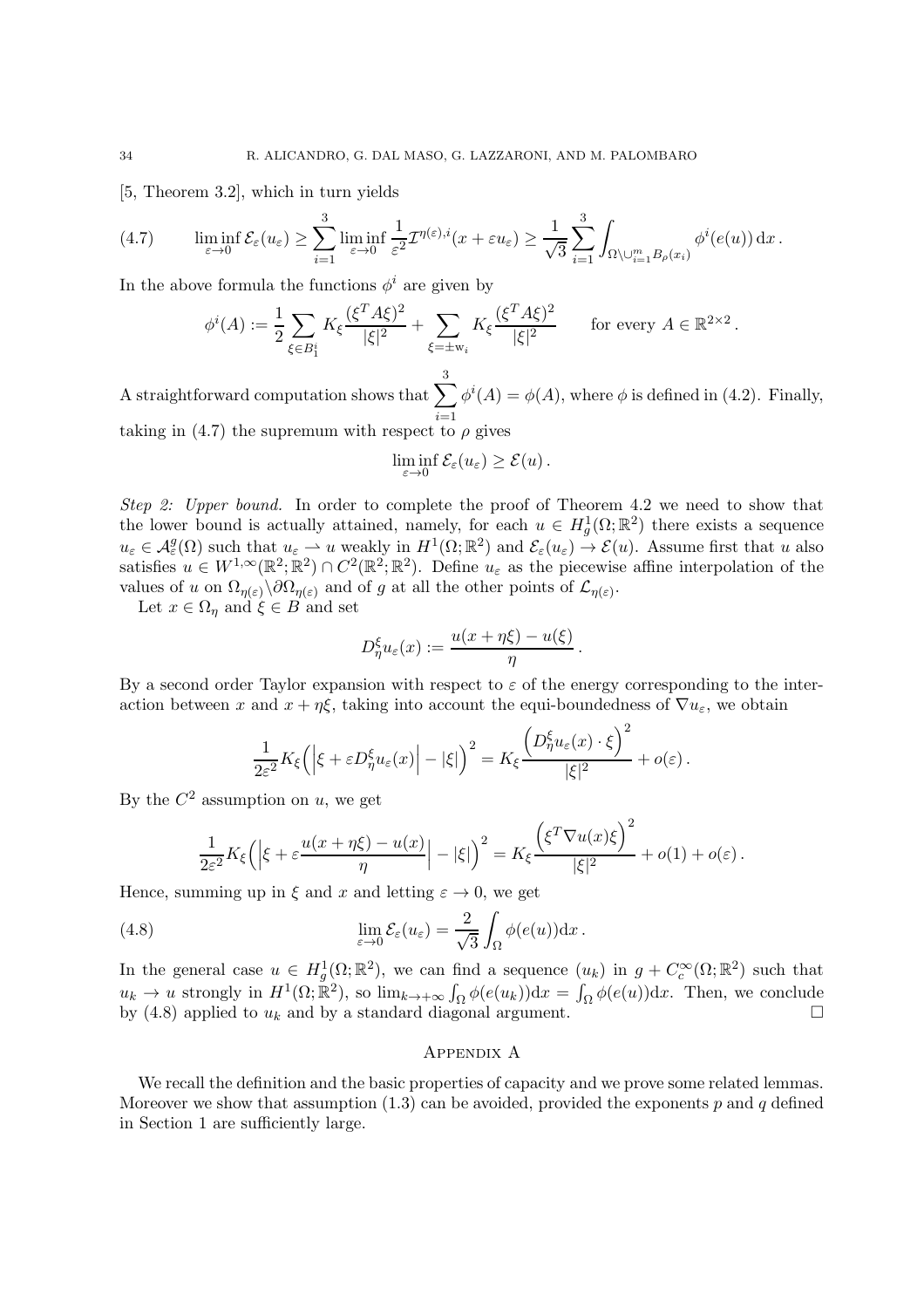A.1. Capacity and q.e.-equality. We fix once and for all a bounded set  $U \subset \mathbb{R}^d$  such that  $\overline{\Omega} \subset U$ . Given an arbitrary set  $E \subset U$ , the *capacity* of E is defined as

$$
\operatorname{cap}(E):=\inf\left\{\int_{U}|\nabla u|^{2}\,\mathrm{d}x\colon u\in H_{0}^{1}(U)\,,\,\, u\geq 1\,\,\text{a.e. in a neighbourhood of }E\right\}.
$$

A property is said to hold cap-quasi-everywhere (q.e.) on E if it is satisfied on E except on a set of capacity zero. A function  $u: E \to \overline{\mathbb{R}}$  is said to be cap-quasicontinuous on E if for every  $\tau > 0$  there is an open set  $A_{\tau}$  such that  $u|_{E \setminus A_{\tau}}$  is continuous on  $E \setminus A_{\tau}$  and  $cap(A_{\tau}) < \tau$ . The notions of quasi-everywhere and quasicontinuity are independent of the choice of U.

Given  $u \in H^1(\Omega)$ , there exists a cap-quasicontinuous function on  $\overline{\Omega}$  that coincides  $\mathcal{L}^d$ -a.e. with  $u$ . This function is uniquely defined up to sets of capacity zero. It is called the capquasicontinuous representative of u and is denoted by  $\tilde{u}$ . Moreover it satisfies

(A.1) 
$$
\lim_{\rho \to 0} \frac{1}{B_{\rho}(x) \cap \Omega} \int_{B_{\rho}(x) \cap \Omega} |u(y) - \tilde{u}(x)| dy = 0 \text{ for cap-q.e. } x \in \overline{\Omega}.
$$

If  $u_n \to u$  strongly in  $H^1(\Omega)$ , then  $\tilde{u}_n$  converges to  $\tilde{u}$  cap-q.e. in  $\overline{\Omega}$ , up to subsequences. These properties can be found in [12, Section 4.8] and [14, Chapter 4] for the interior part. For the points on  $\partial\Omega$  they can be easily obtained using an extension operator for the Lipschitz domain Ω.

By using assumption (1.3), we show that the boundary condition  $u \in H^1_{g,\Gamma}(\Omega;\mathbb{R}^d)$  in (1.23) can be expressed by means of an equality q.e. of the quasicontinuous representatives. Without loss of generality we consider scalar functions with a homogeneous boundary condition.

**Lemma A.1.** Let  $u \in H^1_{0,\Gamma}(\Omega)$ . Then  $\tilde{u} = 0$  cap-q.e. on  $\overline{\Gamma}$ , where  $\tilde{u}$  is the cap-quasicontinuous representative of u.

Proof. Since  $\Gamma$  is open in the relative topology of  $\partial\Omega$ , there is an open set  $\Omega_D \subset \mathbb{R}^d$  such that  $\Gamma = \partial \Omega \cap \Omega_D$ . We set

$$
v = \begin{cases} u & \text{in } \Omega_D \cap \Omega, \\ 0 & \text{in } \Omega_D \backslash \Omega. \end{cases}
$$

Then  $v \in H^1(\Omega_D)$  because of the assumption  $u \in H^1_{0,\Gamma}(\Omega)$ . Let  $\tilde{v}$  be the cap-quasicontinuous representative of v. By (A.1), for cap-q.e.  $x \in \Gamma$  we have

$$
\lim_{\rho \to 0} \int_{B_{\rho}(x) \setminus \Omega} |v(y) - \tilde{v}(x)| \, dy \le \lim_{\rho \to 0} \int_{B_{\rho}(x)} |v(y) - \tilde{v}(x)| \, dy = 0,
$$

(with  $B_\rho(x)$  denoting the ball of radius  $\rho$  and center x). Since  $v = 0$  in  $\Omega_D \backslash \Omega$ , it turns out that  $\tilde{v} = 0$  cap-q.e. on  $\Gamma \cap \Omega_D = \Gamma$ . By (1.3) it follows that  $\tilde{v} = 0$  cap-q.e. on  $\overline{\Gamma}$ . The conclusion follows by the observation that  $\tilde{u} = \tilde{v}$  on  $\overline{\Gamma}$ . follows by the observation that  $\tilde{u} = \tilde{v}$  on  $\overline{\Gamma}$ .

A.2. A density result. We prove an approximation lemma.

**Lemma A.2.** Let U be an open bounded subset of  $\mathbb{R}^d$  and K be a compact subset of U. Let  $u \in H^1(U)$  be such that  $\tilde{u} = 0$  cap-q.e. on K, where  $\tilde{u}$  is the quasicontinuous representative of u. Then there is a sequence  $u_n \in C^{\infty}(U)$  such that  $u_n = 0$  in a neighbourhood of K and  $u_n$ converges to u strongly in  $H^1(U)$ .

*Proof.* Using a sequence of truncations, up to a diagonal argument we may assume that  $u$  is bounded. Moreover, without loss of generality we may assume that  $u$  is positive; the general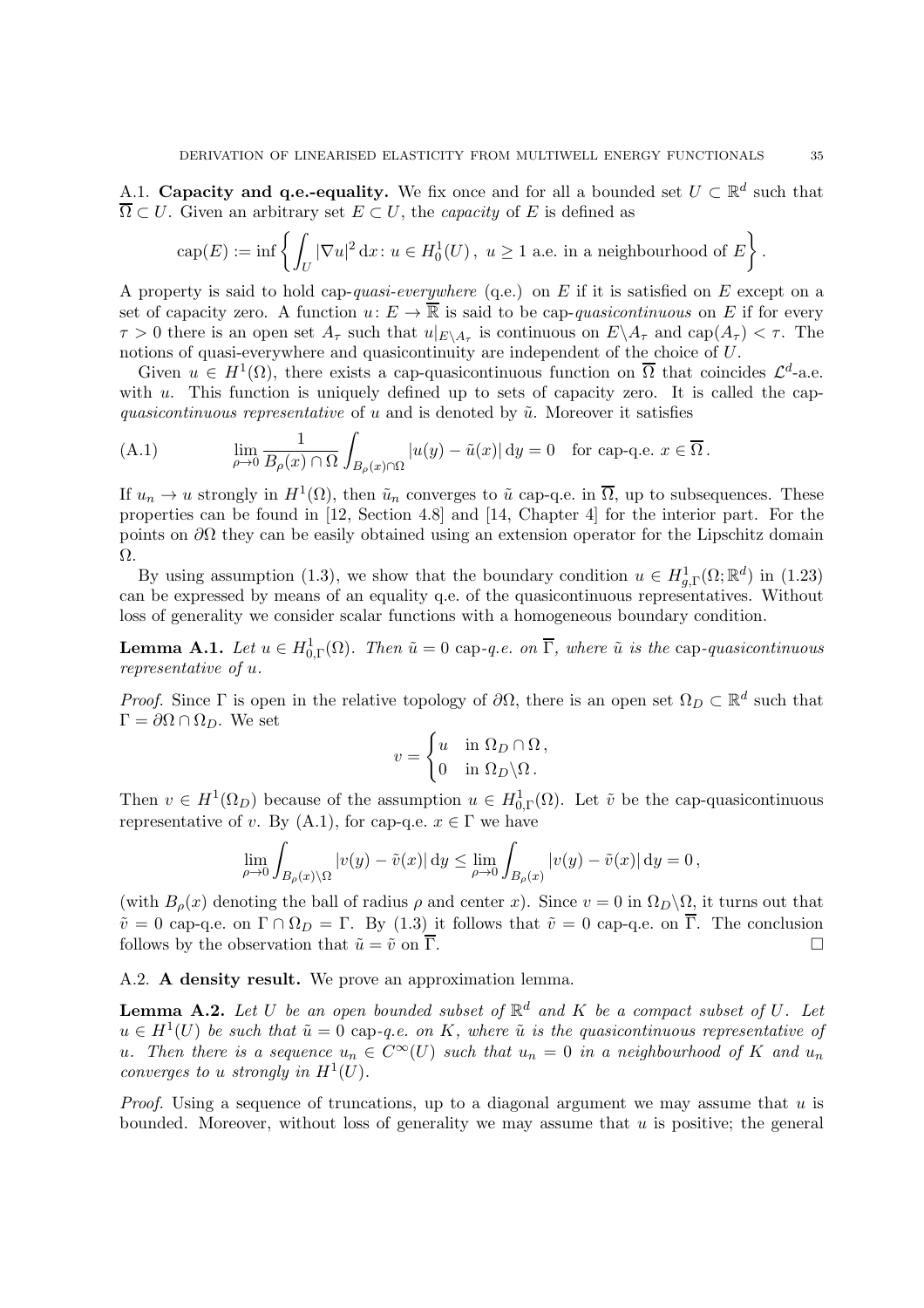case is solved by approximating the positive and the negative part of  $u$ . We thus restrict to the case where  $0 \le u \le 1$ .

By quasicontinuity of  $\tilde{u}$ , for every  $n \in \mathbb{N}$  there is an open set  $A_n \subset U$  such that  $\tilde{u}|_{U\setminus A_n}$  is continuous in  $U \backslash A_n$  and  $cap(A_n) < 1/n$ . Let us denote by  $w_{A_n}$  the solution of the problem

$$
w_{A_n} = \operatorname{argmin} \left\{ \int_U |\nabla w|^2 dx \colon w \in H_0^1(U), \ w = 1 \text{ a.e. in } A_n \right\}.
$$

Since  $cap(A_n) < 1/n$ , by the Poincaré inequality we have  $w_{A_n} \to 0$  in  $H^1(U)$  as  $n \to +\infty$ . We define

$$
v_n := \left(\tilde{u} - \frac{1}{n}\right)^+ \wedge \left(1 - w_{A_n}\right).
$$

Since  $0 \le u \le 1$ , we have  $v_n \to \tilde{u}$  strongly in  $H^1(U)$ . Moreover,  $v_n = 0$  a.e. in  $\{\tilde{u} < \frac{1}{n}\}$  $\frac{1}{n}\}\cup A_n,$ which is an open set containing K. Finally we define  $u_n$  by regularising  $v_n$  e.g. by convolution, using the fact that  $K \subset U$ .

We next prove the density property employed in the proof of Theorem 1.9 (Step 2).

**Proposition A.3.** Let  $p \in [1, +\infty)$  and let  $g \in W^{1,\infty}(\Omega; \mathbb{R}^d) \cap W^{2,p}(\Omega; \mathbb{R}^d)$ . Then  $H^1_{g,\Gamma}(\Omega; \mathbb{R}^d)$ is the closure of  $W^{1,\infty}_{g,\Gamma}(\Omega;\mathbb{R}^d) \cap W^{2,p}(\Omega;\mathbb{R}^d)$  in  $H^1(\Omega;\mathbb{R}^d)$ .

*Proof.* Without loss of generality, we may assume that  $g = 0$ . Let  $u \in H^1_{0,\Gamma}(\Omega;\mathbb{R}^d)$  and let  $\tilde{u}$  be the quasicontinuous representative of u. By Lemma A.1 below, we have  $\tilde{u} = 0$  cap-q.e. on  $\overline{\Gamma}$ . We can then apply Lemma A.2 to each component of  $u = (u_1, \ldots, u_d)$  choosing  $K = \overline{\Gamma}$  and U an open bounded subset of  $\mathbb{R}^d$  with  $\overline{\Omega} \subset U$ . The conclusion readily follows.

Remark A.4. Proposition A.3 can be proven by adapting the arguments of [2, Proposition A.2] if it is assumed in addition that Γ has Lipschitz boundary in  $\partial\Omega$ , cf. [2, Definition 2.1] for the notion of subset with Lipschitz boundary in  $\partial\Omega$ .

We chose to give a different proof of the approximation property that requires weaker assumptions on the boundary of  $\Gamma$  in  $\partial\Omega$ , cf. (1.3).

**Remark A.5.** If (1.3) does not hold, we prescribe the boundary condition in the following form, which is stronger than  $(1.5)$ :

$$
\tilde{u} = \tilde{g} \quad \text{cap-}q.e. \text{ on } \Gamma \,,
$$

where  $\tilde{v}$  and  $\tilde{q}$  are the cap-quasicontinuous representatives of v and q, respectively. Then Theorem 1.9 is still true, provided one assumes  $p > 2<sub>*</sub>$  and  $r = 2$ , cf. (1.8d). This follows by adapting the proof outlined above and by taking into account the following property, which is a consequence of  $(A.1)$ : if  $u_{\varepsilon} \in H^1(\Omega;\mathbb{R}^d)$  is such that  $\tilde{u}_{\varepsilon} = \tilde{g}$  cap-q.e. on an arbitrary set  $E \subset \overline{\Omega}$ and  $u_{\varepsilon}$  converges to u weakly in  $H^1(\Omega;\mathbb{R}^d)$ , then  $\tilde{u} = \tilde{g}$  cap-q.e. on E.

Acknowledgments. GDM and GL acknowledge support from the European Research Council under the Grant No. 290888 "Quasistatic and Dynamic Evolution Problems in Plasticity and Fracture". When this research was carried out, GL was affiliated to SISSA and later to the University of Vienna, where he was supported by the Austrian Science Fund (FWF) project P27052. MP was partially supported by the EU Horizon 2020 research and innovation programme under the Marie Skłodowska-Curie project ModCompShock agreement No. 642768. RA, GDM, and GL are members of the Gruppo Nazionale per l'Analisi Matematica, la Probabilità e le loro Applicazioni (GNAMPA) of the Istituto Nazionale di Alta Matematica (INdAM), which provided funding for RA and GL.